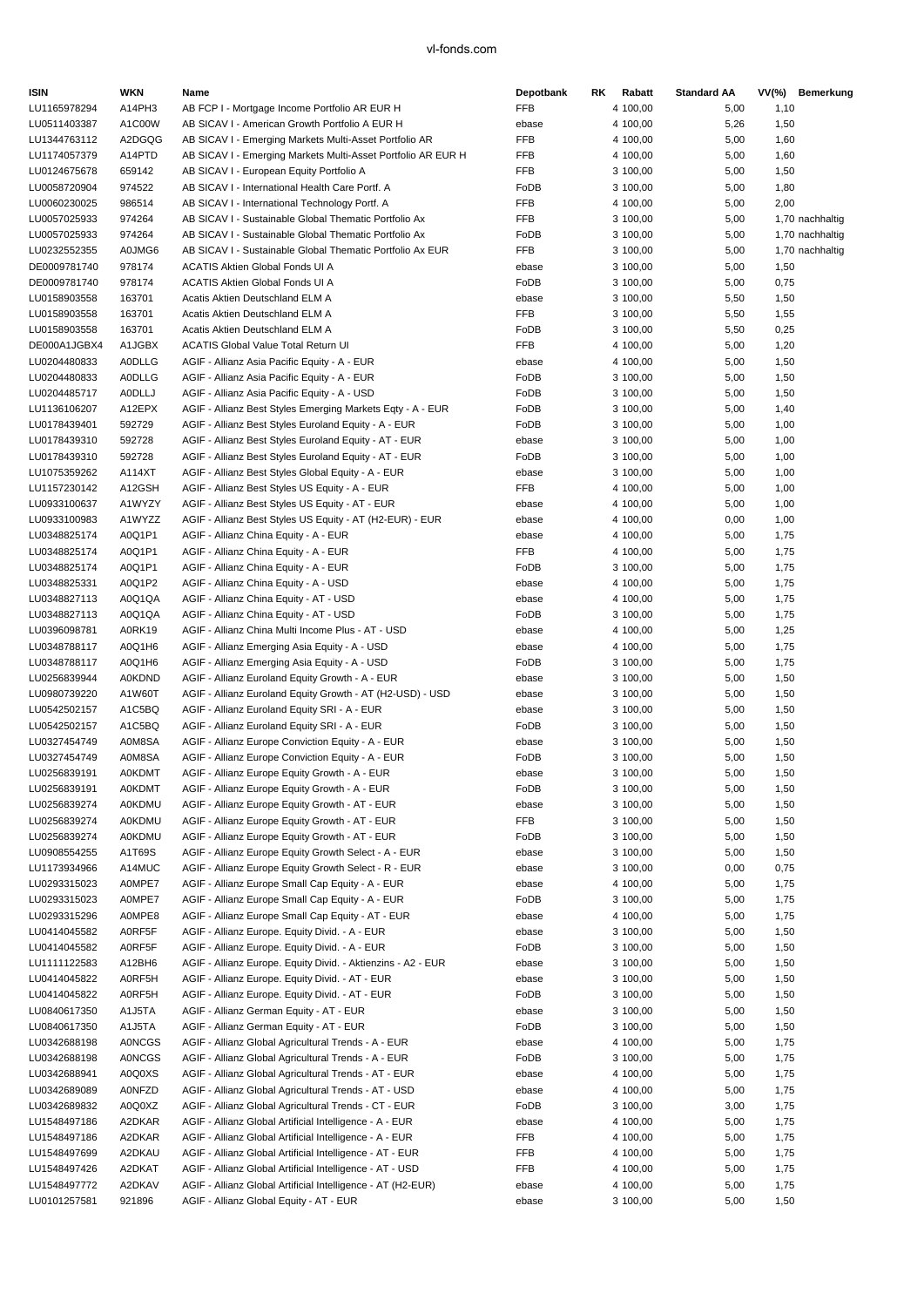| <b>ISIN</b>                  | WKN              | Name                                                                                   | Depotbank     | RK. | Rabatt               | <b>Standard AA</b> | $VV(\%)$     | Bemerkung       |
|------------------------------|------------------|----------------------------------------------------------------------------------------|---------------|-----|----------------------|--------------------|--------------|-----------------|
| LU0101257581                 | 921896           | AGIF - Allianz Global Equity - AT - EUR                                                | FoDB          |     | 3 100,00             | 5,00               | 1,50         |                 |
| LU0101244092                 | 921893           | AGIF - Allianz Global Equity - AT - USD                                                | FoDB          |     | 3 100,00             | 5,00               | 1,50         |                 |
| LU1508476725                 | A2ATZ9           | AGIF - Allianz Global Equity Insights - A - EUR                                        | ebase         |     | 3 100,00             | 5,00               | 1,75         |                 |
| LU1508476725                 | A2ATZ9           | AGIF - Allianz Global Equity Insights - A - EUR                                        | FoDB          |     | 3 100,00             | 5,00               | 1,75         |                 |
| LU0342677829                 | A0Q0U0           | AGIF - Allianz Global Equity Unconstrained - A - EUR                                   | ebase         |     | 3 100,00             | 5,00               | 1,75         |                 |
| LU0342677829                 | A0Q0U0           | AGIF - Allianz Global Equity Unconstrained - A - EUR                                   | FoDB          |     | 3 100,00             | 5,00               | 1,75         |                 |
| LU0589944643                 | A1H67A           | AGIF - Allianz Global Metals and Mining - A - EUR                                      | ebase         |     | 4 100,00             | 5,00               | 1,50         |                 |
| LU0589944643                 | A1H67A           | AGIF - Allianz Global Metals and Mining - A - EUR                                      | FoDB          |     | 4 100,00             | 5,00               | 1,50         |                 |
| LU0604766674                 | A1JFWE           | AGIF - Allianz Global Metals and Mining - AT - EUR                                     | FoDB          |     | 4 100,00             | 5,00               | 1,50         |                 |
| LU0962745302                 | A1W37R           | AGIF - Allianz Global Small Cap Equity - AT - (H-EUR) - EUR                            | ebase         |     | 4 100,00             | 5,00               | 1,75         |                 |
| LU0963586101                 | A1W37V           | AGIF - Allianz Global Small Cap Equity - AT - USD                                      | ebase         |     | 4 100,00             | 5,00               | 1,75         |                 |
| LU0158827195                 | 157662           | AGIF - Allianz Global Sustainability - A - EUR                                         | ebase         |     | 3 100,00             | 5,00               |              | 1,50 nachhaltig |
| LU0158827195                 | 157662           | AGIF - Allianz Global Sustainability - A - EUR                                         | FoDB          |     | 3 100,00             | 5,00               |              | 1,50 nachhaltig |
| LU0158827948                 | 164168           | AGIF - Allianz Global Sustainability - A - USD                                         | FoDB          |     | 3 100,00             | 5,00               |              | 1,50 nachhaltig |
| LU1211504250                 | A14QZZ           | AGIF - Allianz High Divid. Asia Pacific Eqty - A - EUR                                 | ebase         |     | 4 100,00             | 5,00               | 1,75         |                 |
| LU1211504250                 | A14QZZ           | AGIF - Allianz High Divid. Asia Pacific Eqty - A - EUR                                 | FoDB          |     | 3 100,00             | 5,00               | 1,75         |                 |
| LU0348735423                 | A0Q07L           | AGIF - Allianz Hong Kong Equity - A - USD                                              | ebase         |     | 4 100,00             | 5,00               | 1,75         |                 |
| LU0348744680                 | A0Q09X           | AGIF - Allianz Indonesia Equity - A - EUR<br>AGIF - Allianz Indonesia Equity - A - EUR | ebase         |     | 4 100,00             | 5,00               | 1,75         |                 |
| LU0348744680<br>LU0348744763 | A0Q09X<br>A0Q09Y | AGIF - Allianz Indonesia Equity - A - USD                                              | FoDB<br>ebase |     | 3 100,00<br>4 100,00 | 5,00<br>5,00       | 1,75<br>1,75 |                 |
| LU0348751388                 | A0Q1A4           | AGIF - Allianz Japan Equity - A - USD                                                  | ebase         |     | 4 100,00             | 5,00               | 1,50         |                 |
|                              |                  | AGIF - Allianz Little Dragons - A2 - EUR                                               |               |     |                      |                    |              |                 |
| LU0396102641<br>LU0396102641 | A0RK27<br>A0RK27 | AGIF - Allianz Little Dragons - A2 - EUR                                               | ebase<br>FoDB |     | 4 100,00<br>3 100,00 | 5,00               | 1,75<br>1,75 |                 |
| LU0348783233                 | A0Q1G0           | AGIF - Allianz Oriental Income - A - USD                                               |               |     | 4 100,00             | 5,00<br>5,00       |              |                 |
| LU0348783233                 | A0Q1G0           | AGIF - Allianz Oriental Income - A - USD                                               | ebase<br>FoDB |     | 3 100,00             | 5,00               | 1,50<br>1,50 |                 |
| LU0348784041                 | A0Q1G7           | AGIF - Allianz Oriental Income - AT - EUR                                              | ebase         |     | 4 100,00             | 5,00               | 1,50         |                 |
| LU0348798009                 | A0Q1LH           | AGIF - Allianz Thailand Equity - A - EUR                                               | ebase         |     | 4 100,00             | 5,00               | 1,75         |                 |
| LU0348798264                 | A0Q1LJ           | AGIF - Allianz Thailand Equity - A - USD                                               | ebase         |     | 4 100,00             | 5,00               | 1,75         |                 |
| LU0348798264                 | A0Q1LJ           | AGIF - Allianz Thailand Equity - A - USD                                               | FoDB          |     | 3 100,00             | 5,00               | 1,75         |                 |
| LU1479563717                 | A2AQF1           | AGIF - Allianz Thematica - A - EUR                                                     | ebase         |     | 3 100,00             | 5,00               | 1,75         |                 |
| LU1479563717                 | A2AQF1           | AGIF - Allianz Thematica - A - EUR                                                     | FoDB          |     | 3 100,00             | 5,00               | 1,75         |                 |
| LU0348804922                 | A0Q1MP           | AGIF - Allianz Tiger - A - EUR                                                         | ebase         |     | 3 100,00             | 5,00               | 1,75         |                 |
| LU0348804922                 | A0Q1MP           | AGIF - Allianz Tiger - A - EUR                                                         | FoDB          |     | 3 100,00             | 5,00               | 1,75         |                 |
| LU0348814566                 | A0Q1NV           | AGIF - Allianz Total Return Asian Equity - A - EUR                                     | ebase         |     | 3 100,00             | 5,00               | 1,75         |                 |
| LU0256863902                 | <b>A0KDQG</b>    | AGIF - Allianz US Equity Fund - AT - USD                                               | FoDB          |     | 3 100,00             | 5,00               | 1,50         |                 |
| LU1221107615                 | A14RW7           | AKROBAT FUND - EUROPA B                                                                | <b>FFB</b>    |     | 4 100,00             | 5,00               | 1,50         |                 |
| DE0008471608                 | 847160           | AL Trust Aktien Deutschland                                                            | ebase         |     | 3 100,00             | 5,00               | 1,50         |                 |
| DE0008471608                 | 847160           | AL Trust Aktien Deutschland                                                            | <b>FFB</b>    |     | 3 100,00             | 5,00               | 1,50         |                 |
| DE0008471608                 | 847160           | AL Trust Aktien Deutschland                                                            | FoDB          |     | 3 100,00             | 5,00               | 1,50         |                 |
| DE0008471038                 | 847103           | Allianz Adifonds                                                                       | ebase         |     | 3 100,00             | 5,00               | 1,50         |                 |
| DE0008471038                 | 847103           | Allianz Adifonds                                                                       | <b>FFB</b>    |     | 3 100,00             | 5,00               | 1,50         |                 |
| DE0008471061                 | 847106           | Allianz Adiverba - A - EUR                                                             | ebase         |     | 4 100,00             | 5,00               | 1,50         |                 |
| DE0008471061                 | 847106           | Allianz Adiverba - A - EUR                                                             | FoDB          |     | 3 100,00             | 5,00               | 1,50         |                 |
| DE0008471483                 | 847148           | Allianz Aktien Europa A (EUR)                                                          | ebase         |     | 3 100,00             | 5,00               | 1,35         |                 |
| DE0008471483                 | 847148           | Allianz Aktien Europa A (EUR)                                                          | FoDB          |     | 3 100,00             | 5,00               | 1,35         |                 |
| DE0008481862                 | 848186           | Allianz Biotechnologie A (EUR)                                                         | FoDB          |     | 4 100,00             | 5,00               | 1,75         |                 |
| LU0411150922                 | <b>A0RLBN</b>    | Allianz China A-Shares - AT - USD                                                      | ebase         |     | 4 100,00             | 5,00               | 1,75         |                 |
| IE0004874099                 | 989859           | Allianz China Fund - A - EUR                                                           | ebase         |     | 4 100,00             | 5,00               | 1,75         |                 |
| IE0004874099                 | 989859           | Allianz China Fund - A - EUR                                                           | FoDB          |     | 3 100,00             | 5,00               | 1,75         |                 |
| IE0002817751                 | 972883           | Allianz China Fund - A - USD                                                           | ebase         |     | 4 100,00             | 5,00               | 1,75         |                 |
| IE0002817751                 | 972883           | Allianz China Fund - A - USD                                                           | FoDB          |     | 3 100,00             | 5,00               | 1,75         |                 |
| IE0002715161                 | 974574           | Allianz Eastern Europe Equity - A - EUR                                                | FoDB          |     | 3 100,00             | 5,00               | 1,75         |                 |
| IE0002715278                 | 974575           | Allianz Eastern Europe Equity - A - USD                                                | FoDB          |     | 3 100,00             | 5,00               | 1,75         |                 |
| LU0081500794                 | 987339           | Allianz Emerging Europe A (EUR)                                                        | ebase         |     | 4 100,00             | 5,00               | 1,75         |                 |
| LU0081500794                 | 987339           | Allianz Emerging Europe A (EUR)                                                        | FFB           |     | 4 100,00             | 5,00               | 1,75         |                 |
| LU0081500794                 | 987339           | Allianz Emerging Europe A (EUR)                                                        | FoDB          |     | 3 100,00             | 5,00               | 1,75         |                 |
| LU0224575943                 | A0ETQ9           | Allianz Emerging Markets Equity Dividend - A - EUR                                     | ebase         |     | 4 100,00             | 5,00               | 1,75         |                 |
| LU0224575943                 | A0ETQ9           | Allianz Emerging Markets Equity Dividend - A - EUR                                     | FFB           |     | 4 100,00             | 5,00               | 1,75         |                 |
| LU0224575943                 | A0ETQ9           | Allianz Emerging Markets Equity Dividend - A - EUR                                     | FoDB          |     | 3 100,00             | 5,00               | 1,75         |                 |
| DE0008475047                 | 847504           | Allianz Euro Rentenfonds A (EUR)                                                       | ebase         |     | 2 100,00             | 2,50               | 0,55         |                 |
| DE0009797670                 | 979767           | Allianz Euro Rentenfonds AT (EUR)                                                      | ebase         |     | 2 100,00             | 2,50               | 0,55         |                 |
| DE0009769679                 | 976967           | Allianz EuropaVision - A - EUR                                                         | ebase         |     | 3 100,00             | 5,00               | 1,35         |                 |
| DE0009769679                 | 976967           | Allianz EuropaVision - A - EUR                                                         | FFB           |     | 3 100,00             | 5,00               | 1,35         |                 |
| DE0009769679                 | 976967           | Allianz EuropaVision - A - EUR                                                         | FoDB          |     | 3 100,00             | 5,00               | 1,35         |                 |
| DE0008475112                 | 847511           | Allianz Fonds Japan A (EUR)                                                            | ebase         |     | 4 100,00             | 5,00               | 1,35         |                 |
| DE0008475112                 | 847511           | Allianz Fonds Japan A (EUR)                                                            | FoDB          |     | 3 100,00             | 5,00               | 1,35         |                 |
| DE0009797514                 | 979751           | Allianz Fonds Schweiz A (CHF)                                                          | ebase         |     | 4 100,00             | 5,00               | 1,50         |                 |
| DE0008476011                 | 847601           | Allianz Fonds Schweiz A (EUR)                                                          | FoDB          |     | 3 100,00             | 5,00               | 1,50         |                 |
| IE0000597124                 | 987298           | Allianz Global Emerging Markets Equity - A - EUR                                       | FoDB          |     | 3 100,00             | 5,00               | 1,75         |                 |
| IE0002488884                 | 987529           | Allianz Global Emerging Markets Equity - A - USD                                       | FoDB          |     | 3 100,00             | 5,00               | 1,75         |                 |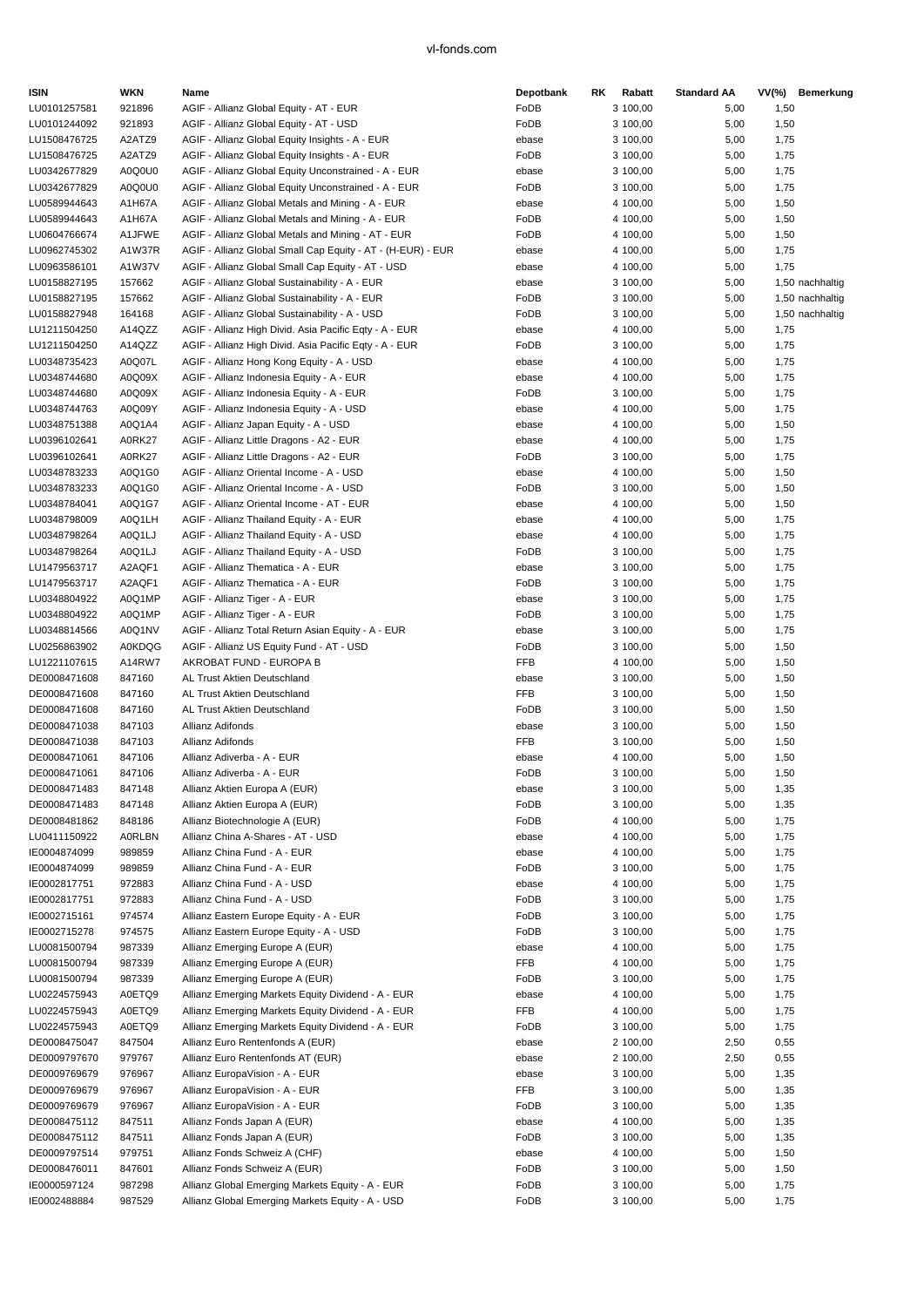| ISIN         | WKN           | Name                                           | Depotbank  | RK. | Rabatt   | <b>Standard AA</b> | VV(%) | <b>Bemerkung</b> |
|--------------|---------------|------------------------------------------------|------------|-----|----------|--------------------|-------|------------------|
| DE0008471467 | 847146        | Allianz Global Equity Dividend A (EUR)         | ebase      |     | 3 100,00 | 5,00               | 1,50  |                  |
| DE0008471467 | 847146        | Allianz Global Equity Dividend A (EUR)         | FFB        |     | 3 100,00 | 5,00               | 1,50  |                  |
| DE0008471467 | 847146        | Allianz Global Equity Dividend A (EUR)         | FoDB       |     | 3 100,00 | 5,00               | 1,50  |                  |
| IE0008479408 | 926091        | Allianz Global Insights - A - EUR              | ebase      |     | 3 100,00 | 5,00               | 1,75  |                  |
| IE0008479408 | 926091        | Allianz Global Insights - A - EUR              | FoDB       |     | 3 100,00 | 5,00               | 1,75  |                  |
| DE0008475120 | 847512        | Allianz Informationstechnologie A (EUR)        | ebase      |     | 4 100,00 | 5,00               | 1,50  |                  |
| DE0008475120 | 847512        | Allianz Informationstechnologie A (EUR)        | FoDB       |     | 3 100,00 | 5,00               | 1,50  |                  |
| DE0008475070 | 847507        | Allianz Interglobal A (EUR)                    | ebase      |     | 3 100,00 | 5,00               |       | 1,75 Klassiker   |
| DE0008475070 | 847507        | Allianz Interglobal A (EUR)                    | <b>FFB</b> |     | 3 100,00 | 5,00               |       | 1,75 Klassiker   |
| DE0008475070 | 847507        | Allianz Interglobal A (EUR)                    | FoDB       |     | 3 100,00 | 5,00               |       | 1,75 Klassiker   |
| DE0009797688 | 979768        | Allianz Interglobal AT (EUR)                   | ebase      |     | 3 100,00 | 5,00               |       | 1,75 Klassiker   |
| DE0008475054 | 847505        | Allianz Internationaler Rentenfonds - A - EUR  | ebase      |     | 2 100,00 | 3,00               | 0,85  |                  |
|              |               |                                                |            |     |          |                    |       |                  |
| IE0002554024 | 933998        | Allianz Japan Smaller Companies - A - EUR      | FoDB       |     | 3 100,00 | 5,00               | 1,75  |                  |
| IE0004880047 | 989862        | Allianz Korea Fund - A - EUR                   | ebase      |     | 4 100,00 | 5,00               | 1,75  |                  |
| IE0004880047 | 989862        | Allianz Korea Fund - A - EUR                   | FoDB       |     | 3 100,00 | 5,00               | 1,75  |                  |
| IE0002817868 | 972885        | Allianz Korea Fund - A - USD                   | ebase      |     | 4 100,00 | 5,00               | 1,75  |                  |
| IE0002817868 | 972885        | Allianz Korea Fund - A - USD                   | FoDB       |     | 3 100,00 | 5,00               | 1,75  |                  |
| DE0008481763 | 848176        | Allianz Nebenwerte Deutschland - A - EUR       | ebase      |     | 4 100,00 | 5,00               | 1,50  |                  |
| DE0008481763 | 848176        | Allianz Nebenwerte Deutschland - A - EUR       | <b>FFB</b> |     | 4 100,00 | 5,00               | 1,50  |                  |
| DE0008481763 | 848176        | Allianz Nebenwerte Deutschland - A - EUR       | FoDB       |     | 3 100,00 | 5,00               | 1,50  |                  |
| DE0008475096 | 847509        | Allianz Rohstofffonds - A - EUR                | <b>FFB</b> |     | 4 100,00 | 5,00               | 1,50  |                  |
| DE0008475096 | 847509        | Allianz Rohstofffonds - A - EUR                | FoDB       |     | 4 100,00 | 5,00               | 1,50  |                  |
| DE0009797266 | 979726        | Allianz Strategiefonds Wachstum - A - EUR      | ebase      |     | 3 100,00 | 0,00               | 1,10  |                  |
| DE0009797266 | 979726        | Allianz Strategiefonds Wachstum - A - EUR      | FoDB       |     | 3 100,00 | 0,00               | 1,10  |                  |
| DE0009797639 | 979763        | Allianz Strategiefonds Wachstum - A2 - EUR     | ebase      |     | 3 100,00 | 5,00               | 1,35  |                  |
| DE0009797639 | 979763        | Allianz Strategiefonds Wachstum - A2 - EUR     | FoDB       |     | 3 100,00 | 5,00               | 1,35  |                  |
| DE0009797274 | 979727        | Allianz Strategiefonds Wachstum Plus - A - EUR | ebase      |     | 3 100,00 | 0,00               | 1,20  |                  |
| DE0009797274 | 979727        | Allianz Strategiefonds Wachstum Plus - A - EUR | FoDB       |     | 3 100,00 | 0,00               | 1,20  |                  |
| DE0008475013 | 847501        | Allianz Thesaurus AT (EUR)                     | ebase      |     | 3 100,00 | 5,00               | 1,50  |                  |
| DE0008475013 | 847501        | Allianz Thesaurus AT (EUR)                     | FoDB       |     | 3 100,00 | 5,00               | 1,50  |                  |
| IE00B0RZ0529 | <b>A0HMVT</b> | Allianz US Equity - A - (H-EUR)                | ebase      |     | 4 100,00 | 5,00               | 1,50  |                  |
| IE00B0RZ0529 | <b>A0HMVT</b> | Allianz US Equity - A - (H-EUR)                | FoDB       |     | 3 100,00 | 5,00               | 1,50  |                  |
| IE0031399342 | 982304        |                                                |            |     | 4 100,00 | 5,00               | 1,50  |                  |
|              |               | Allianz US Equity - A - EUR                    | ebase      |     |          |                    |       |                  |
| IE0031399342 | 982304        | Allianz US Equity - A - EUR                    | FoDB       |     | 3 100,00 | 5,00               | 1,50  |                  |
| IE00B1CD3R11 | <b>AOLBUF</b> | Allianz US Equity - AT - EUR                   | ebase      |     | 4 100,00 | 5,00               | 1,50  |                  |
| IE00B1CD3R11 | <b>AOLBUF</b> | Allianz US Equity - AT - EUR                   | FoDB       |     | 3 100,00 | 5,00               | 1,50  |                  |
| IE00B1CD5314 | <b>A0MMHH</b> | Allianz US Equity - AT - USD                   | FoDB       |     | 3 100,00 | 5,00               | 1,50  |                  |
| IE0002495467 | 974430        | Allianz US Equity - C2 - USD                   | ebase      |     | 4 100,00 | 0,00               | 1,50  |                  |
| DE0008475039 | 847503        | Allianz US Large Cap Growth A (EUR)            | ebase      |     | 4 100,00 | 5,00               | 1,35  |                  |
| DE0008475039 | 847503        | Allianz US Large Cap Growth A (EUR)            | FoDB       |     | 3 100,00 | 5,00               | 1,35  |                  |
| DE0008475062 | 847506        | Allianz Vermögensbildung Deutschland A (EUR)   | ebase      |     | 3 100,00 | 5,00               | 1,50  |                  |
| DE0008475062 | 847506        | Allianz Vermögensbildung Deutschland A (EUR)   | FoDB       |     | 3 100,00 | 5,00               | 1,50  |                  |
| DE0008481813 | 848181        | Allianz Vermögensbildung Europa - A - EUR      | ebase      |     | 3 100,00 | 5,00               | 1,35  |                  |
| DE0008481813 | 848181        | Allianz Vermögensbildung Europa - A - EUR      | FFB        |     | 3 100,00 | 5,00               | 1,35  |                  |
| DE0008481813 | 848181        | Allianz Vermögensbildung Europa - A - EUR      | FoDB       |     | 3 100,00 | 5,00               | 1,35  |                  |
| DE0009789842 | 978984        | Allianz Wachstum Euroland A (EUR)              | ebase      |     | 3 100,00 | 5,00               | 1,50  |                  |
| DE0009789842 | 978984        | Allianz Wachstum Euroland A (EUR)              | FoDB       |     | 3 100,00 | 5,00               | 1,50  |                  |
| DE0008481821 | 848182        | Allianz Wachstum Europa A (EUR)                | ebase      |     | 3 100,00 | 5,00               |       | 1,50 Klassiker   |
| DE0008481821 | 848182        | Allianz Wachstum Europa A (EUR)                | FoDB       |     | 3 100,00 | 5,00               |       | 1,50 Klassiker   |
| DE0009789727 | 978972        | ALL-IN-ONE                                     | ebase      |     | 3 100,00 | 6,10               | 2,35  |                  |
| DE0009789727 | 978972        | ALL-IN-ONE                                     | FFB        |     | 3 100,00 | 6,10               | 2,35  |                  |
| DE000A0NBPJ8 | <b>AONBPJ</b> | Ampega DividendePlus Aktienfonds P (a)         | ebase      |     | 3 100,00 | 5,00               | 1,20  |                  |
| DE000A0NBPJ8 | <b>AONBPJ</b> | Ampega DividendePlus Aktienfonds P (a)         | FFB        |     | 3 100,00 | 5,00               | 1,20  |                  |
| DE000A0YAYK7 | <b>A0YAYK</b> | Ampega Euro Aktien VC Strategie P (a)          | FFB        |     | 3 100,00 | 3,00               | 1,00  |                  |
| DE0007248627 | 724862        | Ampega Europa Methodik Aktienfonds P (t)       | ebase      |     | 3 100,00 | 5,00               | 0,85  |                  |
| DE0007248627 | 724862        | Ampega Europa Methodik Aktienfonds P (t)       | FFB        |     | 3 100,00 | 5,00               | 0,85  |                  |
| DE0007248627 | 724862        | Ampega Europa Methodik Aktienfonds P (t)       | FoDB       |     | 3 100,00 | 5,00               | 0,85  |                  |
| DE000A12BRM7 | A12BRM        | Ampega EurozonePlus Aktienfonds                | ebase      |     | 3 100,00 | 5,00               | 1,20  |                  |
| DE000A12BRM7 | A12BRM        | Ampega EurozonePlus Aktienfonds                | <b>FFB</b> |     | 3 100,00 | 5,00               | 1,20  |                  |
| DE000A12BRM7 | A12BRM        | Ampega EurozonePlus Aktienfonds                | FoDB       |     | 3 100,00 | 5,00               | 1,20  |                  |
| DE000A12BRD6 | A12BRD        | Ampega GenderPlus Aktienfonds P (a)            | ebase      |     | 3 100,00 | 4,00               | 1,20  |                  |
|              |               |                                                |            |     |          |                    |       |                  |
| DE000A12BRD6 | A12BRD        | Ampega GenderPlus Aktienfonds P (a)            | FFB        |     | 3 100,00 | 4,00               | 1,20  |                  |
| DE0009847301 | 984730        | Ampega Global Aktienfonds                      | ebase      |     | 3 100,00 | 4,50               | 1,00  |                  |
| DE0009847301 | 984730        | Ampega Global Aktienfonds                      | FFB        |     | 3 100,00 | 4,50               | 1,00  |                  |
| DE0009847301 | 984730        | Ampega Global Aktienfonds                      | FoDB       |     | 3 100,00 | 4,50               | 1,00  |                  |
| DE000A0YAYA8 | A0YAYA        | Ampega Portfolio Global ETF Aktien P (a)       | ebase      |     | 3 100,00 | 3,00               | 1,00  |                  |
| DE0009779884 | 977988        | Amundi Aktien Rohstoffe A EUR thes.            | FoDB       |     | 3 100,00 | 4,00               | 0,50  |                  |
| LU0119373065 | 580512        | Amundi Asia (Ex. Japan) Equity A EUR (ND)      | FoDB       |     | 3 100,00 | 5,00               | 1,50  |                  |
| LU0133656446 | 797587        | Amundi China Equity A EUR (ND)                 | ebase      |     | 4 100,00 | 5,00               | 1,50  |                  |
| LU0133656446 | 797587        | Amundi China Equity A EUR (ND)                 | FoDB       |     | 3 100,00 | 5,00               | 1,50  |                  |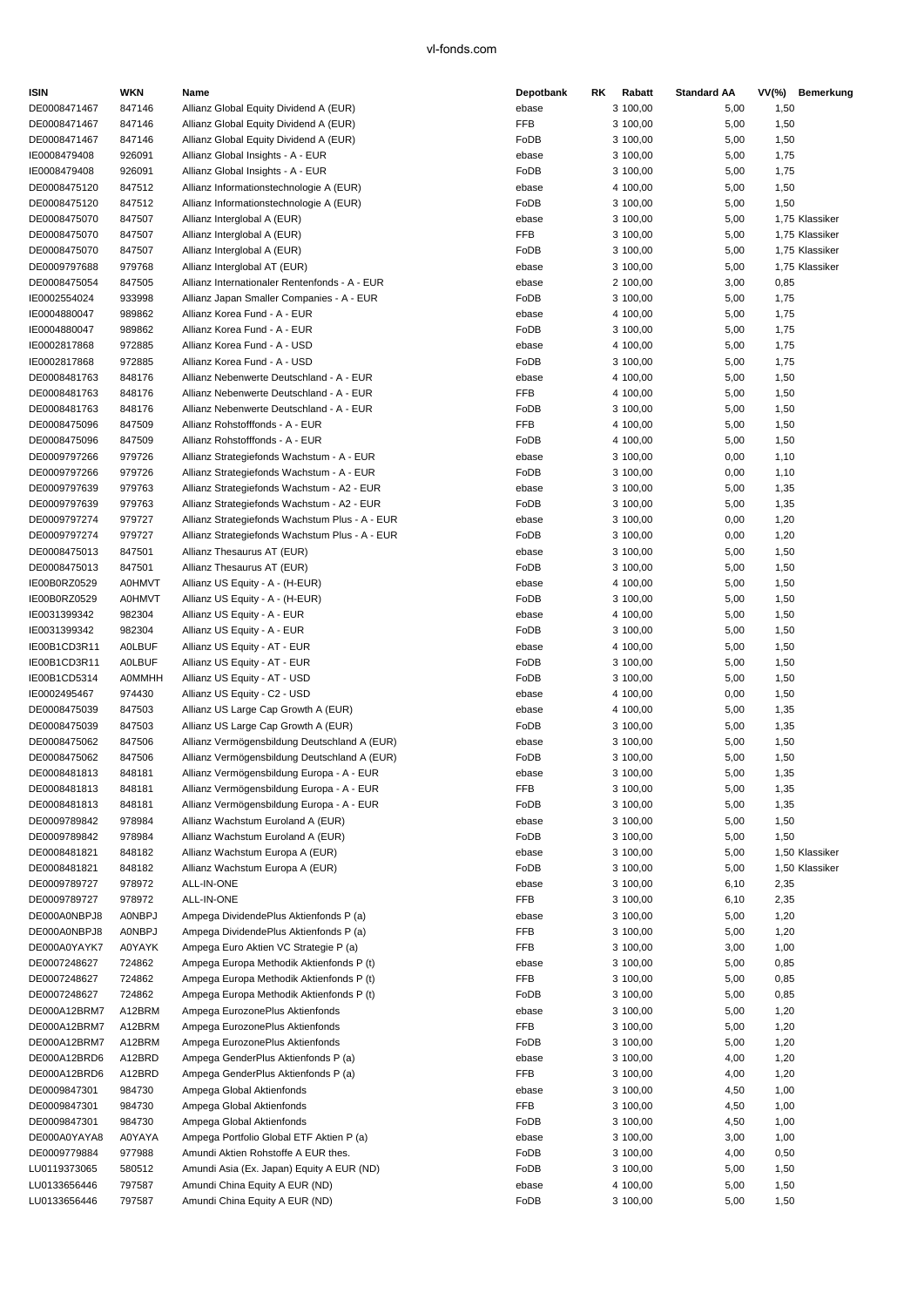| <b>ISIN</b>  | WKN           | Name                                                   | Depotbank  | RK | Rabatt   | <b>Standard AA</b> |      | VV(%) Bemerkung |
|--------------|---------------|--------------------------------------------------------|------------|----|----------|--------------------|------|-----------------|
| LU0119336021 | 580460        | Amundi Em. Europe and Mediterra. Eqty A EUR (ND)       | ebase      |    | 4 100,00 | 5,00               | 1,50 |                 |
| LU0119336021 | 580460        | Amundi Em. Europe and Mediterra. Eqty A EUR (ND)       | FoDB       |    | 3 100,00 | 5,00               | 1,50 |                 |
| LU0119365988 | 580472        | Amundi Emerging Markets Equity A EUR (ND)              | FoDB       |    | 3 100,00 | 5,00               | 1,50 |                 |
| LU0119345287 | 580466        | Amundi Euroland Equity A EUR (ND)                      | FFB        |    | 3 100,00 | 5,00               | 1,50 |                 |
| LU0119345287 | 580466        | Amundi Euroland Equity A EUR (ND)                      | FoDB       |    | 3 100,00 | 5,00               | 1,50 |                 |
| LU0701926320 | A1JPBJ        | Amundi European Equity Target Income A EUR (SA)        | ebase      |    | 3 100,00 | 5,00               | 1,50 |                 |
| LU0701926320 | A1JPBJ        | Amundi European Equity Target Income A EUR (SA)        | FoDB       |    | 3 100,00 | 5,00               | 1,50 |                 |
| LU0313647520 | A0Q60E        | Amundi European Equity Value A EUR (ND)                | FoDB       |    | 3 100,00 | 5,00               | 1,50 |                 |
| LU0271656307 | A0MJ5A        | Amundi European Potential A EUR (ND)                   | ebase      |    | 4 100,00 | 5,00               | 1,50 |                 |
| LU0271656307 | A0MJ5A        | Amundi European Potential A EUR (ND)                   | <b>FFB</b> |    | 4 100,00 | 5,00               | 1,50 |                 |
| LU0271656307 | A0MJ5A        | Amundi European Potential A EUR (ND)                   | FoDB       |    | 3 100,00 | 5,00               | 1,50 |                 |
| LU0119366440 | 580475        | Amundi European Research A EUR (ND)                    | FoDB       |    | 3 100,00 | 5,00               | 1,50 |                 |
| LU0297469230 | <b>A0MWHJ</b> | Amundi Global Ecology A EUR (DA)                       | FoDB       |    | 3 100,00 | 5,00               |      | 1,50 nachhaltig |
| LU0271656133 | A0MJ48        | Amundi Global Ecology A EUR (ND)                       | ebase      |    | 4 100,00 | 5,00               |      | 1,50 nachhaltig |
| LU0271656133 | A0MJ48        | Amundi Global Ecology A EUR (ND)                       | FFB        |    | 4 100,00 | 5,00               |      | 1,50 nachhaltig |
| LU0271656133 | A0MJ48        | Amundi Global Ecology A EUR (ND)                       | FoDB       |    | 3 100,00 | 5,00               |      | 1,50 nachhaltig |
| LU0313638883 | A0NB54        | Amundi Global Equity Target Income A EUR (ND)          | FoDB       |    | 3 100,00 | 5,00               | 1,50 |                 |
| LU0119372687 | 580499        | Amundi Japanese Equity A EUR (ND)                      | ebase      |    | 4 100,00 | 5,00               | 1,50 |                 |
| LU0119372687 | 580499        | Amundi Japanese Equity A EUR (ND)                      | FoDB       |    | 3 100,00 | 5,00               | 1,50 |                 |
| LU0363629790 | A0Q9X2        | Amundi Multi-Strategy Growth A EUR (ND)                | FoDB       |    | 3 100,00 | 5,00               | 1,15 |                 |
| LU0297468349 | <b>A0MWHH</b> | Amundi Pioneer Global Select A EUR (DA)                | FoDB       |    | 3 100,00 | 5,00               | 1,50 |                 |
| LU0271651761 | A0MJ4R        | Amundi Pioneer Global Select A EUR (ND)                | ebase      |    | 3 100,00 | 5,00               | 1,50 |                 |
| LU0271651761 | A0MJ4R        | Amundi Pioneer Global Select A EUR (ND)                | <b>FFB</b> |    | 3 100,00 | 5,00               | 1,50 |                 |
| LU0271651761 | A0MJ4R        | Amundi Pioneer Global Select A EUR (ND)                | FoDB       |    | 3 100,00 | 5,00               | 1,50 |                 |
| LU0229387385 | <b>A0KEEZ</b> | Amundi Pioneer North Amer. Basic Value A EUR (ND)      | FoDB       |    | 3 100,00 | 5,00               | 1,50 |                 |
| LU0353248106 | A0Q602        | Amundi Pioneer U.S. Fundamental Gwth A EUR (ND)        | ebase      |    | 4 100,00 | 5,00               | 1,50 |                 |
| LU0353248106 | A0Q602        | Amundi Pioneer U.S. Fundamental Gwth A EUR (ND)        | FoDB       |    | 3 100,00 | 5,00               | 1,50 |                 |
| LU0347184235 | A0Q601        | Amundi Pioneer U.S. Fundamental Gwth A USD (ND)        | ebase      |    | 4 100,00 | 5,00               | 1,50 |                 |
| LU0372179308 | A0Q61P        | Amundi Pioneer U.S. Mid Cap Value A EUR (DA)           | ebase      |    | 4 100,00 | 5,00               | 1,50 |                 |
| LU0372179308 | A0Q61P        | Amundi Pioneer U.S. Mid Cap Value A EUR (DA)           | FoDB       |    | 3 100,00 | 5,00               | 1,50 |                 |
| LU0133607589 | 766589        | Amundi Pioneer U.S. Mid Cap Value A EUR (ND)           | ebase      |    | 4 100,00 | 5,00               | 1,50 |                 |
| LU0133607589 | 766589        | Amundi Pioneer U.S. Mid Cap Value A EUR (ND)           | FoDB       |    | 3 100,00 | 5,00               | 1,50 |                 |
| LU0119372174 | 580496        | Amundi Pioneer U.S. Research A EUR (ND)                | FoDB       |    | 3 100,00 | 5,00               | 1,25 |                 |
| LU0353247553 | A0Q61C        | Amundi Pioneer U.S. Research Value A EUR (ND)          | ebase      |    | 4 100,00 | 5,00               | 1,50 |                 |
| LU0353247553 | A0Q61C        | Amundi Pioneer U.S. Research Value A EUR (ND)          | FoDB       |    | 3 100,00 | 5,00               | 1,50 |                 |
| LU0347183344 | A0Q61D        | Amundi Pioneer U.S. Research Value A USD (ND)          | ebase      |    | 4 100,00 | 5,00               | 1,50 |                 |
| LU0119366952 | 580478        | Amundi Top European Players A EUR (ND)                 | ebase      |    | 3 100,00 | 5,00               | 1,50 |                 |
| LU0119366952 | 580478        | Amundi Top European Players A EUR (ND)                 | FFB        |    | 3 100,00 | 5,00               | 1,50 |                 |
| LU0119366952 | 580478        | Amundi Top European Players A EUR (ND)                 | FoDB       |    | 3 100,00 | 5,00               | 1,50 |                 |
| LU0133643469 | 805665        | Amundi U.S. Pioneer Fund A EUR (ND)                    | ebase      |    | 4 100,00 | 5,00               | 1,25 |                 |
| LU0133643469 | 805665        | Amundi U.S. Pioneer Fund A EUR (ND)                    | FoDB       |    | 3 100,00 | 5,00               | 1,25 |                 |
| LU0133642578 | 805664        | Amundi U.S. Pioneer Fund A USD (ND)                    | FoDB       |    | 3 100,00 | 5,00               | 1,25 |                 |
| DE0009752303 | 975230        | Amundi German Equity A ND EUR thes.                    | ebase      |    | 3 100,00 | 5,00               | 1,50 |                 |
| DE0009752303 | 975230        | Amundi German Equity A ND EUR thes.                    | FFB        |    | 3 100,00 | 5,00               | 1,50 |                 |
| DE0009752303 | 975230        | Amundi German Equity A ND EUR thes.                    | FoDB       |    | 3 100,00 | 5,00               | 1,50 |                 |
| DE0009779736 | 977973        | Amundi Top World EUR thes.                             | ebase      |    | 3 100,00 | 5,00               | 1,00 |                 |
| DE0009779736 | 977973        | Amundi Top World EUR thes.                             | FFB        |    | 3 100,00 | 5,00               | 1,00 |                 |
| DE0009779736 | 977973        | Amundi Top World EUR thes.                             | FoDB       |    | 3 100,00 | 5,00               | 1,00 |                 |
| LU0220663669 | A0EQ6Y        | apo Medical Opportunities R                            | ebase      |    | 4 100,00 | 5,00               |      |                 |
| AT0000810650 | 589994        | ARIQON Wachstum (T)                                    | FoDB       |    | 3 100,00 | 5,25               | 2,15 |                 |
| LU0476876163 | A1CS30        | Aberdeen Chinese Equity S Acc USD                      | FoDB       |    | 3 100,00 | 4,25               | 1,92 |                 |
| LU0132412106 | 769088        | Aberdeen Emer. Markets Equity A Acc USD                | FoDB       |    | 3 52,94  | 4,25               | 1,75 |                 |
| LU0231479394 | A0HL3Q        | Aberdeen Emer. Markets Equity A Alnc USD               | FoDB       |    | 3 52,94  | 4,25               | 1,75 |                 |
| LU0396318577 | A0RE3M        | Aberdeen Emerg. Markets Loc. Currency Bd A Acc EUR     | ebase      |    | 3 100,00 | 4,25               | 1,50 |                 |
| LU0476876080 | A1CS3Z        | Aberdeen European Equity Fund S Acc EUR                | FFB        |    | 3 100,00 | 5,00               | 1,92 |                 |
| LU1646954252 | A2H6Y6        | Aberdeen US Dollar Short Term Bond Fund A Acc USD      | ebase      |    | 2 100,00 | 4,25               | 0,50 |                 |
| LU1646954179 | A2H6Y5        | Aberdeen US Dollar Short Term Bond Fund A SInc USD     | ebase      |    | 2 100,00 | 4,25               | 0,50 |                 |
| DE000A1J9FJ5 | A1J9FJ        | avesco Sustainable Hidden Champions Equity R           | FFB        |    | 4 100,00 | 5,00               |      | 1,50 nachhaltig |
| DE0009775643 | 977564        | AXA Europa                                             | ebase      |    | 3 100,00 | 5,00               | 1,35 |                 |
| DE0009775643 | 977564        | AXA Europa                                             | FFB        |    | 3 100,00 | 5,00               | 1,35 |                 |
| DE0009775643 | 977564        | AXA Europa                                             | FoDB       |    | 2 100,00 | 5,00               | 1,35 |                 |
| IE0031069051 | 692187        | AXA Rosenberg Global Equity Alpha Fund B Euro          | FoDB       |    | 3 100,00 | 4,50               | 1,35 |                 |
| IE0031069168 | 692188        | AXA Rosenberg Global Small Cap Alpha Fund B Euro       | ebase      |    | 4 100,00 | 4,50               | 1,50 |                 |
| IE0031069168 | 692188        | AXA Rosenberg Global Small Cap Alpha Fund B Euro       | FoDB       |    | 3 100,00 | 4,50               | 1,50 |                 |
| DE0008471376 | 847137        | <b>AXA Welt</b>                                        | ebase      |    | 3 100,00 | 5,00               | 1,35 |                 |
| DE0008471376 | 847137        | <b>AXA Welt</b>                                        | FFB        |    | 3 100,00 | 5,00               | 1,35 |                 |
| DE0008471376 | 847137        | <b>AXA Welt</b>                                        | FoDB       |    | 2 100,00 | 5,00               | 1,35 |                 |
| LU0189847683 | A0B93W        | AXA WF - Framlington Talents Global A (thes.) EUR      | ebase      |    | 3 100,00 | 5,50               | 1,50 |                 |
| LU0189847683 | A0B93W        | AXA WF - Framlington Talents Global A (thes.) EUR      | FoDB       |    | 3 100,00 | 5,50               | 1,50 |                 |
| LU1157401487 | A12GW1        | AXA WF - Global Flexible Property A (auss.) EUR hedged | FFB        |    | 3 100,00 | 5,50               | 1,40 |                 |
|              |               |                                                        |            |    |          |                    |      |                 |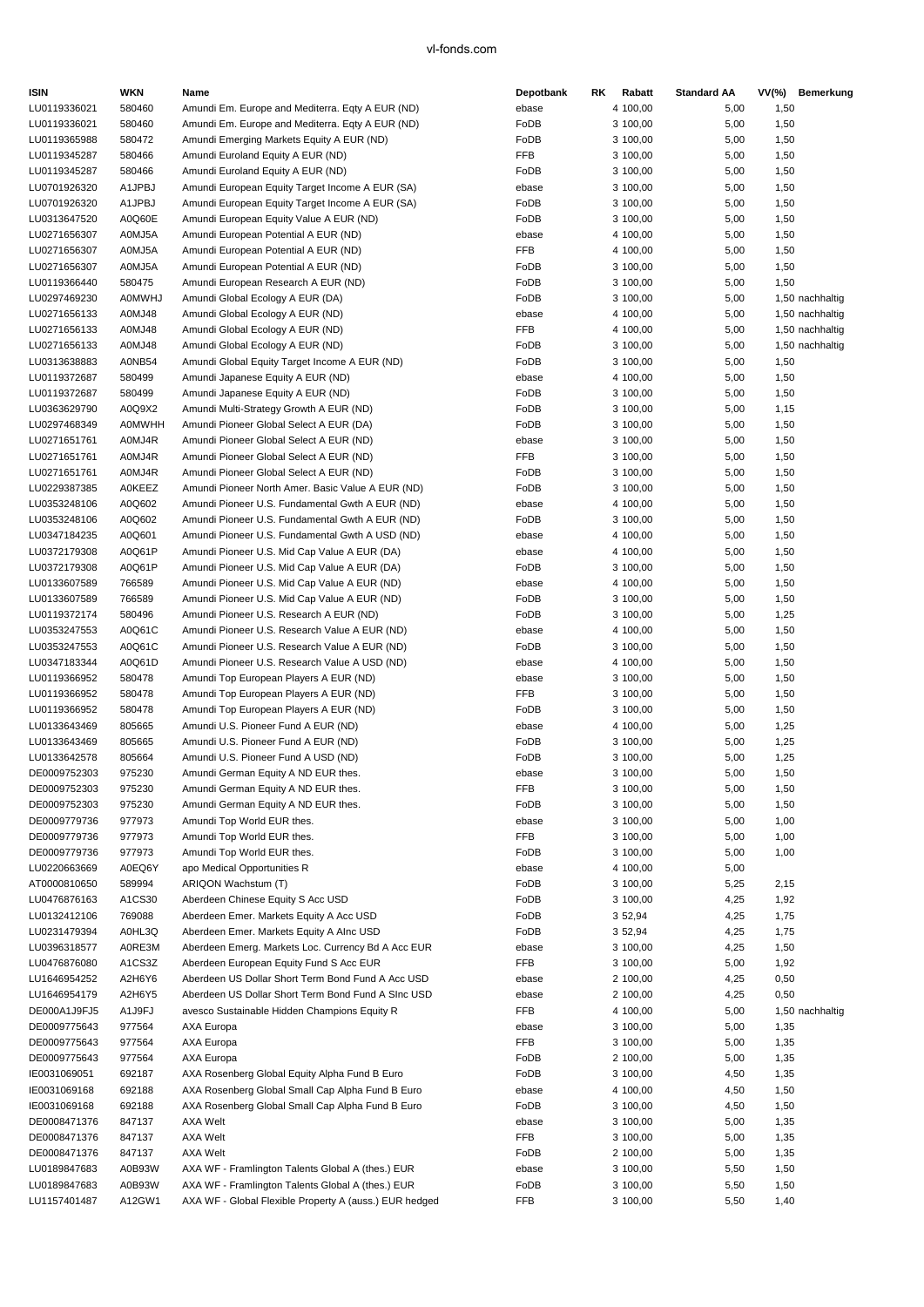| <b>ISIN</b>                  | WKN              | Name                                                                                                          | Depotbank                | RK | Rabatt               | <b>Standard AA</b> | VV(%)        | Bemerkung           |
|------------------------------|------------------|---------------------------------------------------------------------------------------------------------------|--------------------------|----|----------------------|--------------------|--------------|---------------------|
| LU0011972741                 | 971795           | AXA WF - European Opportunities Equities A (auss.)                                                            | FFB                      |    | 3 100,00             | 5,50               | 1,50         |                     |
| LU0011972741                 | 971795           | AXA WF - European Opportunities Equities A (auss.)                                                            | FoDB                     |    | 3 100,00             | 5,50               | 1,50         |                     |
| LU0011972584                 | 971791           | AXA WF - Evolving Trends Equities A Distribution USD                                                          | <b>FFB</b>               |    | 3 100,00             | 5,50               | 1,50         |                     |
| LU0011972238                 | 971794           | AXA WF - North American Equities A (auss.)                                                                    | <b>FFB</b>               |    | 4 100,00             | 5,50               | 1,50         |                     |
| LU0614923307                 | A1H84U           | B&B Fonds - Offensiv                                                                                          | <b>FFB</b>               |    | 3 100,00             | 5,00               | 1,75         |                     |
| LU0134853133                 | 676249           | Bankhaus Neelmeyer Aktienstrategie                                                                            | ebase                    |    | 3 100,00             | 3,00               | 1,67         |                     |
| LU0134853133                 | 676249           | Bankhaus Neelmeyer Aktienstrategie                                                                            | FoDB                     |    | 2 100,00             | 3,00               | 1,67         |                     |
| IE0004866772                 | 921717           | Baring Europa Fund (EUR)                                                                                      | <b>FFB</b>               |    | 3 100,00             | 5,00               | 1,25         |                     |
| IE0004866889<br>GB0030655780 | 933583<br>764914 | Baring Hong Kong China Fund (EUR)<br>Barings Europe Select Trust (EUR)                                        | <b>FFB</b><br><b>FFB</b> |    | 4 100,00<br>4 100,00 | 5,00<br>5,00       | 1,25         | 1,50 Brexit Problem |
| GB0008192063                 | 940132           | Barings German Growth Trust EUR Acc.                                                                          | <b>FFB</b>               |    | 3 100,00             | 5,00               |              | 1,50 Brexit Problem |
| GB0008192063                 | 940132           | Barings German Growth Trust EUR Acc.                                                                          | FoDB                     |    | 3 100,00             | 5,00               |              | 1.50 Brexit Problem |
| DE0008474057                 | 847405           | Basler-Aktienfonds DWS                                                                                        | ebase                    |    | 3 100,00             | 4,71               | 1,40         |                     |
| DE0008474057                 | 847405           | Basler-Aktienfonds DWS                                                                                        | FoDB                     |    | 3 100,00             | 4,71               | 1,25         |                     |
| LU0415392249                 | A0X8YU           | Bellevue BB Adamant Biotech B EUR                                                                             | FoDB                     |    | 4 100,00             | 5,00               | 1,60         |                     |
| LU0415392322                 | <b>AORPSP</b>    | Bellevue BB Adamant Biotech B USD                                                                             | FoDB                     |    | 3 100,00             | 5,00               | 1,60         |                     |
| LU1811047833                 | A2JJBA           | Bellevue BB Adamant Digital Health B CHF                                                                      | <b>FFB</b>               |    | 4 100,00             | 5,00               | 1,60         |                     |
| LU1811048138                 | A2JJBD           | Bellevue BB Adamant Digital Health B EUR                                                                      | <b>FFB</b>               |    | 4 100,00             | 5,00               | 1,60         |                     |
| LU0415391431                 | A0RP23           | Bellevue BB Adamant Medtech & Services B EUR                                                                  | FoDB                     |    | 3 100,00             | 5,00               | 1,60         |                     |
| LU0433847596                 | A0RP3E           | Bellevue BB African Opportunities B CHF                                                                       | FoDB                     |    | 3 100,00             | 5,00               | 1,60         |                     |
| LU0433847240                 | A0RP3D           | Bellevue BB African Opportunities B EUR                                                                       | FoDB                     |    | 3 100,00             | 5,00               | 1,60         |                     |
| LU0437409112                 | A0X9SW           | Bellevue BB African Opportunities B USD                                                                       | FoDB                     |    | 3 100,00             | 5,00               | 1,60         |                     |
| LU0810317205                 | A1J2U9           | Bellevue BB Entrepreneur Europe AB EUR                                                                        | FoDB                     |    | 3 100,00             | 5,00               | 1,60         |                     |
| LU0415391860                 | <b>A0RPSJ</b>    | Bellevue BB Entrepreneur Europe B EUR                                                                         | FoDB                     |    | 3 100,00             | 5,00               | 1,60         |                     |
| LU0631859229                 | A1JG2H           | Bellevue BB Entrepreneur Europe Small B EUR                                                                   | FoDB                     |    | 3 100,00             | 5,00               | 1,60         |                     |
| LU1325892591                 | A2AGX8           | Bellevue BB Global Macro AB EUR                                                                               | FoDB                     |    | 2 100,00             | 5,00               | 1,40         |                     |
| LU0494761835                 | A1CW3N           | Bellevue BB Global Macro B EUR                                                                                | FoDB                     |    | 2 100,00             | 5,00               | 1,40         |                     |
| LU0146485932<br>LU0146485932 | 542188<br>542188 | Berenberg Aktien - Strategie Deutschland R<br>Berenberg Aktien - Strategie Deutschland R                      | ebase<br><b>FFB</b>      |    | 3 100,00<br>3 100,00 | 5,50<br>5,00       | 1,25<br>1,25 |                     |
| LU0146485932                 | 542188           | Berenberg Aktien - Strategie Deutschland R                                                                    | FoDB                     |    | 3 100,00             | 5,00               | 1,25         |                     |
| DE000A1C2XN2                 | A1C2XN           | Berenberg European Equity Selection R                                                                         | FoDB                     |    | 3 100,00             | 5,00               | 1,25         |                     |
| LU1637618155                 | A2DVP7           | Berenberg European Focus Fund R                                                                               | ebase                    |    | 3 100,00             | 5,00               | 1,25         |                     |
| LU1637618155                 | A2DVP7           | Berenberg European Focus Fund R                                                                               | <b>FFB</b>               |    | 3 100,00             | 5,00               | 1,25         |                     |
| LU1637619120                 | A2DVQD           | Berenberg European Small Cap R                                                                                | ebase                    |    | 4 100,00             | 5,00               | 1,25         |                     |
| LU1637619120                 | A2DVQD           | Berenberg European Small Cap R                                                                                | FFB                      |    | 4 100,00             | 5,00               | 1,25         |                     |
| LU1900076933                 | A2N73B           | Berenberg Global Focus Fund R                                                                                 | <b>FFB</b>               |    | 3 100,00             | 5,00               | 1,25         |                     |
| LU1878855581                 | A2N6AL           | Berenberg Sustainable World Equities R                                                                        | <b>FFB</b>               |    | 3 100,00             | 5,00               |              | 1,25 nachhaltig     |
| LU0224105477                 | A0F42G           | BlackRock Global Funds - Continental European Flex A2 EUR                                                     | ebase                    |    | 3 100,00             | 5,00               | 1,50         |                     |
| LU0224105477                 | A0F42G           | BlackRock Global Funds - Continental European Flex A2 EUR                                                     | FoDB                     |    | 3 100,00             | 5,00               | 1,50         |                     |
| LU0011850392                 | 971801           | BlackRock Global Funds - Emerging Europe Fund A2 EUR                                                          | FFB                      |    | 4 100,00             | 5,00               | 1,75         |                     |
| LU0011850392                 | 971801           | BlackRock Global Funds - Emerging Europe Fund A2 EUR                                                          | FoDB                     |    | 3 100,00             | 5,00               | 1,75         |                     |
| LU0093502762                 | 989691           | BlackRock Global Funds - Euro-Markets Fund A2 EUR                                                             | ebase                    |    | 3 100,00             | 5,00               | 1,50         |                     |
| LU0154234636                 | 779374           | BlackRock Global Funds - European Special Situations A2 EUR                                                   | FoDB                     |    | 3 100,00             | 5,00               | 1,50         |                     |
| LU0072462186                 | 987138           | BlackRock Global Funds - European Value Fund A2 EUR                                                           | FFB                      |    | 3 100,00             | 5,00               | 1,50         |                     |
| LU0072462186                 | 987138           | BlackRock Global Funds - European Value Fund A2 EUR<br>BlackRock Global Funds - Global Allocation Fund A2 EUR | FoDB                     |    | 3 100,00<br>3 100,00 | 5,00               | 1,50         |                     |
| LU0171283459<br>LU0171283459 | A0BL2G<br>A0BL2G | BlackRock Global Funds - Global Allocation Fund A2 EUR                                                        | ebase<br>FFB             |    | 3 100,00             | 5,00<br>5,00       | 1,50<br>1,50 |                     |
| LU0212925753                 | A0D9QB           | BlackRock Global Funds - Global Allocation Fund A2 EUR Hdg                                                    | <b>FFB</b>               |    | 3 100,00             | 5,00               | 1,50         |                     |
| LU0171285314                 | A0BMA0           | BlackRock Global Funds - Global Opportunities Fund A2 EUR                                                     | ebase                    |    | 3 100,00             | 5,00               | 1,50         |                     |
| LU0171288334                 | A0BMA1           | BlackRock Global Funds - Global SmallCap Fund A2 EUR                                                          | <b>FFB</b>               |    | 4 100,00             | 5,00               | 1,50         |                     |
| LU0171288334                 | A0BMA1           | BlackRock Global Funds - Global SmallCap Fund A2 EUR                                                          | FoDB                     |    | 3 100,00             | 5,00               | 1,50         |                     |
| LU0054578231                 | 974251           | BlackRock Global Funds - Global SmallCap Fund A2 USD                                                          | ebase                    |    | 4 100,00             | 5,00               | 1,50         |                     |
| LU0054578231                 | 974251           | BlackRock Global Funds - Global SmallCap Fund A2 USD                                                          | FoDB                     |    | 3 100,00             | 5,00               | 1,50         |                     |
| LU0171289498                 | A0BMA3           | BlackRock Global Funds - Latin American Fund A2 EUR                                                           | ebase                    |    | 4 100,00             | 5,00               | 1,75         |                     |
| LU0072463663                 | 987139           | BlackRock Global Funds - Latin American Fund A2 USD                                                           | FoDB                     |    | 3 100,00             | 5,00               | 1,75         |                     |
| LU0171289902                 | A0BL87           | BlackRock Global Funds - New Energy Fund A2 EUR                                                               | ebase                    |    | 4 100,00             | 5,00               |              | 1,75 nachhaltig     |
| LU0171289902                 | A0BL87           | BlackRock Global Funds - New Energy Fund A2 EUR                                                               | FoDB                     |    | 3 100,00             | 5,00               |              | 1,75 nachhaltig     |
| LU0124384867                 | 630940           | BlackRock Global Funds - New Energy Fund A2 USD                                                               | FoDB                     |    | 3 100,00             | 5,00               |              | 1,75 nachhaltig     |
| LU0154236417                 | 779379           | BlackRock Global Funds - US Flexible Equity Fund A2 USD                                                       | FoDB                     |    | 3 100,00             | 5,00               | 1,50         |                     |
| LU0171301533                 | A0BMA5           | BlackRock Global Funds - World Energy Fund A2 EUR                                                             | ebase                    |    | 4 100,00             | 5,00               | 1,75         |                     |
| LU0171301533                 | A0BMA5           | BlackRock Global Funds - World Energy Fund A2 EUR                                                             | FoDB                     |    | 3 100,00             | 5,00               | 1,75         |                     |
| LU0171305526                 | <b>A0BMAL</b>    | BlackRock Global Funds - World Gold Fund A2 EUR                                                               | ebase                    |    | 4 100,00             | 5,00               | 1,75         |                     |
| LU0171305526                 | <b>A0BMAL</b>    | BlackRock Global Funds - World Gold Fund A2 EUR                                                               | <b>FFB</b>               |    | 4 100,00             | 5,00               | 1,75         |                     |
| LU0171305526                 | <b>A0BMAL</b>    | BlackRock Global Funds - World Gold Fund A2 EUR                                                               | FoDB                     |    | 4 100,00             | 5,00               | 1,75         |                     |
| LU0055631609<br>LU0055631609 | 974119<br>974119 | BlackRock Global Funds - World Gold Fund A2 USD<br>BlackRock Global Funds - World Gold Fund A2 USD            | <b>FFB</b><br>FoDB       |    | 4 100,00<br>4 100,00 | 5,00<br>5,00       | 1,75<br>1,75 |                     |
| LU0408222320                 | A0RFC5           | BlackRock Global Funds - World Gold Fund A4 EUR                                                               | FoDB                     |    | 4 100,00             | 5,00               | 1,75         |                     |
| LU0172157280                 | <b>A0BMAR</b>    | BlackRock Global Funds - World Mining Fund A2 EUR                                                             | ebase                    |    | 4 100,00             | 5,00               | 1,75         |                     |
| LU0172157280                 | <b>A0BMAR</b>    | BlackRock Global Funds - World Mining Fund A2 EUR                                                             | <b>FFB</b>               |    | 4 100,00             | 5,00               | 1,75         |                     |
| LU0172157280                 | <b>A0BMAR</b>    | BlackRock Global Funds - World Mining Fund A2 EUR                                                             | FoDB                     |    | 3 100,00             | 5,00               | 1,75         |                     |
|                              |                  |                                                                                                               |                          |    |                      |                    |              |                     |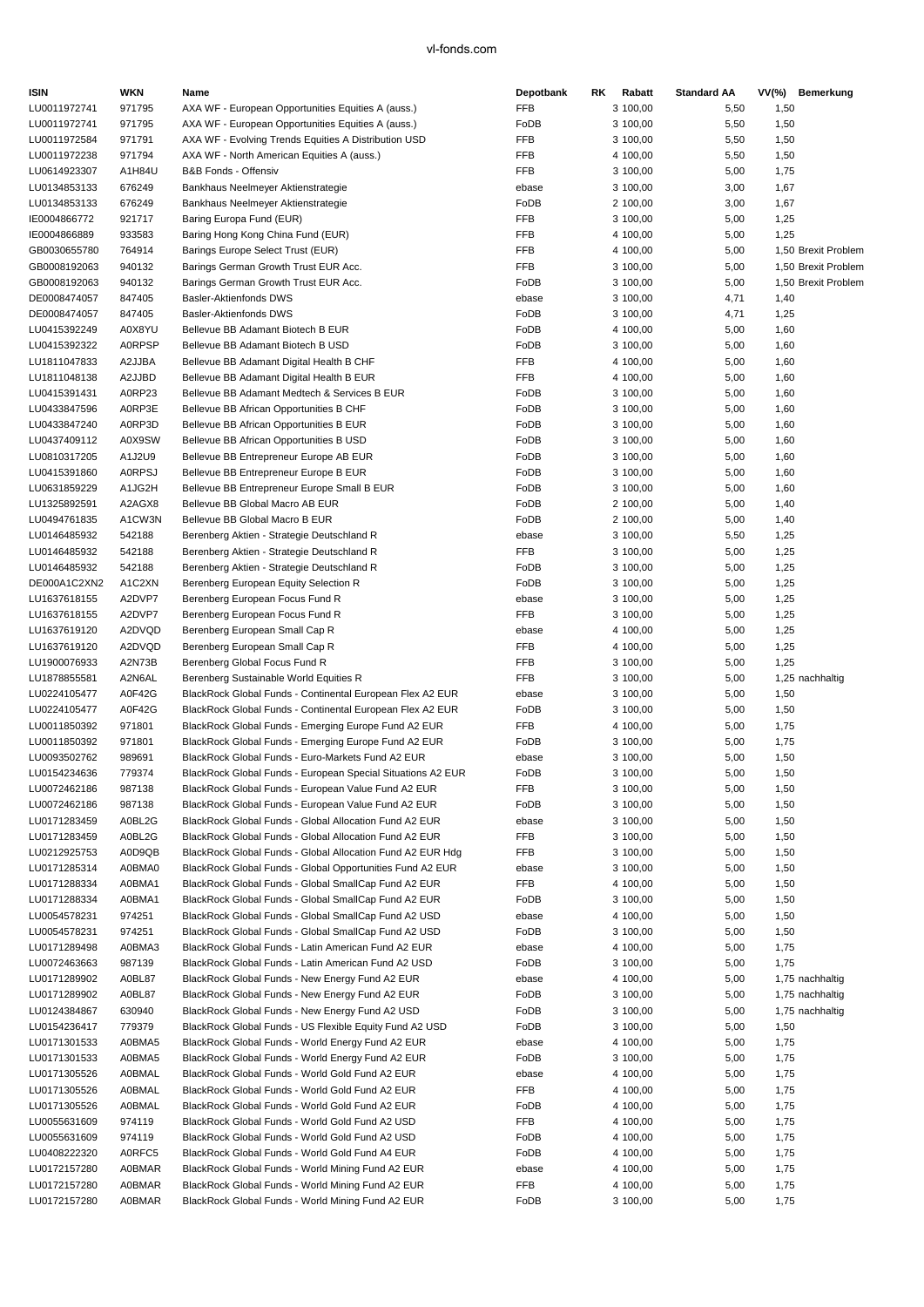| <b>ISIN</b>                  | <b>WKN</b>       | Name                                                                     | Depotbank     | RK. | Rabatt               | <b>Standard AA</b> |      | VV(%) Bemerkung                  |
|------------------------------|------------------|--------------------------------------------------------------------------|---------------|-----|----------------------|--------------------|------|----------------------------------|
| LU0326424115                 | A0M9SC           | BlackRock Global Funds - World Mining Fund A2 EUR Hedged                 | FoDB          |     | 4 100,00             | 5,00               | 1,75 |                                  |
| LU0075056555                 | 986932           | BlackRock Global Funds - World Mining Fund A2 USD                        | FoDB          |     | 4 100,00             | 5,00               | 1,75 |                                  |
| LU0408222593                 | A0RFC4           | BlackRock Global Funds - World Mining Fund A4 EUR                        | FoDB          |     | 3 100,00             | 5,00               | 1,75 |                                  |
| LU0309191905                 | A0MWCX           | <b>BL-Emerging Markets A</b>                                             | FoDB          |     | 3 100,00             | 5,00               | 1,25 |                                  |
| LU0309192036                 | <b>A0MWCY</b>    | <b>BL-Emerging Markets B</b>                                             | FoDB          |     | 3 100,00             | 5,00               | 1,25 |                                  |
| LU0309191491                 | <b>A0MWCV</b>    | <b>BL-Equities Dividend A</b>                                            | FoDB          |     | 3 100,00             | 5,00               | 1,25 |                                  |
| LU0309191657                 | <b>A0MWCW</b>    | <b>BL-Equities Dividend B</b>                                            | FoDB          |     | 3 100,00             | 5,00               | 1,25 |                                  |
| LU0439765081                 | A0X9BK           | <b>BL-Equities Europe A</b>                                              | FoDB          |     | 3 100,00             | 5,00               | 1,25 |                                  |
| LU0117287580                 | 577995           | <b>BL-Global Equities B</b>                                              | FoDB          |     | 3 100,00             | 5,00               | 1,25 |                                  |
| LU0093570173                 | 937804           | BL-Sustainable Horizon B                                                 | FoDB          |     | 3 100,00             | 5,00               |      | 1,25 nachhaltig                  |
| LU1056591487                 | A118UP           | BNP PARIBAS L1 Eqty Best Select. World Quality Focus C                   | ebase         |     | 3 100,00             | 3,00               | 1,50 |                                  |
| LU1056591487                 | A118UP           | BNP PARIBAS L1 Eqty Best Select. World Quality Focus C                   | FoDB          |     | 3 100,00             | 3,00               | 1,50 |                                  |
| LU0010012721                 | 971163           | BNP PARIBAS L1 Equity Europe C                                           | FoDB          |     | 3 100,00             | 3,00               | 1,50 |                                  |
| DE000A0HF4N6                 | A0HF4N           | Börsebius TopSelect                                                      | ebase         |     | 3 100,00             | 5,00               | 1,50 |                                  |
| LU0108459040                 | 939838           | Candriam Equities L Biotechnology C                                      | FoDB<br>FoDB  |     | 3 100,00             | 3,50               | 1,50 |                                  |
| LU1434527518<br>LU1434527435 | A2DL8B           | Candriam SRI Equity World C Auss.                                        | FoDB          |     | 3 100,00             | 3,50               |      | 1,50 nachhaltig                  |
|                              | A2DL8A           | Candriam SRI Equity World C Thes.                                        |               |     | 3 100,00             | 3,50               |      | 1,50 nachhaltig                  |
| LU0114999021                 | 940664<br>A0DP5W | Capital Group Global Equity Fund (LUX) B EUR                             | ebase         |     | 3 100,00             | 5,25               | 1,50 |                                  |
| FR0010148981<br>FR0010148981 | A0DP5W           | Carmignac Investissement A EUR acc<br>Carmignac Investissement A EUR acc | ebase<br>FoDB |     | 3 100,00<br>3 100,00 | 4,00<br>4,00       |      | 1,50 Klassiker<br>1,50 Klassiker |
| FR0011269182                 | A1J0KF           | Carmignac Investissement A EUR Ydis                                      | <b>FFB</b>    |     | 4 100,00             | 4,00               |      | 1,50 Klassiker                   |
| FR0011269182                 | A1J0KF           | Carmignac Investissement A EUR Ydis                                      | FoDB          |     | 3 100,00             | 4,00               |      | 1,50 Klassiker                   |
| DE000A1JSWM8                 | A1JSWM           | Castell VV Ausgewogen R                                                  | FoDB          |     | 2 100,00             | 3,00               | 1,48 |                                  |
| DE000A1JSWL0                 | A1JSWL           | Castell VV Defensiv R                                                    | FoDB          |     | 2 100,00             | 3,00               | 1,48 |                                  |
| IE00B0XJXQ01                 | A0JC8V           | Comgest Growth Europe Dis.                                               | FoDB          |     | 3 100,00             | 4,00               |      | 1,50 Klassiker                   |
| IE00BQ1YBR67                 | A12GPH           | Comgest Growth Europe Opportunities EUR Dis.                             | FoDB          |     | 3 100,00             | 4,00               |      | 1,50 Klassiker                   |
| IE00B4ZJ4634                 | A1JJUY           | Comgest Growth Europe S EUR Cap.                                         | ebase         |     | 3 100,00             | 4,00               | 2,00 |                                  |
| IE00B4ZJ4634                 | A1JJUY           | Comgest Growth Europe S EUR Cap.                                         | <b>FFB</b>    |     | 3 100,00             | 4,00               | 2,00 |                                  |
| IE00B4ZJ4634                 | A1JJUY           | Comgest Growth Europe S EUR Cap.                                         | FoDB          |     | 3 100,00             | 4,00               | 2,00 |                                  |
| IE00B3ZL9H82                 | A1JJUZ           | Comgest Growth Europe S USD Cap.                                         | ebase         |     | 3 100,00             | 4,00               | 2,00 |                                  |
| IE00B3ZL9H82                 | A1JJUZ           | Comgest Growth Europe S USD Cap.                                         | FoDB          |     | 3 100,00             | 4,00               | 2,00 |                                  |
| IE00B4R6DW15                 | <b>A0RPNF</b>    | Comgest Growth Latin America EUR                                         | FoDB          |     | 3 100,00             | 4,00               | 1,75 |                                  |
| FR0000292278                 | 577954           | Comgest Magellan C                                                       | ebase         |     | 4 100,00             | 3,25               | 1,75 |                                  |
| FR0000292278                 | 577954           | Comgest Magellan C                                                       | FoDB          |     | 3 100,00             | 3,25               | 1,75 |                                  |
| LU0548799971                 | ETF1CB           | Commerzbank Aktientrend Deutschland R                                    | <b>FFB</b>    |     | 4 100,00             | 4,00               | 1,50 |                                  |
| LU0548799971                 | ETF1CB           | Commerzbank Aktientrend Deutschland R                                    | FoDB          |     | 3 100,00             | 2,00               | 1,40 |                                  |
| DE000ETF9017                 | ETF901           | ComStage 1 DAX® UCITS ETF I                                              | ETF ebase     |     | 3 100,00             | 0,00               |      | nb ETF                           |
| DE000ETF9033                 | ETF903           | ComStage 1 DivDAX® UCITS ETF I                                           | ETF ebase     |     | 3 100,00             | 0,00               |      | nb ETF                           |
| LU0392496690                 | ETF031           | ComStage ATX (R) UCITS ETF I                                             | ETF ebase     |     | 3 100,00             | 0,00               |      | nb ETF                           |
| LU0378438732                 | ETF001           | ComStage DAX (R) TR UCITS ETF I                                          | ETF ebase     |     | 3 100,00             | 0,00               |      | nb ETF                           |
| LU0603933895                 | ETF003           | ComStage DivDAX (R) TR UCITS ETF I                                       | ETF ebase     |     | 3 100,00             | 0,00               |      | nb ETF                           |
| LU0378437502                 | ETF010           | ComStage Dow Jones Industrial Average UCITS ETF I                        | ETF ebase     |     | 4 100,00             | 0,00               |      | nb ETF                           |
| LU0392495536                 | ETF118           | ComStage Dow Jones Russia GDR UCITS ETF I                                | ETF ebase     |     | 4 100,00             | 0,00               |      | nb ETF                           |
| LU0392496427                 | ETF030           | ComStage Dow Jones Switzerland Titans 30 Net TR UCITS ETF I              | ETF ebase     |     | 4 100,00             | 0,00               |      | nb ETF                           |
| LU0378434236                 | ETF051           | ComStage EURO STOXX (R) Select Dividend 30 NR UCITS ETF I                | ETF ebase     |     | 3 100,00             | 0,00               |      | nb ETF                           |
| LU0378434079                 | ETF050           | ComStage EURO STOXX 50 (R) NR UCITS ETF I                                | ETF ebase     |     | 3 100,00             | 0,00               |      | nb ETF                           |
| LU0650624025                 | ETF006           | ComStage F.A.Z. Index UCITS ETF                                          | ETF ebase     |     | 3 100,00             | 0,00               |      | nb ETF                           |
| LU0488317024                 | ETF002           | ComStage FR DAX (R) UCITS ETF ID                                         | ETF ebase     |     | 3 100,00             | 0,00               |      | nb ETF                           |
| LU0488317297                 | ETF054           | ComStage FR EURO STOXX 50 (R) UCITS ETF ID                               | ETF ebase     |     | 3 100,00             | 0,00               |      | nb ETF                           |
| LU0488316216                 | ETF081           | ComStage FTSE 100 TR UCITS ETF I                                         | ETF ebase     |     | 4 100,00             | 0,00               |      | nb ETF                           |
| LU0947415054                 | ETF024           | ComStage FTSE China A50 UCITS ETF I                                      | ETF ebase     |     | 4 100,00             | 0,00               |      | nb ETF                           |
| LU1033693638                 | ETF007           | ComStage MDAX (R) TR UCITS ETF I                                         | ETF ebase     |     | 4 100,00             | 0,00               |      | nb ETF                           |
| LU0392495379                 | ETF116           | ComStage MSCI EM Eastern Europe Ex Russia UCITS ETF I                    | ETF ebase     |     | 4 100,00             | 0,00               |      | nb ETF                           |
| LU0635178014                 | ETF127           | ComStage MSCI Emerging Markets TRN UCITS ETF                             | ETF ebase     |     | 4 100,00             | 0,00               |      | nb ETF                           |
| LU0392496260                 | ETF125           | ComStage MSCI Europe Mid Cap TRN UCITS ETF I                             | ETF ebase     |     | 4 100,00             | 0,00               |      | nb ETF                           |
| LU0392496344                 | ETF126           | ComStage MSCI Europe Small Cap TRN UCITS ETF I                           | ETF ebase     |     | 4 100,00             | 0,00               |      | nb ETF                           |
| LU0392494646                 | ETF111           | ComStage MSCI Europe TRN UCITS ETF I                                     | ETF ebase     |     | 3 100,00             | 0,00               |      | nb ETF                           |
| LU1033694107                 | ETF025           | ComStage MSCI Japan 100% Daily Hedged Euro UCITS ETF I                   | ETF ebase     |     | 4 100,00             | 0,00               |      | nb ETF                           |
| LU0392495452                 | ETF117           | ComStage MSCI Japan TRN UCITS ETF I                                      | ETF ebase     |     | 4 100,00             | 0,00               |      | nb ETF                           |
| LU0392494992                 | ETF113           | ComStage MSCI North America TRN UCITS ETF I                              | ETF ebase     |     | 4 100,00             | 0,00               |      | nb ETF                           |
| LU0392495296                 | ETF115           | ComStage MSCI Pacific ex Japan TRN UCITS ETF I                           | ETF ebase     |     | 4 100,00             | 0,00               |      | nb ETF                           |
| LU0392495023                 | ETF114           | ComStage MSCI Pacific TRN UCITS ETF I                                    | ETF ebase     |     | 4 100,00             | 0,00               |      | nb ETF                           |
| LU0392495619                 | ETF119           | ComStage MSCI Taiwan TRN UCITS ETF I                                     | ETF ebase     |     | 4 100,00             | 0,00               |      | nb ETF                           |
| LU0392495700                 | ETF120           | ComStage MSCI USA TRN UCITS ETF I                                        | ETF ebase     |     | 4 100,00             | 0,00               |      | nb ETF                           |
| LU0392494562                 | ETF110           | ComStage MSCI World TRN UCITS ETF I                                      | ETF ebase     |     | 3 100,00             | 0,00               |      | nb ETF                           |
| LU0378449770                 | ETF011           | ComStage Nasdaq-100 (R) UCITS ETF I                                      | ETF ebase     |     | 4 100,00             | 0,00               |      | nb ETF                           |
| LU0378453376                 | ETF020           | ComStage Nikkei 225 (R) UCITS ETF I                                      | ETF ebase     |     | 4 100,00             | 0,00               |      | nb ETF                           |
| LU0488317701                 | ETF091           | ComStage NYSE Arca Gold BUGS UCITS ETF I                                 | ETF ebase     |     | 4 100,00             | 0,00               |      | nb ETF                           |
| LU0444605215                 | ETF047           | ComStage PSI 20 (R) UCITS ETF I                                          | ETF ebase     |     | 3 100,00             | 0,00               |      | nb ETF                           |
| LU1033694362                 | ETF014           | ComStage S&P 500 Euro Daily Hedged Net TR UCITS ETF I                    | ETF ebase     |     | 4 100,00             | 0,00               |      | nb ETF                           |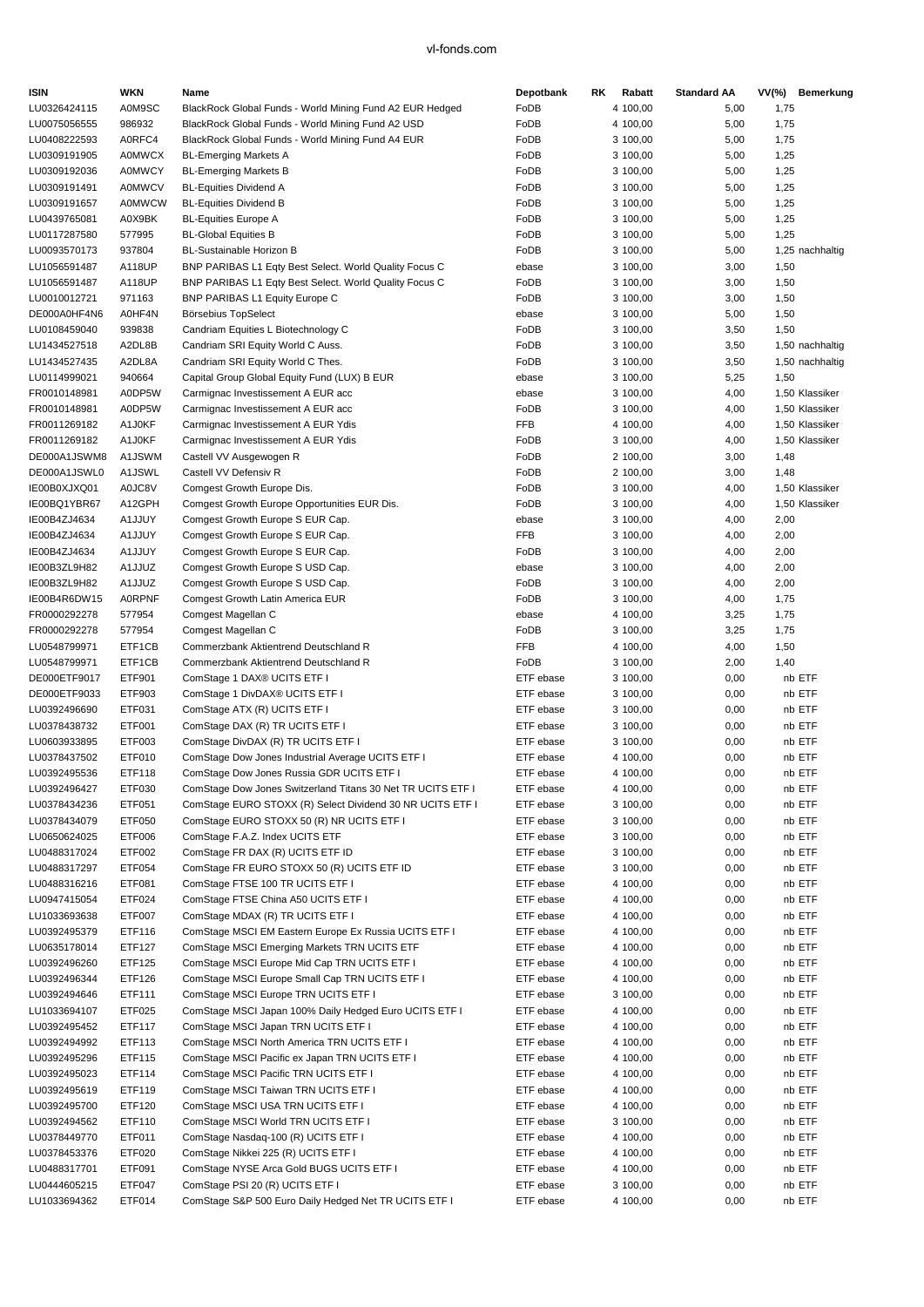| <b>ISIN</b>                  | WKN              | Name                                                                                                                         | Depotbank              | Rabatt<br>RK.        | <b>Standard AA</b> | $VV(\%)$<br>Bemerkung |
|------------------------------|------------------|------------------------------------------------------------------------------------------------------------------------------|------------------------|----------------------|--------------------|-----------------------|
| LU0488316133                 | ETF012           | ComStage S&P 500 UCITS ETF I                                                                                                 | ETF ebase              | 4 100,00             | 0,00               | nb ETF                |
| LU0392495965                 | ETF122           | ComStage S&P MidCap 400 UCITS ETF I                                                                                          | ETF ebase              | 4 100,00             | 0,00               | nb ETF                |
| LU0392496005                 | ETF123           | ComStage S&P SmallCap 600 UCITS ETF I                                                                                        | ETF ebase              | 4 100,00             | 0,00               | nb ETF                |
| LU0860821874                 | ETF129           | ComStage S&P SMIT 40 Index TRN UCITS ETF I                                                                                   | ETF ebase              | 4 100,00             | 0,00               | nb ETF                |
| LU0378435043                 | ETF061           | ComStage STOXX (R) Europe 600 Autom & Parts NR UCITS ETF I                                                                   | ETF ebase              | 4 100,00             | 0,00               | nb ETF                |
| LU0378435399                 | ETF062           | ComStage STOXX (R) Europe 600 Banks NR UCITS ETF I                                                                           | ETF ebase              | 4 100,00             | 0,00               | nb ETF                |
| LU0378435555                 | ETF064           | ComStage STOXX (R) Europe 600 Chemicals NR UCITS ETF I                                                                       | ETF ebase              | 4 100,00             | 0,00               | nb ETF                |
| LU0378435639                 | ETF065           | ComStage STOXX (R) Europe 600 Const. & Mat. NR UCITS ETF I                                                                   | ETF ebase              | 4 100,00             | 0,00               | nb ETF                |
| LU0378435712                 | ETF066           | ComStage STOXX (R) Europe 600 Financ. Serv. NR UCITS ETF I                                                                   | ETF ebase              | 4 100,00             | 0,00               | nb ETF                |
| LU0378435803                 | <b>ETF067</b>    | ComStage STOXX (R) Europe 600 Food & Bever. NR UCITS ETF I                                                                   | ETF ebase              | 4 100,00             | 0,00               | nb ETF                |
| LU0378435985                 | ETF068           | ComStage STOXX (R) Europe 600 Health Care NR UCITS ETF I                                                                     | ETF ebase              | 4 100,00             | 0,00               | nb ETF                |
| LU0378436017                 | ETF069           | ComStage STOXX (R) Europe 600 Ind Gds & Srv NR UCITS ETF I                                                                   | ETF ebase              | 4 100,00             | 0,00               | nb ETF                |
| LU0378436108                 | <b>ETF070</b>    | ComStage STOXX (R) Europe 600 Insurance NR UCITS ETF I                                                                       | ETF ebase              | 4 100,00             | 0,00               | nb ETF                |
| LU0378436363                 | ETF071           | ComStage STOXX (R) Europe 600 Media NR UCITS ETF I                                                                           | ETF ebase              | 4 100,00             | 0,00               | nb ETF                |
| LU0378434582                 | ETF060           | ComStage STOXX (R) Europe 600 NR UCITS ETF I                                                                                 | ETF ebase              | 3 100,00             | 0,00               | nb ETF                |
| LU0378436447                 | ETF072           | ComStage STOXX (R) Europe 600 Oil & Gas NR UCITS ETF I                                                                       | ETF ebase              | 4 100,00             | 0,00               | nb ETF                |
| LU0378436520                 | ETF073           | ComStage STOXX (R) Europe 600 Pers&Hous Gds NR UCITS ETF I                                                                   | ETF ebase              | 4 100,00             | 0,00               | nb ETF                |
| LU0378436793                 | ETF074           | ComStage STOXX (R) Europe 600 Real Estate NR UCITS ETF I                                                                     | ETF ebase              | 4 100,00             | 0,00               | nb ETF                |
| LU0378436876<br>LU0378437098 | <b>ETF075</b>    | ComStage STOXX (R) Europe 600 Retail NR UCITS ETF I                                                                          | ETF ebase<br>ETF ebase | 4 100,00             | 0,00               | nb ETF<br>nb ETF      |
| LU0378437171                 | ETF076<br>ETF077 | ComStage STOXX (R) Europe 600 Technology NR UCITS ETF I                                                                      | ETF ebase              | 4 100,00<br>4 100,00 | 0,00<br>0,00       | nb ETF                |
| LU0378437254                 | ETF078           | ComStage STOXX (R) Europe 600 Telecommunicat. NR UCITS ETF I<br>ComStage STOXX (R) Europe 600 Travel & Leisu. NR UCITS ETF I | ETF ebase              | 4 100,00             | 0,00               | nb ETF                |
| LU0378437338                 | ETF079           | ComStage STOXX (R) Europe 600 Utilities NR UCITS ETF I                                                                       | ETF ebase              | 4 100,00             | 0,00               | nb ETF                |
| DE0008475005                 | 847500           | Concentra A (EUR)                                                                                                            | ebase                  | 3 100,00             | 5,00               | 1,50                  |
| DE0008475005                 | 847500           | Concentra A (EUR)                                                                                                            | FFB                    | 3 100,00             | 5,00               | 1,50                  |
| DE0008475005                 | 847500           | Concentra A (EUR)                                                                                                            | FoDB                   | 3 100,00             | 5,00               | 1,50                  |
| DE0009769638                 | 976963           | CONVEST 21 VL                                                                                                                | ebase                  | 3 100,00             | 5,00               | 1,50                  |
| DE0009769638                 | 976963           | CONVEST 21 VL                                                                                                                | FoDB                   | 3 100,00             | 5,00               | 1,50                  |
| AT0000634738                 | A0B6W0           | C-QUADRAT ARTS Total Return Dynamic (T)                                                                                      | FoDB                   | 2 100,00             | 5,00               | 2,00                  |
| LU1120824179                 | A12E0G           | Credit Suisse (Lux) Absolute Return Bond Fund BH EUR                                                                         | <b>FFB</b>             | 3 100,00             | 5,00               | 0,90                  |
| LU0129338272                 | 796586           | CS (Lux) Global Value Equity Fund B EUR                                                                                      | FoDB                   | 3 100,00             | 5,00               | 1,60                  |
| LU0078041992                 | 972597           | CS (Lux) Portfolio Fund Growth CHF B                                                                                         | ebase                  | 3 100,00             | 5,00               | 1,70                  |
| LU0078042610                 | 972507           | CS (Lux) Portfolio Fund Yield CHF A                                                                                          | ebase                  | 2 100,00             | 3,00               | 1,30                  |
| LU0078042883                 | 972508           | CS (Lux) Portfolio Fund Yield CHF B                                                                                          | ebase                  | 2 100,00             | 3,00               | 1,30                  |
| DE000A1145P7                 | A1145P           | CS MACS European Dividend Value A                                                                                            | ebase                  | 3 100,00             | 5,00               | 1,20                  |
| DE000A1145P7                 | A1145P           | CS MACS European Dividend Value A                                                                                            | <b>FFB</b>             | 3 100,00             | 5,00               | 1,20                  |
| DE000A1145P7                 | A1145P           | CS MACS European Dividend Value A                                                                                            | FoDB                   | 3 100,00             | 5,00               | 1,20                  |
| DE000A0DNVT1                 | A0DNVT           | CT Welt Portfolio AMI CT (a)                                                                                                 | ebase                  | 3 100,00             | 5,00               | 1,15                  |
| DE000A0DNVT1                 | <b>A0DNVT</b>    | CT Welt Portfolio AMI CT (a)                                                                                                 | FoDB                   | 3 100,00             | 5,00               | 1,15                  |
| DE000A2DHT41                 | A2DHT4           | D&R Globalance Zukunftbeweger Aktien P                                                                                       | <b>FFB</b>             | 3 100,00             | 4,00               | 1,50                  |
| LU0067889476                 | 974261           | Davis Global Fund A                                                                                                          | FoDB                   | 3 100,00             | 6,10               | 1,50                  |
| LU0067888072                 | 974260           | Davis Value Fund A                                                                                                           | FoDB                   | 3 100,00             | 6, 10              | 1,50                  |
| DE000A111ZF1                 | A111ZF           | Dirk Müller Premium Aktien R                                                                                                 | ebase                  | 3 100.00             | 4,00               | 1,60                  |
| DE000A111ZF1                 | A111ZF           | Dirk Müller Premium Aktien R                                                                                                 | FFB                    | 3 100,00             | 4,00               | 1,60                  |
| DE000A111ZF1                 | A111ZF           | Dirk Müller Premium Aktien R                                                                                                 | FoDB                   | 3 100,00             | 4,00               | 1,60                  |
| LU0828771344                 | A1J4B6           | DJE - Dividende & Substanz PA (EUR)                                                                                          | FoDB                   | 3 100,00             | 5,00               | 1,32                  |
| LU0309082369                 | A0M2K0           | DNCA Invest INFRASTRUCTURES (LIFE) A                                                                                         | FFB                    | 4 100,00             | 3,00               | 2,00                  |
| LU0309082799                 | A0MWQU           | DNCA Invest INFRASTRUCTURES (LIFE) B                                                                                         | FFB                    | 4 100,00             | 3,00               | 2,40                  |
| LU1070113235                 | HAFX64           | DWB - Alpha Star Aktien A                                                                                                    | ebase                  | 3 100,00             | 5,00               | 1,50                  |
| DE0008474024                 | 847402           | DWS Akkumula LC                                                                                                              | DWS                    | 4 100,00             | 5,00               | 1,25 Klassiker        |
| DE0008474024                 | 847402           | DWS Akkumula LC                                                                                                              | ebase                  | 3 100,00             | 5,00               | 1,25 Klassiker        |
| DE0008474024                 | 847402           | DWS Akkumula LC                                                                                                              | FFB                    | 3 100,00             | 5,00               | 1,25 Klassiker        |
| DE0008474024                 | 847402           | DWS Akkumula LC                                                                                                              | FoDB                   | 3 100,00             | 5,00               | 1,25 Klassiker        |
| DE000DWS0D27                 | DWS0D2           | DWS Aktien Schweiz CHF LC                                                                                                    | <b>DWS</b>             | 4 100,00             | 5,00               | 1,40                  |
| DE000DWS0D27                 | DWS0D2           | DWS Aktien Schweiz CHF LC                                                                                                    | ebase                  | 4 100,00             | 5,00               | 1,40                  |
| DE0009769869                 | 976986           | DWS Aktien Strategie Deutschland LC                                                                                          | <b>DWS</b>             | 4 100,00             | 5,00               | 1,25 Klassiker        |
| DE0009769869                 | 976986           | DWS Aktien Strategie Deutschland LC                                                                                          | ebase                  | 3 100,00             | 5,00               | 1,25 Klassiker        |
| DE0009769869                 | 976986           | DWS Aktien Strategie Deutschland LC                                                                                          | FFB                    | 3 100,00             | 5,00               | 1,25 Klassiker        |
| DE0009769869                 | 976986           | DWS Aktien Strategie Deutschland LC                                                                                          | FoDB                   | 3 100,00             | 5,00               | 1,25 Klassiker        |
| DE000DWS2EA5                 | DWS2EA           | DWS Aktien Strategie Deutschland LD                                                                                          | <b>DWS</b>             | 5 100,00             | 5,00               | 1,25 Klassiker        |
| DE0009769976                 | 976997           | DWS Biotech LC                                                                                                               | <b>DWS</b>             | 4 100,00             | 5,00               | 1,30                  |
| DE0009769976                 | 976997           | DWS Biotech LC                                                                                                               | ebase                  | 4 100,00             | 5,00               | 1,30                  |
| DE0009769976                 | 976997           | DWS Biotech LC                                                                                                               | FoDB                   | 4 100,00             | 5,00               | 1,30                  |
| DE0009777003                 | 977700           | DWS Concept DJE Globale Aktien                                                                                               | <b>DWS</b>             | 4 100,00             | 5,00               | 1,30                  |
| DE0009777003                 | 977700           | DWS Concept DJE Globale Aktien                                                                                               | ebase                  | 3 100,00             | 5,00               | 1,30                  |
| DE0009777003<br>DE0009777003 | 977700<br>977700 | DWS Concept DJE Globale Aktien<br>DWS Concept DJE Globale Aktien                                                             | FFB<br>FoDB            | 3 100,00<br>3 100,00 | 5,00               | 1,30                  |
| DE0008486655                 | 848665           | DWS Concept GS&P Food                                                                                                        | <b>DWS</b>             | 5 100,00             | 5,00<br>5,00       | 1,30<br>1,00          |
| DE0008486655                 | 848665           | DWS Concept GS&P Food                                                                                                        | ebase                  | 4 100,00             | 5,00               | 1,00                  |
| DE0008486655                 | 848665           | DWS Concept GS&P Food                                                                                                        | FFB                    | 4 100,00             | 5,00               | 1,00                  |
|                              |                  |                                                                                                                              |                        |                      |                    |                       |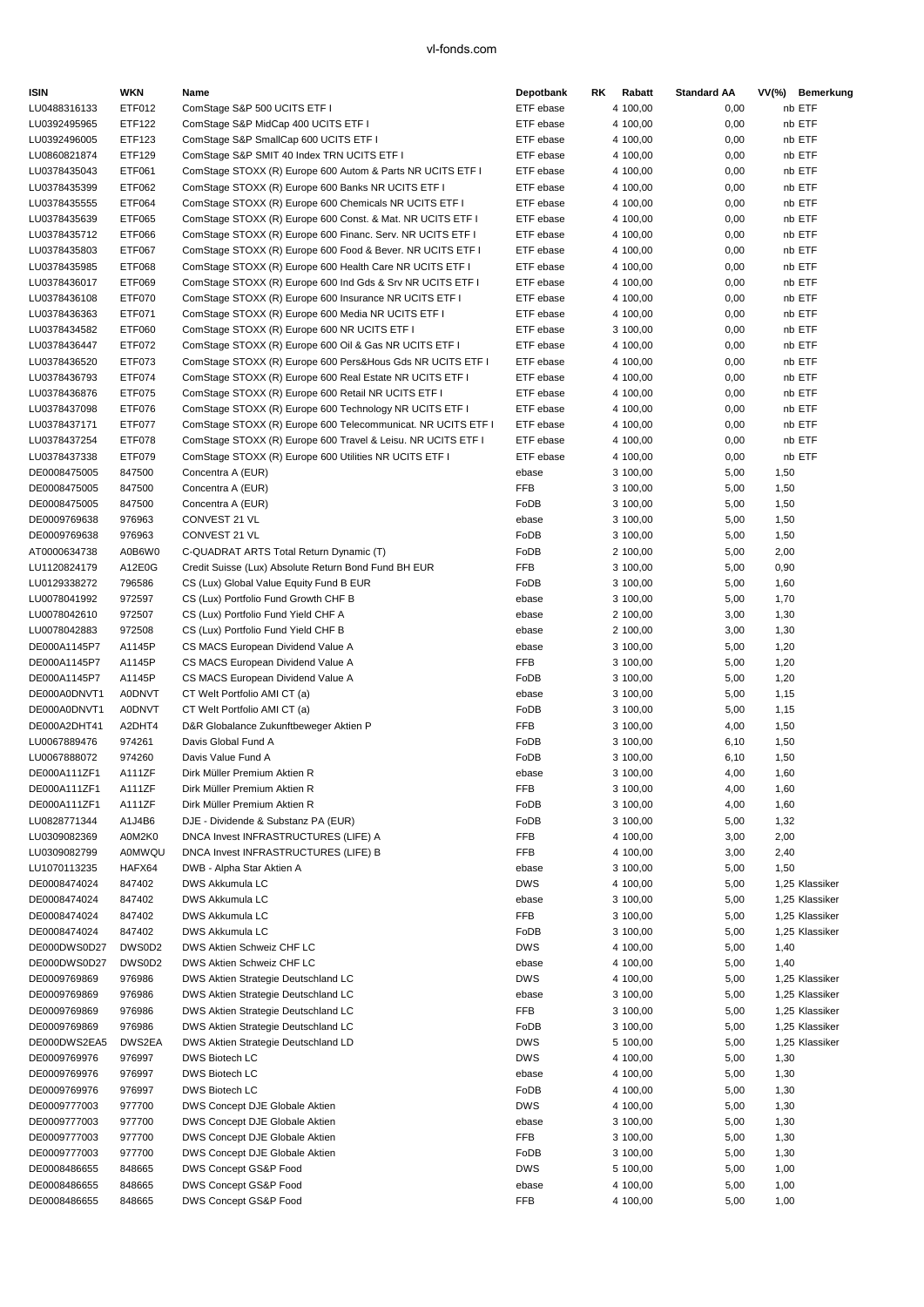| <b>ISIN</b>                  | <b>WKN</b>       | Name                                                                  | Depotbank          | RK. | Rabatt               | <b>Standard AA</b> |              | VV(%) Bemerkung |
|------------------------------|------------------|-----------------------------------------------------------------------|--------------------|-----|----------------------|--------------------|--------------|-----------------|
| DE0008486655                 | 848665           | DWS Concept GS&P Food                                                 | FoDB               |     | 3 100,00             | 5,00               | 1,00         |                 |
| LU1865032954                 | DWSK62           | DWS Concept Platow LC                                                 | FFB                |     | 3 100,00             | 4,00               | 1,00         |                 |
| DE0008490962                 | 849096           | DWS Deutschland LC                                                    | <b>DWS</b>         |     | 4 100,00             | 5,00               | 1,20         |                 |
| DE0008490962                 | 849096           | DWS Deutschland LC                                                    | ebase              |     | 3 100,00             | 5,00               | 1,20         |                 |
| DE0008490962                 | 849096           | DWS Deutschland LC                                                    | FFB                |     | 3 100,00             | 5,00               | 1,20         |                 |
| DE0008490962                 | 849096           | <b>DWS Deutschland LC</b>                                             | FoDB               |     | 3 100,00             | 5,00               | 1,20         |                 |
| DE0009848077                 | 984807           | DWS Dynamic Opportunities FC                                          | <b>DWS</b>         |     | 4 100,00             | 0,00               | 1,25         |                 |
| DE0009773010                 | 977301           | DWS Emerging Markets Typ O ND                                         | <b>DWS</b>         |     | 5 100,00             | 0,00               | 1,50         |                 |
| DE0009773010                 | 977301           | DWS Emerging Markets Typ O ND                                         | ebase              |     | 4 100,00             | 0,00               | 1,50         |                 |
| DE0009773010                 | 977301           | DWS Emerging Markets Typ O ND                                         | FoDB               |     | 3 100,00             | 0,00               | 1,50         |                 |
| LU1790031394                 | DWS2WC           | DWS ESG Multi Asset Dynamic LD                                        | FFB                |     | 3 100,00             | 5,00               |              | 1,40 nachhaltig |
| DE0005152375                 | 515237           | DWS Europe Dynamic                                                    | <b>DWS</b>         |     | 4 100,00             | 5,00               | 1,20         |                 |
| DE0005152375                 | 515237           | <b>DWS Europe Dynamic</b>                                             | ebase              |     | 3 100,00             | 5,00               | 1,20         |                 |
| DE0005152375                 | 515237           | <b>DWS Europe Dynamic</b>                                             | FoDB               |     | 3 100,00             | 5,00               | 1,20         |                 |
| DE0008474156                 | 847415           | DWS European Opportunities LD                                         | <b>DWS</b>         |     | 4 100,00             | 5,00               | 1,20         |                 |
| DE0008474156                 | 847415           | DWS European Opportunities LD                                         | ebase              |     | 4 100,00             | 5,00               | 1,20         |                 |
| DE0008474156                 | 847415           | DWS European Opportunities LD                                         | FoDB               |     | 3 100,00             | 5,00               | 1,20         |                 |
| DE0008490848                 | 849084           | <b>DWS Eurovesta</b>                                                  | <b>DWS</b>         |     | 4 100,00             | 5,00               | 1,20         |                 |
| DE0008490848                 | 849084           | <b>DWS Eurovesta</b>                                                  | ebase              |     | 3 100,00             | 5,00               | 1,20         |                 |
| DE0008490848                 | 849084           | <b>DWS Eurovesta</b>                                                  | FoDB               |     | 3 100,00             | 5,00               | 1,20         |                 |
| DE0009769919                 | 976991           | DWS Financials Typ O ND                                               | <b>DWS</b>         |     | 4 100,00             | 0,00               | 1,50         |                 |
| DE0009769919                 | 976991           | DWS Financials Typ O ND                                               | ebase              |     | 4 100,00             | 0,00               | 1,50         |                 |
| DE0009769919                 | 976991           | DWS Financials Typ O ND                                               | FoDB               |     | 3 100,00             | 0,00               | 1,50         |                 |
| DE0008474289                 | 847428           | DWS German Equities Typ O                                             | <b>DWS</b>         |     | 4 100,00             | 0,00               | 1,25         |                 |
| DE0008474289                 | 847428           | DWS German Equities Typ O                                             | ebase              |     | 3 100,00             | 0,00               | 1,25         |                 |
| DE0008474289                 | 847428           | DWS German Equities Typ O                                             | FoDB               |     | 3 100,00             | 0,00               | 1,25         |                 |
| DE0005152409                 | 515240           | DWS German Small/Mid Cap                                              | <b>DWS</b>         |     | 4 100,00             | 5,00               | 1,20         |                 |
| DE0005152409                 | 515240           | DWS German Small/Mid Cap                                              | ebase              |     | 4 100,00             | 5,00               | 1,20         |                 |
| DE0005152409                 | 515240           | DWS German Small/Mid Cap                                              | FoDB               |     | 3 100,00             | 5,00               | 1,20         |                 |
| DE0005152441                 | 515244           | DWS Global Growth LD                                                  | <b>DWS</b>         |     | 4 100,00             | 5,00               | 1,25         |                 |
| DE0005152441                 | 515244           | DWS Global Growth LD                                                  | ebase              |     | 3 100,00             | 5,00               | 1,25         |                 |
| DE0005152441                 | 515244           | DWS Global Growth LD                                                  | FoDB               |     | 3 100,00             | 5,00               | 1,25         |                 |
| DE0008474123                 | 847412           | DWS Global Natural Resources Equity Typ O                             | <b>DWS</b>         |     | 5 100,00             | 0,00               | 1,50         |                 |
| DE0008474123                 | 847412           | DWS Global Natural Resources Equity Typ O                             | ebase              |     | 4 100,00             | 0,00               | 1,50         |                 |
| DE0008474123<br>DE0008476508 | 847412<br>847650 | DWS Global Natural Resources Equity Typ O<br>DWS Global Small/Mid Cap | FoDB<br><b>DWS</b> |     | 3 100,00<br>4 100,00 | 0,00<br>5,00       | 1,50         |                 |
|                              |                  |                                                                       |                    |     |                      |                    | 1,25         |                 |
| DE0008476508<br>DE0008476508 | 847650<br>847650 | DWS Global Small/Mid Cap<br>DWS Global Small/Mid Cap                  | ebase<br>FoDB      |     | 4 100,00<br>3 100,00 | 5,00<br>5,00       | 1,25<br>1,25 |                 |
| LU0133414606                 | 939853           | DWS Global Value LD                                                   | <b>DWS</b>         |     | 4 100,00             | 5,00               | 1,25         |                 |
| LU0133414606                 | 939853           | DWS Global Value LD                                                   | ebase              |     | 3 100,00             | 5,00               | 1,25         |                 |
| LU0133414606                 | 939853           | DWS Global Value LD                                                   | FoDB               |     | 3 100,00             | 5,00               | 1,25         |                 |
| DE000DWS0DT1                 | <b>DWS0DT</b>    | DWS Global Water LD                                                   | <b>DWS</b>         |     | 4 100,00             | 5,00               | 1,25         |                 |
| DE000DWS0DT1                 | <b>DWS0DT</b>    | DWS Global Water LD                                                   | ebase              |     | 4 100,00             | 5,00               | 1,25         |                 |
| DE0009769851                 | 976985           | DWS Health Care Typ O NC                                              | <b>DWS</b>         |     | 4 100,00             | 0,00               | 1,50         |                 |
| DE0009769851                 | 976985           | DWS Health Care Typ O NC                                              | ebase              |     | 4 100,00             | 0,00               | 1,50         |                 |
| DE0009769851                 | 976985           | DWS Health Care Typ O NC                                              | FoDB               |     | 3 100,00             | 0,00               | 1,50         |                 |
| LU0068770873                 | 974879           | DWS India LC                                                          | <b>DWS</b>         |     | 5 100,00             | 5,00               | 1,75         |                 |
| LU0068770873                 | 974879           | DWS India LC                                                          | ebase              |     | 4 100,00             | 5,00               | 1,75         |                 |
| LU0068770873                 | 974879           | DWS India LC                                                          | FFB                |     | 4 100,00             | 5,00               | 1,75         |                 |
| LU0329759764                 | <b>DWS0QM</b>    | DWS Invest Africa LC                                                  | <b>DWS</b>         |     | 5 100,00             | 5,00               | 1,75         |                 |
| LU0329759764                 | <b>DWS0QM</b>    | DWS Invest Africa LC                                                  | ebase              |     | 4 100,00             | 5,26               | 1,75         |                 |
| LU0363465583                 | <b>DWS0SH</b>    | DWS Invest Africa LD                                                  | <b>DWS</b>         |     | 5 100,00             | 5,00               | 1,75         |                 |
| LU1863263346                 | DWS2W9           | DWS Invest Artificial Intelligence LC                                 | FFB                |     | 4 100,00             | 5,00               | 1,50         |                 |
| LU0236153390                 | <b>A0HMCD</b>    | DWS Invest Asian Small/Mid Cap LC                                     | <b>DWS</b>         |     | 5 100,00             | 5,00               | 1,50         |                 |
| LU0236153556                 | <b>A0HMCE</b>    | DWS Invest Asian Small/Mid Cap LD                                     | <b>DWS</b>         |     | 5 100,00             | 5,00               | 1,50         |                 |
| LU0236153556                 | <b>A0HMCE</b>    | DWS Invest Asian Small/Mid Cap LD                                     | ebase              |     | 4 100,00             | 5,26               | 1,50         |                 |
| LU0236154448                 | <b>A0HMCF</b>    | DWS Invest Asian Small/Mid Cap NC                                     | <b>DWS</b>         |     | 5 100,00             | 3,00               | 1,50         |                 |
| LU0616856935                 | DWS06P           | DWS Invest Brazilian Equities LC                                      | <b>DWS</b>         |     | 5 100,00             | 5,00               | 1,75         |                 |
| LU0616856935                 | DWS06P           | DWS Invest Brazilian Equities LC                                      | ebase              |     | 4 100,00             | 5,26               | 1,75         |                 |
| LU0616856935                 | DWS06P           | DWS Invest Brazilian Equities LC                                      | FoDB               |     | 4 100,00             | 5,26               | 1,75         |                 |
| LU0273157635                 | <b>DWS0BJ</b>    | DWS Invest Chinese Equities LC                                        | <b>DWS</b>         |     | 5 100,00             | 5,00               | 1,50         |                 |
| LU0273157635                 | DWS0BJ           | DWS Invest Chinese Equities LC                                        | ebase              |     | 4 100,00             | 5,26               | 1,50         |                 |
| LU0273157635                 | <b>DWS0BJ</b>    | DWS Invest Chinese Equities LC                                        | FoDB               |     | 3 100,00             | 5,26               | 1,50         |                 |
| LU0273145622                 | <b>DWS0BK</b>    | DWS Invest Chinese Equities NC                                        | <b>DWS</b>         |     | 5 100,00             | 3,00               | 1,50         |                 |
| LU0982741208                 | DWS1Y8           | DWS Invest Emerging Markets Sovereign Debt LDH                        | <b>DWS</b>         |     | 4 100,00             | 3,00               | 1,25         |                 |
| LU0329760002                 | <b>DWS0QT</b>    | DWS Invest Emerging Markets Top Dividend LC                           | <b>DWS</b>         |     | 5 100,00             | 5,00               | 1,50         |                 |
| LU0363468686                 | DWS0S9           | DWS Invest Emerging Markets Top Dividend LD                           | <b>DWS</b>         |     | 5 100,00             | 5,00               | 1,50         |                 |
| LU1616932866                 | DWS2NX           | DWS Invest ESG Equity Income LC                                       | <b>DWS</b>         |     | 4 100,00             | 5,00               |              | 1,50 nachhaltig |
| LU0236146774                 | A0HMB5           | DWS Invest European Small Cap LC                                      | <b>DWS</b>         |     | 4 100,00             | 5,00               | 1,50         |                 |
| LU0236146774                 | A0HMB5           | DWS Invest European Small Cap LC                                      | ebase              |     | 4 100,00             | 5,26               | 1,50         |                 |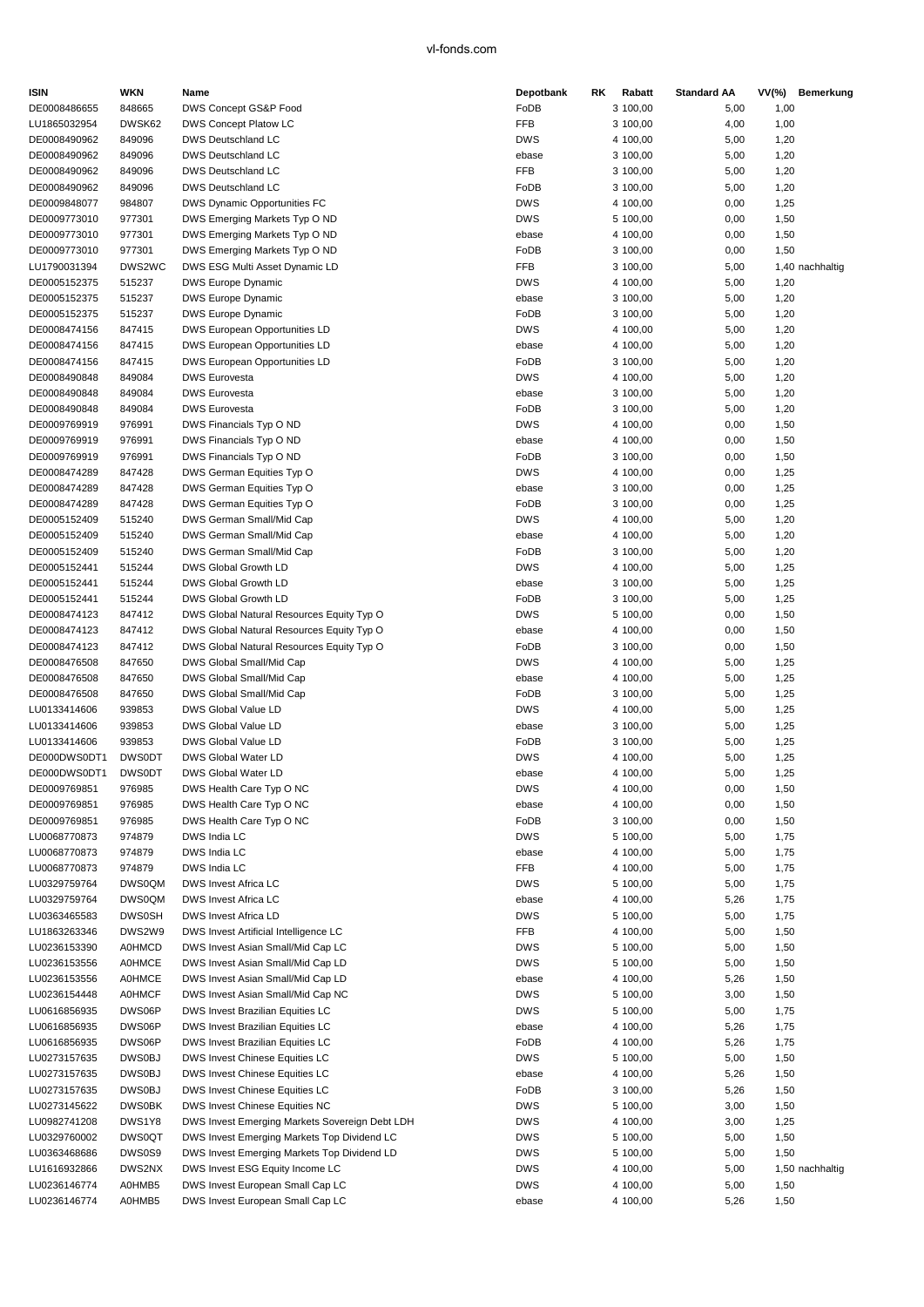| ISIN         | WKN           | Name                                                | Depotbank  | RK | Rabatt   | <b>Standard AA</b> | VV(%) | Bemerkung      |
|--------------|---------------|-----------------------------------------------------|------------|----|----------|--------------------|-------|----------------|
| LU0236146857 | A0HMB6        | DWS Invest European Small Cap LD                    | <b>DWS</b> |    | 4 100,00 | 5,00               | 1,50  |                |
| LU0236146857 | A0HMB6        | DWS Invest European Small Cap LD                    | ebase      |    | 4 100,00 | 5,26               | 1,50  |                |
| LU0236146857 | A0HMB6        | DWS Invest European Small Cap LD                    | FoDB       |    | 3 100,00 | 5,26               | 1,50  |                |
| LU0236147079 | A0HMB7        | DWS Invest European Small Cap NC                    | <b>DWS</b> |    | 4 100,00 | 3,00               | 1,50  |                |
| LU0740822621 | <b>DWS099</b> | DWS Invest German Equities LC                       | <b>DWS</b> |    | 4 100,00 | 5,00               | 1,50  |                |
| LU0740822977 | DWS1AA        | DWS Invest German Equities LD                       | <b>DWS</b> |    | 4 100,00 | 5,00               | 1,50  |                |
| LU0740822977 | DWS1AA        | DWS Invest German Equities LD                       | FFB        |    | 3 100,00 | 5,00               | 1,50  |                |
| LU0740822977 | DWS1AA        | DWS Invest German Equities LD                       | FoDB       |    | 3 100,00 | 5,26               | 1,50  |                |
| LU0911036720 | DWS1WG        | DWS Invest German Equities USD LCH                  | <b>DWS</b> |    | 4 100,00 | 5,00               | 1,50  |                |
| LU0363470070 | <b>DWS0TM</b> | DWS Invest Global Agribusiness LD                   | <b>DWS</b> |    | 4 100,00 | 5,00               | 1,50  |                |
| LU0363470070 | <b>DWS0TM</b> | DWS Invest Global Agribusiness LD                   | FoDB       |    | 3 100,00 | 5,26               | 1,50  |                |
| LU0210301635 | A0DP7P        | DWS Invest Global Emerging Markets Equities LC      | <b>DWS</b> |    | 5 100,00 | 5,00               | 1,50  |                |
| LU0210301635 | A0DP7P        | DWS Invest Global Emerging Markets Equities LC      | ebase      |    | 4 100,00 | 5,26               | 1,50  |                |
| LU0210301635 | A0DP7P        | DWS Invest Global Emerging Markets Equities LC      | FFB        |    | 4 100,00 | 5,26               | 1,50  |                |
| LU0210301635 | A0DP7P        | DWS Invest Global Emerging Markets Equities LC      | FoDB       |    | 3 100,00 | 5,26               | 1,50  |                |
| LU0210302013 | A0DP7Q        | DWS Invest Global Emerging Markets Equities LD      | <b>DWS</b> |    | 5 100,00 | 5,00               | 1,50  |                |
| LU0210302013 | A0DP7Q        | DWS Invest Global Emerging Markets Equities LD      | ebase      |    | 4 100,00 | 5,26               | 1,50  |                |
| LU0210302013 | A0DP7Q        | DWS Invest Global Emerging Markets Equities LD      | FoDB       |    | 3 100,00 | 5,26               | 1,50  |                |
| LU0210302286 | A0DP7R        | DWS Invest Global Emerging Markets Equities NC      | <b>DWS</b> |    | 5 100,00 | 3,00               | 1,50  |                |
| LU0329760770 | DWS0Q2        | DWS Invest Global Infrastructure LC                 | <b>DWS</b> |    | 4 100,00 | 5,00               | 1,50  |                |
| LU0329760770 | DWS0Q2        | DWS Invest Global Infrastructure LC                 | FoDB       |    | 3 100,00 | 5,26               | 1,50  |                |
| LU0363470237 | <b>DWS0TN</b> | DWS Invest Global Infrastructure LD                 | <b>DWS</b> |    | 4 100,00 | 5,00               | 1,50  |                |
| LU0273159177 | DWS0B1        | DWS Invest Gold and Precious Metals Equities LC     | <b>DWS</b> |    | 5 100,00 | 5,00               | 1,50  |                |
| LU0363470401 | <b>DWS0TP</b> | DWS Invest Gold and Precious Metals Equities LD     | <b>DWS</b> |    | 5 100,00 | 5,00               | 1,50  |                |
| LU0781233118 | DWS1DH        | DWS Invest II Asian Top Dividend LC                 | <b>DWS</b> |    | 5 100,00 | 5,00               | 1,50  |                |
| LU0781233118 | DWS1DH        | DWS Invest II Asian Top Dividend LC                 | ebase      |    | 4 100,00 | 5,26               | 1,50  |                |
| LU0781233118 | DWS1DH        | DWS Invest II Asian Top Dividend LC                 | FoDB       |    | 3 100,00 | 5,26               | 1,50  |                |
| LU0781233381 | DWS1DJ        | DWS Invest II Asian Top Dividend LD                 | <b>DWS</b> |    | 5 100,00 | 5,00               | 1,50  |                |
| LU0781236566 | DWS1DZ        | DWS Invest II European Equity Focussed Alpha LC     | <b>DWS</b> |    | 4 100,00 | 5,00               | 1,50  |                |
| LU0781236640 | DWS1D0        | DWS Invest II European Equity Focussed Alpha LD     | <b>DWS</b> |    | 4 100,00 | 5,00               | 1,50  |                |
| LU0781237614 | DWS1D8        | DWS Invest II European Top Dividend LC              | <b>DWS</b> |    | 4 100,00 | 5,00               | 1,50  |                |
| LU0781237614 | DWS1D8        | DWS Invest II European Top Dividend LC              | ebase      |    | 3 100,00 | 5,00               | 1,50  |                |
| LU0781237614 | DWS1D8        | DWS Invest II European Top Dividend LC              | FoDB       |    | 3 100,00 | 5,26               | 1,50  |                |
| LU0781237705 | DWS1D9        | DWS Invest II European Top Dividend LD              | <b>DWS</b> |    | 4 100,00 | 5,00               | 1,50  |                |
| LU0781237705 | DWS1D9        | DWS Invest II European Top Dividend LD              | FoDB       |    | 3 100,00 | 5,26               | 1,50  |                |
| LU0826452848 | DWS1S0        | DWS Invest II Global Equity High Conviction Fund LC | <b>DWS</b> |    | 4 100,00 | 5,00               | 1,50  |                |
| LU0826452848 | DWS1S0        | DWS Invest II Global Equity High Conviction Fund LC | ebase      |    | 3 100,00 | 5,26               | 1,50  |                |
| LU0826452848 | DWS1S0        | DWS Invest II Global Equity High Conviction Fund LC | FoDB       |    | 3 100,00 | 5,26               | 1,50  |                |
| LU0826452921 | DWS1S1        | DWS Invest II Global Equity High Conviction Fund LD | <b>DWS</b> |    | 4 100,00 | 5,00               | 1,50  |                |
| LU0826452921 | DWS1S1        | DWS Invest II Global Equity High Conviction Fund LD | ebase      |    | 3 100,00 | 5,26               | 1,50  |                |
| LU0826452921 | DWS1S1        | DWS Invest II Global Equity High Conviction Fund LD | FoDB       |    | 3 100,00 | 5,26               | 1,50  |                |
| LU0826453226 | DWS1S4        | DWS Invest II Global Equity High Conviction Fund NC | ebase      |    | 3 100,00 | 3,09               | 2,00  |                |
| LU0781238778 | DWS1EH        | DWS Invest II US Top Dividend LC                    | <b>DWS</b> |    | 4 100.00 | 5,00               | 1,50  |                |
| LU0781238851 | DWS1EJ        | DWS Invest II US Top Dividend LD                    | <b>DWS</b> |    | 4 100,00 | 5,00               | 1,50  |                |
| LU0399356780 | <b>DWS0VL</b> | DWS Invest Latin American Equities LC               | <b>DWS</b> |    | 5 100,00 | 5,00               | 1,75  |                |
| LU0399356780 | <b>DWS0VL</b> | DWS Invest Latin American Equities LC               | ebase      |    | 4 100,00 | 5,26               | 1,75  |                |
| LU0399356780 | <b>DWS0VL</b> | DWS Invest Latin American Equities LC               | FoDB       |    | 3 100,00 | 5,26               | 1,75  |                |
| LU0813337002 | DWS1JM        | DWS Invest Latin American Equities NC               | <b>DWS</b> |    | 5 100,00 | 3,00               | 1,75  |                |
| LU1054320467 | DWS1Q0        | DWS Invest Multi Asset Dynamic LD                   | <b>DWS</b> |    | 4 100,00 | 5,00               | 1,50  |                |
| LU1054320467 | DWS1Q0        | DWS Invest Multi Asset Dynamic LD                   | ebase      |    | 3 100,00 | 5,00               | 1,50  |                |
| LU1054320467 | DWS1Q0        | DWS Invest Multi Asset Dynamic LD                   | FoDB       |    | 3 100,00 | 5,26               | 1,50  |                |
| LU0237014641 | <b>A0HNPN</b> | DWS Invest New Resources LC                         | <b>DWS</b> |    | 5 100,00 | 5,00               | 1,50  |                |
| LU0237015291 | <b>A0HNPM</b> | DWS Invest New Resources LD                         | <b>DWS</b> |    | 5 100,00 | 5,00               | 1,50  |                |
| LU0237015457 | <b>A0HNPL</b> | DWS Invest New Resources NC                         | <b>DWS</b> |    | 5 100,00 | 3,00               | 1,50  |                |
| LU1230072552 | DWS2AG        | DWS Invest Qi LowVol World LD                       | <b>DWS</b> |    | 4 100,00 | 5,00               | 1,25  |                |
| LU1230072552 | DWS2AG        | DWS Invest Qi LowVol World LD                       | ebase      |    | 3 100,00 | 5,00               | 1,25  |                |
| LU1230072552 | DWS2AG        | DWS Invest Qi LowVol World LD                       | FoDB       |    | 3 100,00 | 5,26               | 1,25  |                |
| LU0145648290 | 552521        | DWS Invest Top Asia LC                              | <b>DWS</b> |    | 5 100,00 | 5,00               | 1,50  |                |
| LU0145648290 | 552521        | DWS Invest Top Asia LC                              | ebase      |    | 4 100,00 | 5,26               | 1,50  |                |
| LU0145648290 | 552521        | DWS Invest Top Asia LC                              | FoDB       |    | 3 100,00 | 5,26               | 1,50  |                |
| LU0145648456 | 552522        | DWS Invest Top Asia LD                              | <b>DWS</b> |    | 5 100,00 | 5,00               | 1,50  |                |
| LU0145648456 | 552522        | DWS Invest Top Asia LD                              | ebase      |    | 4 100,00 | 5,26               | 1,50  |                |
| LU0145648456 | 552522        | DWS Invest Top Asia LD                              | FoDB       |    | 3 100,00 | 5,26               | 1,50  |                |
| LU0145648886 | 552523        | DWS Invest Top Asia NC                              | <b>DWS</b> |    | 5 100,00 | 3,00               | 1,50  |                |
| LU0616864012 | DWS07K        | DWS Invest Top Dividend CHF LCH (P)                 | <b>DWS</b> |    | 5 100,00 | 5,00               | 1,50  |                |
| LU0507265923 | DWS0ZD        | DWS Invest Top Dividend LC                          | <b>DWS</b> |    | 4 100,00 | 5,00               |       | 1,50 Klassiker |
| LU0507265923 | DWS0ZD        | DWS Invest Top Dividend LC                          | FoDB       |    | 3 100,00 | 5,26               |       | 1,50 Klassiker |
| LU0507266061 | DWS0ZE        | DWS Invest Top Dividend LD                          | <b>DWS</b> |    | 4 100,00 | 5,00               |       | 1,50 Klassiker |
| LU0507266061 | DWS0ZE        | DWS Invest Top Dividend LD                          | ebase      |    | 3 100,00 | 5,26               |       | 1,50 Klassiker |
| LU0507266061 | DWS0ZE        | DWS Invest Top Dividend LD                          | FFB        |    | 3 100,00 | 5,26               |       | 1,50 Klassiker |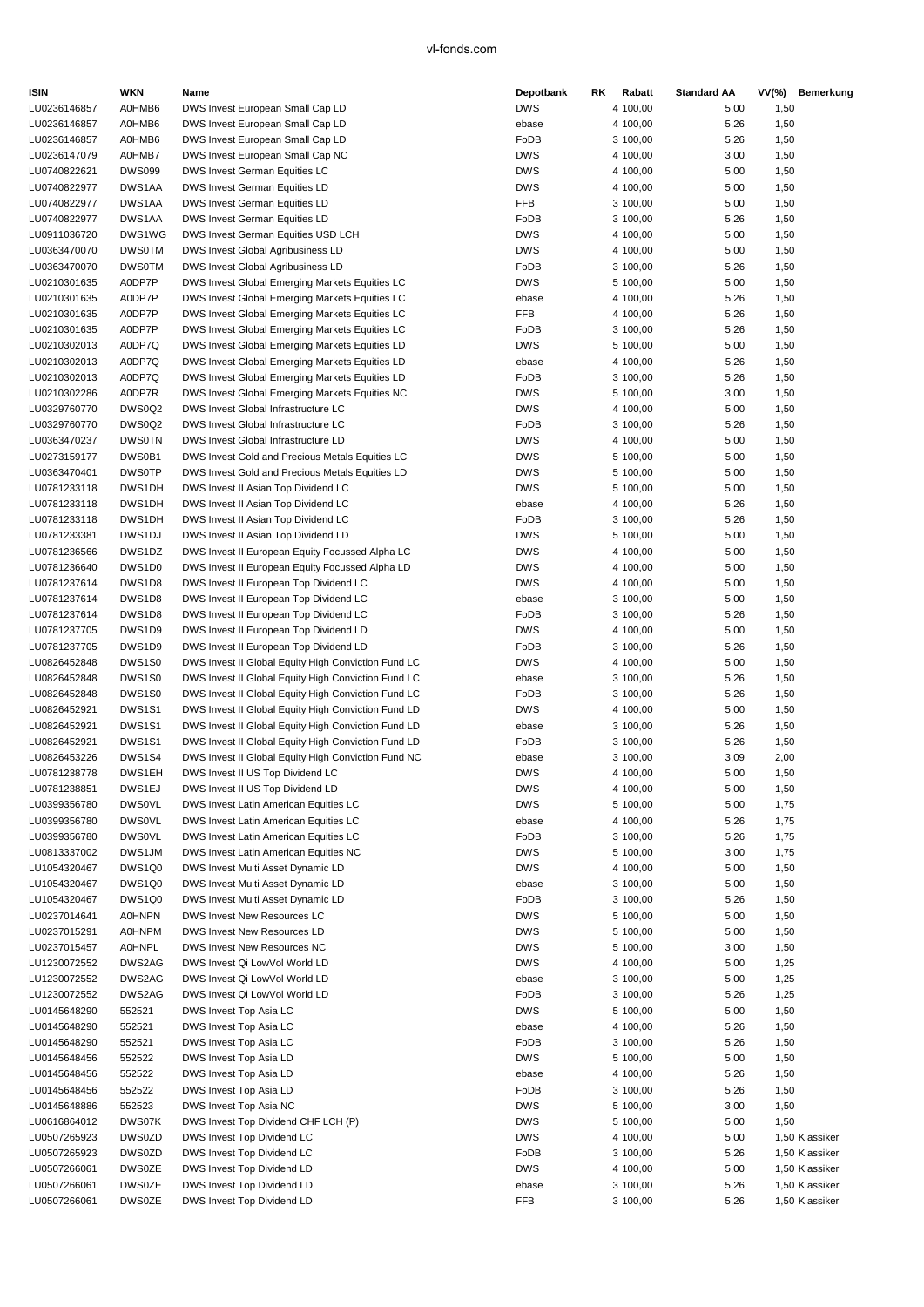| ISIN         | WKN           | Name                                 | Depotbank  | RK. | Rabatt   | <b>Standard AA</b> | VV(%) | Bemerkung       |
|--------------|---------------|--------------------------------------|------------|-----|----------|--------------------|-------|-----------------|
| LU0507266061 | <b>DWS0ZE</b> | DWS Invest Top Dividend LD           | FoDB       |     | 3 100,00 | 5,26               |       | 1,50 Klassiker  |
| LU0145644893 | 552516        | DWS Invest Top Euroland LC           | <b>DWS</b> |     | 4 100,00 | 5,00               | 1,50  |                 |
| LU0145644893 | 552516        | DWS Invest Top Euroland LC           | ebase      |     | 3 100,00 | 5,26               | 1,50  |                 |
| LU0145644893 | 552516        | DWS Invest Top Euroland LC           | FoDB       |     | 3 100,00 | 5,26               | 1,50  |                 |
| LU0145647052 | 552517        | DWS Invest Top Euroland LD           | <b>DWS</b> |     | 4 100,00 | 5,00               | 1,50  |                 |
| LU0145647052 | 552517        | DWS Invest Top Euroland LD           | ebase      |     | 3 100,00 | 5,26               | 1,50  |                 |
| LU0145647052 | 552517        | DWS Invest Top Euroland LD           | FoDB       |     | 3 100,00 | 5,26               | 1,50  |                 |
| LU0145647300 | 552518        | DWS Invest Top Euroland NC           | <b>DWS</b> |     | 4 100,00 | 3,00               | 1,50  |                 |
| LU0145634076 | 551448        | DWS Invest Top Europe LC             | <b>DWS</b> |     | 4 100,00 | 5,00               | 1,50  |                 |
| LU0145634076 | 551448        | DWS Invest Top Europe LC             | ebase      |     | 3 100,00 | 5,26               | 1,50  |                 |
| LU0145634076 | 551448        | DWS Invest Top Europe LC             | FoDB       |     | 3 100,00 | 5,26               | 1,50  |                 |
|              |               |                                      |            |     |          |                    |       |                 |
| LU0145634662 | 551449        | DWS Invest Top Europe LD             | <b>DWS</b> |     | 4 100,00 | 5,00               | 1,50  |                 |
| LU0145634662 | 551449        | DWS Invest Top Europe LD             | ebase      |     | 3 100,00 | 5,26               | 1,50  |                 |
| LU0145634662 | 551449        | DWS Invest Top Europe LD             | FoDB       |     | 3 100,00 | 5,26               | 1,50  |                 |
| LU0145635123 | 551631        | DWS Invest Top Europe NC             | <b>DWS</b> |     | 4 100,00 | 3,00               | 1,50  |                 |
| DE0008474008 | 847400        | DWS Investa LD                       | <b>DWS</b> |     | 4 100,00 | 5,00               | 1,20  |                 |
| DE0008474008 | 847400        | DWS Investa LD                       | ebase      |     | 3 100,00 | 5,00               | 1,20  |                 |
| DE0008474008 | 847400        | DWS Investa LD                       | <b>FFB</b> |     | 3 100,00 | 5,00               | 1,20  |                 |
| DE0008474008 | 847400        | DWS Investa LD                       | FoDB       |     | 3 100,00 | 5,00               | 1,20  |                 |
| DE0009769992 | 976999        | DWS LEA-Fonds DWS                    | <b>DWS</b> |     | 4 100,00 | 0,00               | 0,95  |                 |
| DE0009769802 | 976980        | DWS Löwen-Aktienfonds                | FoDB       |     | 3 100,00 | 4,00               | 0,95  |                 |
| DE0008490954 | 849095        | DWS Nomura Japan Growth LC           | <b>DWS</b> |     | 4 100,00 | 4,00               | 1,25  |                 |
| DE0008490954 | 849095        | DWS Nomura Japan Growth LC           | ebase      |     | 4 100,00 | 4,00               | 1,25  |                 |
| DE0008490954 | 849095        | DWS Nomura Japan Growth LC           | FoDB       |     | 3 100,00 | 4,00               | 1,25  |                 |
| LU0062756647 | 974527        | <b>DWS Osteuropa</b>                 | <b>DWS</b> |     | 5 100,00 | 5,00               | 1,50  |                 |
| LU0062756647 | 974527        | <b>DWS Osteuropa</b>                 | ebase      |     | 4 100,00 | 5,00               | 1,50  |                 |
| LU0062756647 | 974527        | <b>DWS Osteuropa</b>                 | FoDB       |     | 3 100,00 | 5,00               | 1,50  |                 |
|              |               |                                      |            |     |          |                    |       |                 |
| DE000A0M6W69 | A0M6W6        | DWS Qi European Equity SC            | FFB        |     | 3 100,00 | 5,00               | 1,00  |                 |
| DE000DWS17K8 | DWS17K        | DWS Qi LowVol Europe LC              | <b>DWS</b> |     | 4 100,00 | 5,00               | 1,50  |                 |
| DE0008490822 | 849082        | DWS Qi LowVol Europe NC              | <b>DWS</b> |     | 4 100,00 | 0,00               | 1,50  |                 |
| DE0008490822 | 849082        | DWS Qi LowVol Europe NC              | ebase      |     | 3 100,00 | 0,00               | 1,50  |                 |
| DE0008490822 | 849082        | DWS Qi LowVol Europe NC              | FoDB       |     | 3 100,00 | 0,00               | 1,50  |                 |
| LU0146864797 | 939855        | DWS Russia LC                        | <b>DWS</b> |     | 5 100,00 | 5,00               | 0,00  |                 |
| LU0146864797 | 939855        | DWS Russia LC                        | ebase      |     | 4 100,00 | 5,00               | 1,75  |                 |
| LU0146864797 | 939855        | DWS Russia LC                        | FFB        |     | 4 100,00 | 5,00               | 1,75  |                 |
| LU0146864797 | 939855        | DWS Russia LC                        | FoDB       |     | 4 100,00 | 5,00               | 1,75  |                 |
| DE0005152466 | 515246        | <b>DWS SDG Global Equities</b>       | <b>DWS</b> |     | 4 100,00 | 5,00               |       | 1,25 nachhaltig |
| DE0005152466 | 515246        | DWS SDG Global Equities              | ebase      |     | 4 100,00 | 5,00               |       | 1,25 nachhaltig |
| DE0005152466 | 515246        | DWS SDG Global Equities              | FoDB       |     | 3 100,00 | 5,00               |       | 1,25 nachhaltig |
| DE0005152482 | 515248        | DWS Smart Industrial Technologies LD | <b>DWS</b> |     | 4 100,00 | 5,00               | 1,25  |                 |
| DE0005152482 | 515248        | DWS Smart Industrial Technologies LD | ebase      |     | 3 100,00 | 5,00               | 1,25  |                 |
| DE0005152482 | 515248        | DWS Smart Industrial Technologies LD | FoDB       |     | 3 100,00 | 5,00               | 1,25  |                 |
| DE0008474149 | 847414        | DWS Technology Typ O ND              | <b>DWS</b> |     | 4 100,00 | 0,00               | 1,50  |                 |
| DE0008474149 | 847414        | DWS Technology Typ O ND              | ebase      |     | 4 100,00 | 0,00               | 1,50  |                 |
| DE0008474149 | 847414        | DWS Technology Typ O ND              | FoDB       |     | 3 100,00 | 0,00               | 1,50  |                 |
|              |               |                                      |            |     |          |                    |       |                 |
| DE0008474214 | 847421        | DWS Telemedia Typ O ND               | <b>DWS</b> |     | 4 100,00 | 0,00               | 1,50  |                 |
| DE0008474214 | 847421        | DWS Telemedia Typ O ND               | ebase      |     | 4 100,00 | 0,00               | 1,50  |                 |
| DE0008474214 | 847421        | DWS Telemedia Typ O ND               | FoDB       |     | 3 100,00 | 0,00               | 1,50  |                 |
| DE0009769760 | 976976        | DWS Top Asien LC                     | <b>DWS</b> |     | 5 100,00 | 4,00               | 1,50  |                 |
| DE0009769760 | 976976        | DWS Top Asien LC                     | ebase      |     | 4 100,00 | 4,00               | 1,25  |                 |
| DE0009769760 | 976976        | DWS Top Asien LC                     | FFB        |     | 4 100,00 | 4,00               | 1,25  |                 |
| DE0009769760 | 976976        | DWS Top Asien LC                     | FoDB       |     | 3 100,00 | 4,00               | 1,25  |                 |
| DE0009848119 | 984811        | DWS Top Dividende LD                 | <b>DWS</b> |     | 4 100,00 | 5,00               |       | 1,25 Klassiker  |
| DE0009848119 | 984811        | DWS Top Dividende LD                 | ebase      |     | 3 100,00 | 5,00               |       | 1,25 Klassiker  |
| DE0009848119 | 984811        | DWS Top Dividende LD                 | FFB        |     | 3 100,00 | 5,00               |       | 1,25 Klassiker  |
| DE0009848119 | 984811        | DWS Top Dividende LD                 | FoDB       |     | 3 100,00 | 5,00               |       | 1,25 Klassiker  |
| DE000DWS18N0 | DWS18N        | DWS Top Dividende LDQ                | <b>DWS</b> |     | 4 100,00 | 5,00               | 1,25  |                 |
| DE000DWS18N0 | DWS18N        | DWS Top Dividende LDQ                | FoDB       |     | 3 100,00 | 5,00               | 1,25  |                 |
| DE0009769729 | 976972        | DWS Top Europe LD                    | <b>DWS</b> |     | 4 100,00 | 4,00               | 1,20  |                 |
| DE0009769729 | 976972        | DWS Top Europe LD                    | ebase      |     | 3 100,00 | 4,00               | 1,20  |                 |
| DE0009769729 | 976972        | DWS Top Europe LD                    | FFB        |     | 3 100,00 | 4,00               | 1,20  |                 |
| DE0009769729 | 976972        | DWS Top Europe LD                    | FoDB       |     | 3 100,00 | 4,00               | 1,20  |                 |
| DE0009848010 | 984801        | DWS Top Portfolio Offensiv           | <b>DWS</b> |     | 4 100,00 | 5,00               | 1,40  |                 |
| DE0009848010 | 984801        |                                      |            |     |          | 5,00               | 1,40  |                 |
|              |               | DWS Top Portfolio Offensiv           | ebase      |     | 3 100,00 |                    |       |                 |
| DE0009848010 | 984801        | DWS Top Portfolio Offensiv           | FFB        |     | 3 100,00 | 5,00               | 1,40  |                 |
| DE0009848010 | 984801        | DWS Top Portfolio Offensiv           | FoDB       |     | 3 100,00 | 5,00               | 1,40  |                 |
| DE0009769794 | 976979        | DWS Top World                        | <b>DWS</b> |     | 4 100,00 | 4,00               | 1,25  |                 |
| DE0009769794 | 976979        | <b>DWS Top World</b>                 | ebase      |     | 3 100,00 | 4,00               | 1,25  |                 |
| DE0009769794 | 976979        | DWS Top World                        | FoDB       |     | 3 100,00 | 4,00               | 1,25  |                 |
| LU0209404259 | A0DPW3        | DWS Türkei                           | <b>DWS</b> |     | 5 100,00 | 5,00               | 1,75  |                 |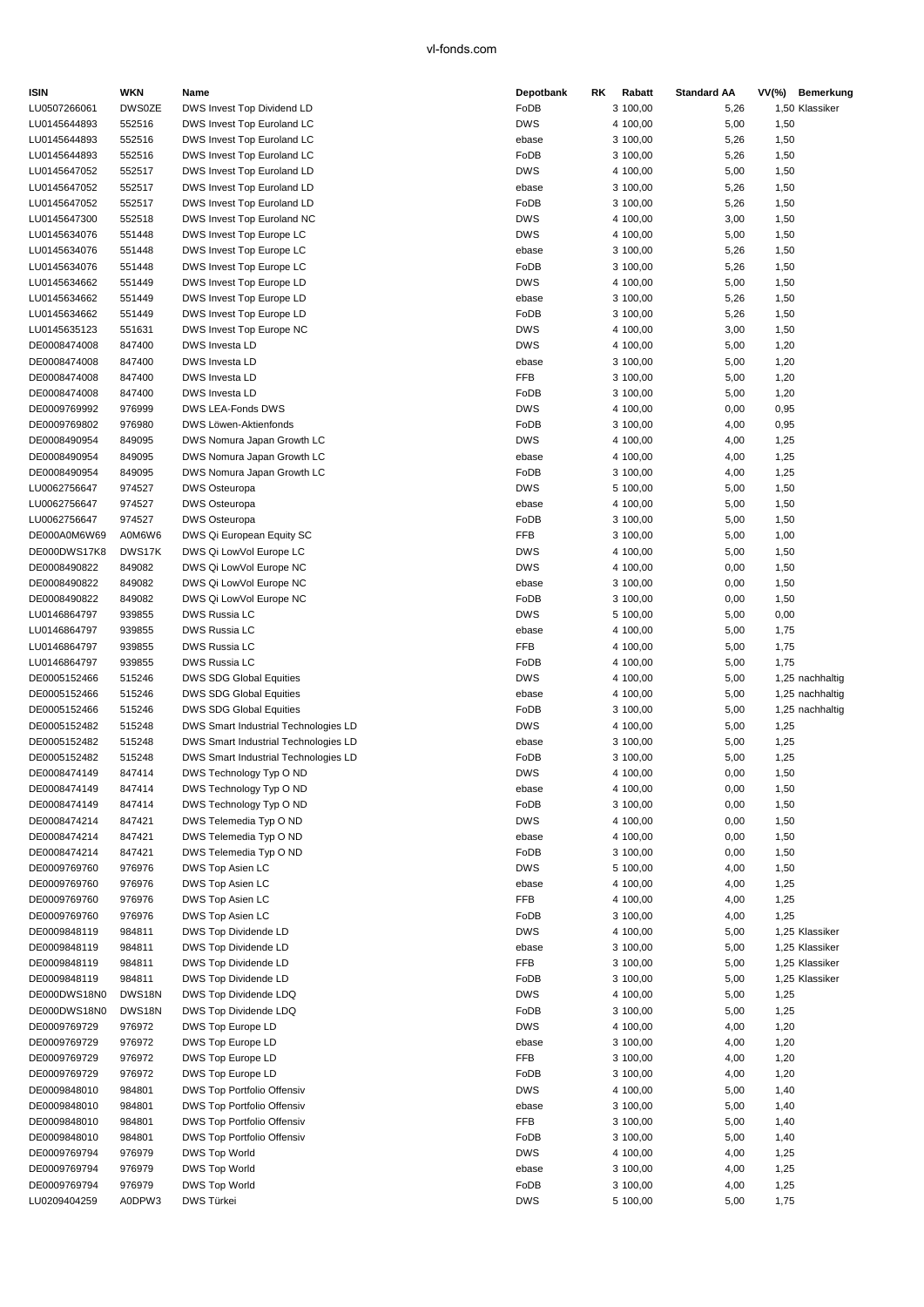| <b>ISIN</b>                  | WKN              | Name                                                                       | Depotbank           | RK | Rabatt               | <b>Standard AA</b> |              | VV(%) Bemerkung |
|------------------------------|------------------|----------------------------------------------------------------------------|---------------------|----|----------------------|--------------------|--------------|-----------------|
| LU0209404259                 | A0DPW3           | <b>DWS Türkei</b>                                                          | ebase               |    | 4 100,00             | 5,00               | 1,75         |                 |
| LU0209404259                 | A0DPW3           | DWS Türkei                                                                 | <b>FFB</b>          |    | 4 100,00             | 5,00               | 1,75         |                 |
| LU0209404259                 | A0DPW3           | DWS Türkei                                                                 | FoDB                |    | 4 100,00             | 5,00               | 1,75         |                 |
| DE0008490814                 | 849081           | DWS US Equities Typ O NC                                                   | <b>DWS</b>          |    | 4 100,00             | 0,00               | 1,50         |                 |
| DE0008490814                 | 849081           | DWS US Equities Typ O NC                                                   | ebase               |    | 4 100,00             | 0,00               | 1,50         |                 |
| DE0008490814                 | 849081           | DWS US Equities Typ O NC                                                   | FoDB                |    | 3 100,00             | 0,00               | 1,50         |                 |
| DE0008490897                 | 849089           | DWS US Growth                                                              | <b>DWS</b>          |    | 4 100,00             | 5,00               | 1,25         |                 |
| DE0008490897                 | 849089           | DWS US Growth                                                              | ebase               |    | 4 100,00             | 5,00               | 1,25         |                 |
| DE0008490897                 | 849089           | DWS US Growth                                                              | FoDB                |    | 3 100,00             | 5,00               | 1,25         |                 |
| DE0008476524                 | 847652           | DWS Vermögensbildungsfonds I LD                                            | <b>DWS</b>          |    | 4 100,00             | 5,00               |              | 1,25 Klassiker  |
| DE0008476524                 | 847652           | DWS Vermögensbildungsfonds I LD                                            | ebase               |    | 3 100,00             | 5,00               |              | 1,25 Klassiker  |
| DE0008476524                 | 847652           | DWS Vermögensbildungsfonds I LD                                            | FFB                 |    | 3 100,00             | 5,00               |              | 1,25 Klassiker  |
| DE0008476524                 | 847652           | DWS Vermögensbildungsfonds I LD                                            | FoDB                |    | 3 100,00             | 5,00               |              | 1,25 Klassiker  |
| LU0309483781                 | <b>DWS0NM</b>    | DWS Vermögensmandat-Dynamik                                                | <b>DWS</b>          |    | 4 100,00             | 5,00               | 1,20         |                 |
| LU0309483781                 | <b>DWS0NM</b>    | DWS Vermögensmandat-Dynamik                                                | FFB                 |    | 3 100,00             | 5,00               | 1,20         |                 |
| DE0008490145                 | 849014           | DWS Zürich Invest Aktien Schweiz                                           | <b>DWS</b>          |    | 4 100,00             | 5,00               | 1,20         |                 |
| DE0008490145                 | 849014           | DWS Zürich Invest Aktien Schweiz                                           | ebase               |    | 4 100,00             | 5,00               | 1,20         |                 |
| DE0008490145                 | 849014           | DWS Zürich Invest Aktien Schweiz                                           | FFB                 |    | 4 100,00             | 5,00               | 1,20         |                 |
| DE0008490145                 | 849014           | DWS Zürich Invest Aktien Schweiz                                           | FoDB                |    | 3 100,00             | 5,00               | 1,20         |                 |
| DE000A0J3UF6                 | A0J3UF           | Earth Exploration Fund UI (EUR R)                                          | FoDB                |    | 4 100,00             | 5,00               | 1,45         |                 |
| DE000EASY702                 | EASY70<br>971682 | easyfolio 70<br>EB-Öko-Aktienfonds R                                       | ebase               |    | 3 100,00             | 0,00               | 1,20         |                 |
| LU0037079380<br>FR0010321810 | <b>A0JLZE</b>    | <b>ECHIQUIER AGENOR</b>                                                    | FoDB<br>FoDB        |    | 3 100,00             | 5,00               |              | 1,25 nachhaltig |
|                              |                  |                                                                            |                     |    | 3 100,00             | 1,00               | 2,39         |                 |
| FR0010321828                 | <b>AOLCNP</b>    | ECHIQUIER MAJOR SRI GROWTH EUROPE A                                        | FoDB                |    | 3 100,00             | 1,00               |              | 2,39 nachhaltig |
| FR0010859769                 | A1C3DY           | <b>Echiquier World Equity Growth</b><br>EuroSwitch World Profile StarLux R | FoDB                |    | 3 100,00             | 1,00               | 2,39         |                 |
| LU0337539778                 | A0M98B           |                                                                            | ebase<br><b>FFB</b> |    | 3 100,00             | 5,00               | 1,85         |                 |
| LU0337539778                 | A0M98B           | EuroSwitch World Profile StarLux R                                         |                     |    | 3 100,00             | 5,25               | 1,85         |                 |
| LU0337539778                 | A0M98B           | EuroSwitch World Profile StarLux R                                         | FoDB                |    | 3 100,00             | 5,00               | 1,20         |                 |
| LU0202403266<br>LU0775212839 | A0JDV9<br>A1JW9N | FAST Europe Fund A Acc (EUR)<br>FFPB Dividenden Select                     | ebase<br>ebase      |    | 3 100,00<br>3 100,00 | 5,25<br>5,00       | 1,50         |                 |
| LU0775212839                 | A1JW9N           | <b>FFPB Dividenden Select</b>                                              | FFB                 |    | 3 100,00             | 5,00               | 1,31<br>1,31 |                 |
| LU0775212839                 | A1JW9N           | <b>FFPB Dividenden Select</b>                                              | FoDB                |    |                      |                    | 1,25         |                 |
| LU0317844685                 | A0MZG3           | FFPB MultiTrend Doppelplus                                                 | <b>FFB</b>          |    | 3 100,00<br>3 100,00 | 5,00<br>5,00       | 1,90         |                 |
| LU1651191345                 | A2DU3G           | FFPB MultiTrend Flex                                                       | FFB                 |    | 3 100,00             | 5,00               | 1,50         |                 |
| LU0317844768                 | A0MZG4           | <b>FFPB MultiTrend Plus</b>                                                | FFB                 |    | 2 100,00             | 5,00               | 1,50         |                 |
| LU0370217092                 | A0Q4S6           | Fidecum SICAV - Contrarian Value Euroland A                                | FoDB                |    | 3 100,00             | 5,00               | 1,40         |                 |
| LU0069450822                 | 986390           | Fidelity Funds - America Fund A (EUR)                                      | FoDB                |    | 3 100,00             | 5,25               | 1,50         |                 |
| LU0048573561                 | 973280           | Fidelity Funds - America Fund A (USD)                                      | ebase               |    | 4 100,00             | 5,25               | 1,50         |                 |
| LU0048573561                 | 973280           | Fidelity Funds - America Fund A (USD)                                      | FoDB                |    | 3 100,00             | 5,25               | 1,50         |                 |
| LU0251127410                 | A0J22F           | Fidelity Funds - America Fund A Acc (EUR)                                  | FoDB                |    | 3 100,00             | 5,25               | 1,50         |                 |
| LU0077335932                 | 907047           | Fidelity Funds - American Growth Fund A (USD)                              | FoDB                |    | 3 100,00             | 5,25               | 1,50         |                 |
| LU0048573645                 | 973254           | Fidelity Funds - ASEAN Fund A (USD)                                        | FoDB                |    | 3 100,00             | 5,25               | 1,50         |                 |
| LU0261945553                 | A0LFZN           | Fidelity Funds - ASEAN Fund A Acc (USD)                                    | FoDB                |    | 3 100,00             | 5,25               | 1,50         |                 |
| LU0069452877                 | 986394           | Fidelity Funds - Asia Focus Fund A (EUR)                                   | FoDB                |    | 3 100,00             | 5,25               | 1,50         |                 |
| LU0048597586                 | 973276           | Fidelity Funds - Asia Focus Fund A (USD)                                   | FoDB                |    | 3 100,00             | 5,25               | 1,50         |                 |
| LU0261946445                 | A0LF07           | Fidelity Funds - Asia Focus Fund A Acc (EUR)                               | FoDB                |    | 3 100,00             | 5,25               | 1,50         |                 |
| LU0261947096                 | A0LF08           | Fidelity Funds - Asia Focus Fund A Acc (USD)                               | FoDB                |    | 3 100,00             | 5,25               | 1,50         |                 |
| LU0054237671                 | 974005           | Fidelity Funds - Asian Special Situations Fund A (USD)                     | <b>FFB</b>          |    | 4 100,00             | 5,25               | 1,50         |                 |
| LU0054237671                 | 974005           | Fidelity Funds - Asian Special Situations Fund A (USD)                     | FoDB                |    | 3 100,00             | 5,25               | 1,50         |                 |
| LU0413542167                 | <b>A0RMUM</b>    | Fidelity Funds - Asian Special Situations Fund A Acc (EUR)                 | FoDB                |    | 3 100,00             | 5,25               | 1,50         |                 |
| LU0261950983                 | A0LFZ3           | Fidelity Funds - Asian Special Situations Fund A Acc (USD)                 | FoDB                |    | 3 100,00             | 5,25               | 1,50         |                 |
| LU0048574536                 | 973281           | Fidelity Funds - Australia Fund A (AUD)                                    | FoDB                |    | 3 100,00             | 5,25               | 1,50         |                 |
| LU0261950041                 | A0LFZ8           | Fidelity Funds - Australia Fund A Acc (AUD)                                | FoDB                |    | 3 100,00             | 5,25               | 1,50         |                 |
| LU0594300252                 | A1JH3J           | Fidelity Funds - China Consumer Fund A (EUR)                               | FoDB                |    | 3 100,00             | 5,25               | 1,50         |                 |
| LU0594300096                 | A1JH3G           | Fidelity Funds - China Consumer Fund A Acc (EUR)                           | FFB                 |    | 4 100,00             | 5,25               | 1,50         |                 |
| LU0594300096                 | A1JH3G           | Fidelity Funds - China Consumer Fund A Acc (EUR)                           | FoDB                |    | 3 100,00             | 5,25               | 1,50         |                 |
| LU0173614495                 | A0CA6V           | Fidelity Funds - China Focus Fund A (USD)                                  | FoDB                |    | 3 100,00             | 5,25               | 1,50         |                 |
| LU0318931192                 | A0M94A           | Fidelity Funds - China Focus Fund A Acc (EUR)                              | FoDB                |    | 3 100,00             | 5,25               | 1,50         |                 |
| LU0303816028                 | A0MWZL           | Fidelity Funds - EMEA Fund A (EUR)                                         | FoDB                |    | 3 100,00             | 5,25               | 1,50         |                 |
| LU0303821028                 | <b>A0MWZM</b>    | Fidelity Funds - EMEA Fund A (USD)                                         | FoDB                |    | 3 100,00             | 5,25               | 1,50         |                 |
| LU0303816705                 | A0MWZJ           | Fidelity Funds - EMEA Fund A Acc (EUR)                                     | FFB                 |    | 4 100,00             | 5,25               | 1,50         |                 |
| LU0303816705                 | A0MWZJ           | Fidelity Funds - EMEA Fund A Acc (EUR)                                     | FoDB                |    | 3 100,00             | 5,25               | 1,50         |                 |
| LU0303823156                 | <b>A0MWZK</b>    | Fidelity Funds - EMEA Fund A Acc (USD)                                     | FoDB                |    | 3 100,00             | 5,25               | 1,50         |                 |
| LU0329678170                 | <b>AONFGL</b>    | Fidelity Funds - Emerging Asia Fund A (USD)                                | FoDB                |    | 3 100,00             | 5,25               | 1,50         |                 |
| LU0329678410                 | <b>AONFGP</b>    | Fidelity Funds - Emerging Asia Fund A Acc (EUR)                            | FoDB                |    | 3 100,00             | 5,25               | 1,50         |                 |
| LU0329678337                 | <b>AONFGN</b>    | Fidelity Funds - Emerging Asia Fund A Acc (USD)                            | FoDB                |    | 3 100,00             | 5,25               | 1,50         |                 |
| LU0307839646                 | A0MZL7           | Fidelity Funds - Emerging Markets Fund A (EUR)                             | FoDB                |    | 3 100,00             | 5,25               | 1,50         |                 |
| LU0048575426                 | 973267           | Fidelity Funds - Emerging Markets Fund A (USD)                             | FoDB                |    | 3 100,00             | 5,25               | 1,50         |                 |
| LU0261950470                 | A0LFZ9           | Fidelity Funds - Emerging Markets Fund A Acc (USD)                         | FoDB                |    | 3 100,00             | 5,25               | 1,50         |                 |
| LU0115763970                 | 786501           | Fidelity Funds - Emerging Markets Fund E Acc (EUR)                         | FoDB                |    | 4 100,00             | 0,00               | 1,50         |                 |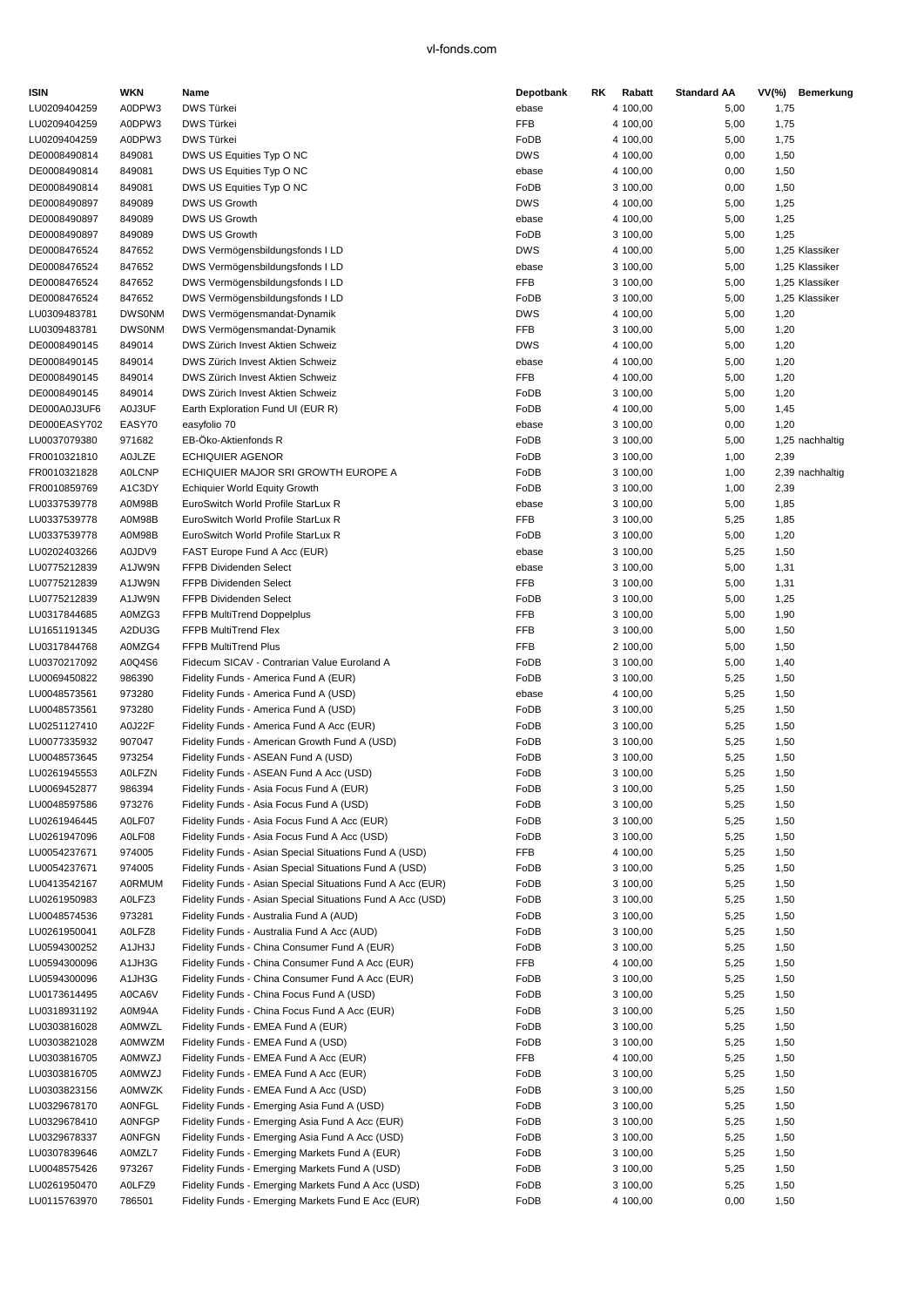| <b>ISIN</b>                  | WKN                     | Name                                                                                                  | Depotbank    | RK | Rabatt               | <b>Standard AA</b> |              | VV(%) Bemerkung |
|------------------------------|-------------------------|-------------------------------------------------------------------------------------------------------|--------------|----|----------------------|--------------------|--------------|-----------------|
| LU0088814487                 | 988525                  | Fidelity Funds - Euro Blue Chip Fund A (EUR)                                                          | FFB          |    | 3 100,00             | 5,25               | 1,50         |                 |
| LU0088814487                 | 988525                  | Fidelity Funds - Euro Blue Chip Fund A (EUR)                                                          | FoDB         |    | 3 100,00             | 5,25               | 1,50         |                 |
| LU0251128657                 | A0J22H                  | Fidelity Funds - Euro Blue Chip Fund A Acc (EUR)                                                      | FoDB         |    | 3 100,00             | 5,25               | 1,50         |                 |
| LU0069450319                 | 986380                  | Fidelity Funds - EURO STOXX 50 TM Fund A (EUR)                                                        | FoDB         |    | 3 100,00             | 0,00               | 0,20         |                 |
| LU0261952682                 | <b>AOLFOC</b>           | Fidelity Funds - EURO STOXX 50 TM Fund A Acc (EUR)                                                    | FoDB         |    | 3 100,00             | 0,00               | 0,20         |                 |
| LU0119124781                 | 603474                  | Fidelity Funds - European Dynamic Growth Fund A (EUR)                                                 | FoDB         |    | 3 100,00             | 5,25               | 1,50         |                 |
| LU0261959422                 | <b>AOLFOX</b>           | Fidelity Funds - European Dynamic Growth Fund A Acc (EUR)                                             | FoDB         |    | 3 100,00             | 5,25               | 1,50         |                 |
| LU0119124864                 | 786623                  | Fidelity Funds - European Dynamic Growth Fund E Acc (EUR)                                             | ebase        |    | 3 100,00             | 0,00               | 1,50         |                 |
| LU0119124864                 | 786623                  | Fidelity Funds - European Dynamic Growth Fund E Acc (EUR)                                             | FoDB         |    | 3 100,00             | 0,00               | 1,50         |                 |
| LU0238202427                 | A0H0V4                  | Fidelity Funds - European Fund A Acc (EUR)                                                            | FFB          |    | 3 100,00             | 5,25               | 1,50         |                 |
| LU0238202427                 | A0H0V4                  | Fidelity Funds - European Fund A Acc (EUR)                                                            | FoDB         |    | 3 100,00             | 5,25               | 1,50         |                 |
| LU0048578792                 | 973270                  | Fidelity Funds - European Growth Fund A (EUR)                                                         | ebase        |    | 3 100,00             | 5,25               |              | 1,50 Klassiker  |
| LU0048578792                 | 973270                  | Fidelity Funds - European Growth Fund A (EUR)                                                         | <b>FFB</b>   |    | 3 100,00             | 5,25               |              | 1,50 Klassiker  |
| LU0048578792                 | 973270                  | Fidelity Funds - European Growth Fund A (EUR)                                                         | FoDB         |    | 3 100,00             | 5,25               |              | 1,50 Klassiker  |
| LU0296857971                 | A0MU7V                  | Fidelity Funds - European Growth Fund A Acc (EUR)                                                     | FoDB         |    | 3 100,00             | 5,25               |              | 1,50 Klassiker  |
| LU0119124278                 | 722635                  | Fidelity Funds - European Larger Companies Fund A (EUR)                                               | FoDB         |    | 3 100,00             | 5,25               | 1,50         |                 |
| LU0251129549                 | A0J22M                  | Fidelity Funds - European Larger Companies Fund A Acc (EUR)                                           | FFB          |    | 3 100,00             | 5,25               | 1,50         |                 |
| LU0061175625                 | 974609                  | Fidelity Funds - European Smaller Companies Fund A (EUR)                                              | FoDB         |    | 3 100,00             | 5,25               | 1,50         |                 |
| LU0261951528                 | A0LF0Y                  | Fidelity Funds - European Smaller Companies Fund A Acc (EUR)                                          | FoDB         |    | 3 100,00             | 5,25               | 1,50         |                 |
| LU0353646689                 | <b>A0PGWM</b>           | Fidelity Funds - FIRST European Value Fund A Acc (EUR)                                                | FoDB         |    | 3 100,00             | 5,25               | 1,50         |                 |
| LU0048579410                 | 973260                  | Fidelity Funds - France Fund A (EUR)                                                                  | FoDB         |    | 3 100,00             | 5,25               | 1,50         |                 |
| LU0048580004                 | 973283                  | Fidelity Funds - Germany Fund A (EUR)                                                                 | FoDB         |    | 3 100,00             | 5,25               | 1,50         |                 |
| LU0261948227                 | A0LF01                  | Fidelity Funds - Germany Fund A Acc (EUR)                                                             | <b>FFB</b>   |    | 3 100,00             | 5,25               | 1,50         |                 |
| LU0261948227                 | A0LF01                  | Fidelity Funds - Germany Fund A Acc (EUR)                                                             | FoDB         |    | 3 100,00             | 5,25               | 1,50         |                 |
| LU0114721508                 | 941083                  | Fidelity Funds - Global Consumer Industries Fund A (EUR)                                              | FoDB         |    | 3 100,00             | 5,25               | 1,50         |                 |
| LU0731782826                 | A1JSY2                  | Fidelity Funds - Global Dividend Fund A MIncome (EUR)                                                 | FFB          |    | 3 100,00             | 5,25               | 1,50         |                 |
| LU0731782404                 | A1JSY0                  | Fidelity Funds - Global Dividend Fund A QIncome (EUR)                                                 | FoDB         |    | 3 100,00             | 5,25               | 1,50         |                 |
| LU0114722498                 | 941116                  | Fidelity Funds - Global Financial Services Fd A (EUR)                                                 | FoDB         |    | 3 100,00             | 5,25               | 1,50         |                 |
| LU0157922724                 | 164539                  | Fidelity Funds - Global Focus Fund A (EUR)                                                            | FoDB         |    | 3 100,00             | 5,25               |              | 1,50 Klassiker  |
| LU0157215616                 | 164538                  | Fidelity Funds - Global Focus Fund A (USD)                                                            | FoDB         |    | 3 100,00             | 5,25               |              | 1,50 Klassiker  |
| LU0114720955                 | 941117                  | Fidelity Funds - Global Health Care Fund A (EUR)                                                      | FoDB         |    | 3 100,00             | 5,25               | 1,50         |                 |
| LU0114722902                 | 941119                  | Fidelity Funds - Global Industrials Fund A (EUR)                                                      | FoDB         |    | 3 100,00             | 5,25               | 1,50         |                 |
| LU0099575291                 | 921801                  | Fidelity Funds - Global Infrastructure Fund A (EUR)                                                   | FoDB         |    | 3 100,00             | 5,25               | 1,50         |                 |
| LU0261951957                 | A0LGBA                  | Fidelity Funds - Global Infrastructure Fund A Acc (EUR)                                               | FoDB         |    | 3 100,00             | 5,25               | 1,50         |                 |
| LU0115774233                 | 787212                  | Fidelity Funds - Global Infrastructure Fund E Acc (EUR)                                               | FoDB         |    | 3 100,00             | 0,00               | 1,50         |                 |
| LU0267387255                 | <b>AOLEOK</b>           | Fidelity Funds - Global Opportunities Fund A Acc (EUR)                                                | ebase        |    | 3 100,00             | 5,25               | 1,50         |                 |
| LU0267387255                 | <b>AOLEOK</b>           | Fidelity Funds - Global Opportunities Fund A Acc (EUR)                                                | FFB          |    | 3 100,00             | 5,25               | 1,50         |                 |
| LU0267387255                 | <b>AOLEOK</b>           | Fidelity Funds - Global Opportunities Fund A Acc (EUR)                                                | FoDB         |    | 3 100,00             | 5,25               | 1,50         |                 |
| LU0237697510                 | <b>A0H0WB</b>           | Fidelity Funds - Global Property Fund A (EUR)                                                         | FoDB         |    | 3 100,00             | 5,25               | 1,50         |                 |
| LU0237698757                 | A0H0WD                  | Fidelity Funds - Global Property Fund A Acc (EUR)                                                     | FoDB         |    | 3 100,00             | 5,25               | 1,50         |                 |
| LU0237698914                 | <b>A0H0WE</b>           | Fidelity Funds - Global Property Fund A Acc (USD)                                                     | FoDB         |    | 3 100,00             | 5,25               | 1,50         |                 |
| LU0099574567                 | 921800                  | Fidelity Funds - Global Technology Fund A (EUR)                                                       | FoDB         |    | 3 100,00             | 5,25               | 1,50         |                 |
| LU0048580855                 | 973265                  | Fidelity Funds - Greater China Fund A (USD)                                                           | FoDB         |    | 3 100,00             | 5,25               | 1,50         |                 |
| LU0048581077                 | 973264                  | Fidelity Funds - Iberia Fund A (EUR)                                                                  | FoDB         |    | 3 100,00             | 5,25               | 1,50         |                 |
| LU0197230542                 | A0B8SR                  | Fidelity Funds - India Focus Fund A (EUR)                                                             | FoDB         |    | 3 100,00             | 5,25               | 1,50         |                 |
| LU0197229882                 | A0B8SP                  | Fidelity Funds - India Focus Fund A (USD)                                                             | FoDB         |    | 3 100,00             | 5,25               | 1,50         |                 |
| LU0055114457                 | 974129                  | Fidelity Funds - Indonesia Fund A (USD)                                                               | FoDB         |    | 4 100,00             | 5,25               | 1,50         |                 |
| LU0069451390                 | 986392                  | Fidelity Funds - International Fund A (EUR)                                                           | FoDB         |    | 3 100,00             | 5,25               | 1,50         |                 |
| LU0048584097                 | 973269                  | Fidelity Funds - International Fund A (USD)                                                           | FFB          |    | 3 100,00             | 5,25               | 1,50         |                 |
| LU0048584097                 | 973269                  | Fidelity Funds - International Fund A (USD)                                                           | FoDB         |    | 3 100,00             | 5,25               | 1,50         |                 |
| LU0251129895                 | A0J21X                  | Fidelity Funds - International Fund A Acc (EUR)                                                       | FoDB         |    | 3 100,00<br>3 100,00 | 5,25               | 1,50         |                 |
| LU0251132253<br>LU0048584766 | A0J21Y                  | Fidelity Funds - International Fund A Acc (USD)                                                       | FoDB<br>FoDB |    |                      | 5,25               | 1,50         |                 |
|                              | 973262                  | Fidelity Funds - Italy Fund A (EUR)                                                                   |              |    | 3 100,00             | 5,25               | 1,50         |                 |
| LU0611489658<br>LU0161332480 | A1H8N8<br>A0CA6W        | Fidelity Funds - Japan Advantage Fund A (EUR) Hedged<br>Fidelity Funds - Japan Advantage Fund A (JPY) | FoDB<br>FoDB |    | 3 100,00             | 5,25               | 1,50         |                 |
|                              |                         | Fidelity Funds - Japan Advantage Fund A Acc (EUR)                                                     | FoDB         |    | 3 100,00             | 5,25               | 1,50         |                 |
| LU0413543058                 | A0RMT9                  |                                                                                                       |              |    | 3 100,00             | 5,25               | 1,50         |                 |
| LU0413544379<br>LU0069452018 | <b>A0RMUC</b><br>986393 | Fidelity Funds - Japan Advantage Fund A Acc (JPY)<br>Fidelity Funds - Japan Fund A (EUR)              | FoDB<br>FoDB |    | 3 100,00             | 5,25<br>5,25       | 1,50         |                 |
| LU0048585144                 | 973284                  | Fidelity Funds - Japan Fund A (JPY)                                                                   | FoDB         |    | 3 100,00<br>3 100,00 | 5,25               | 1,50<br>1,50 |                 |
| LU0048587603                 | 973263                  | Fidelity Funds - Japan Smaller Companies Fund A (JPY)                                                 | FoDB         |    | 3 100,00             | 5,25               | 1,50         |                 |
| LU0050427557                 | 973662                  | Fidelity Funds - Latin America Fund A (USD)                                                           | FoDB         |    | 3 100,00             | 5,25               | 1,50         |                 |
|                              |                         |                                                                                                       |              |    |                      |                    |              |                 |
| LU0115767021<br>LU0048587868 | 786683<br>973266        | Fidelity Funds - Latin America Fund E Acc (EUR)<br>Fidelity Funds - Malaysia Fund A (USD)             | FoDB<br>FoDB |    | 3 100,00<br>3 100,00 | 0,00               | 1,50<br>1,50 |                 |
| LU0048588080                 | 973277                  | Fidelity Funds - Nordic Fund A (SEK)                                                                  | FoDB         |    | 3 100,00             | 5,25<br>5,25       | 1,50         |                 |
| LU0261949381                 | A0LF06                  | Fidelity Funds - Nordic Fund A Acc (SEK)                                                              | FoDB         |    | 3 100,00             | 5,25               | 1,50         |                 |
| LU0049112450                 | 973285                  | Fidelity Funds - Pacific Fund A (USD)                                                                 | FoDB         |    | 3 100,00             | 5,25               | 1,50         |                 |
| LU0368678339                 | A0Q7NX                  | Fidelity Funds - Pacific Fund A Acc (EUR)                                                             | FoDB         |    | 3 100,00             | 5,25               | 1,50         |                 |
| LU0048588163                 | 973273                  | Fidelity Funds - Singapore Fund A (USD)                                                               | FoDB         |    | 3 100,00             | 5,25               | 1,50         |                 |
| LU0054754816                 | 974066                  | Fidelity Funds - Switzerland Fund A (CHF)                                                             | FoDB         |    | 3 100,00             | 5,25               | 1,50         |                 |
| LU0075458603                 | 986903                  | Fidelity Funds - Taiwan Fund A (USD)                                                                  | FoDB         |    | 3 100,00             | 5,25               | 1,50         |                 |
|                              |                         |                                                                                                       |              |    |                      |                    |              |                 |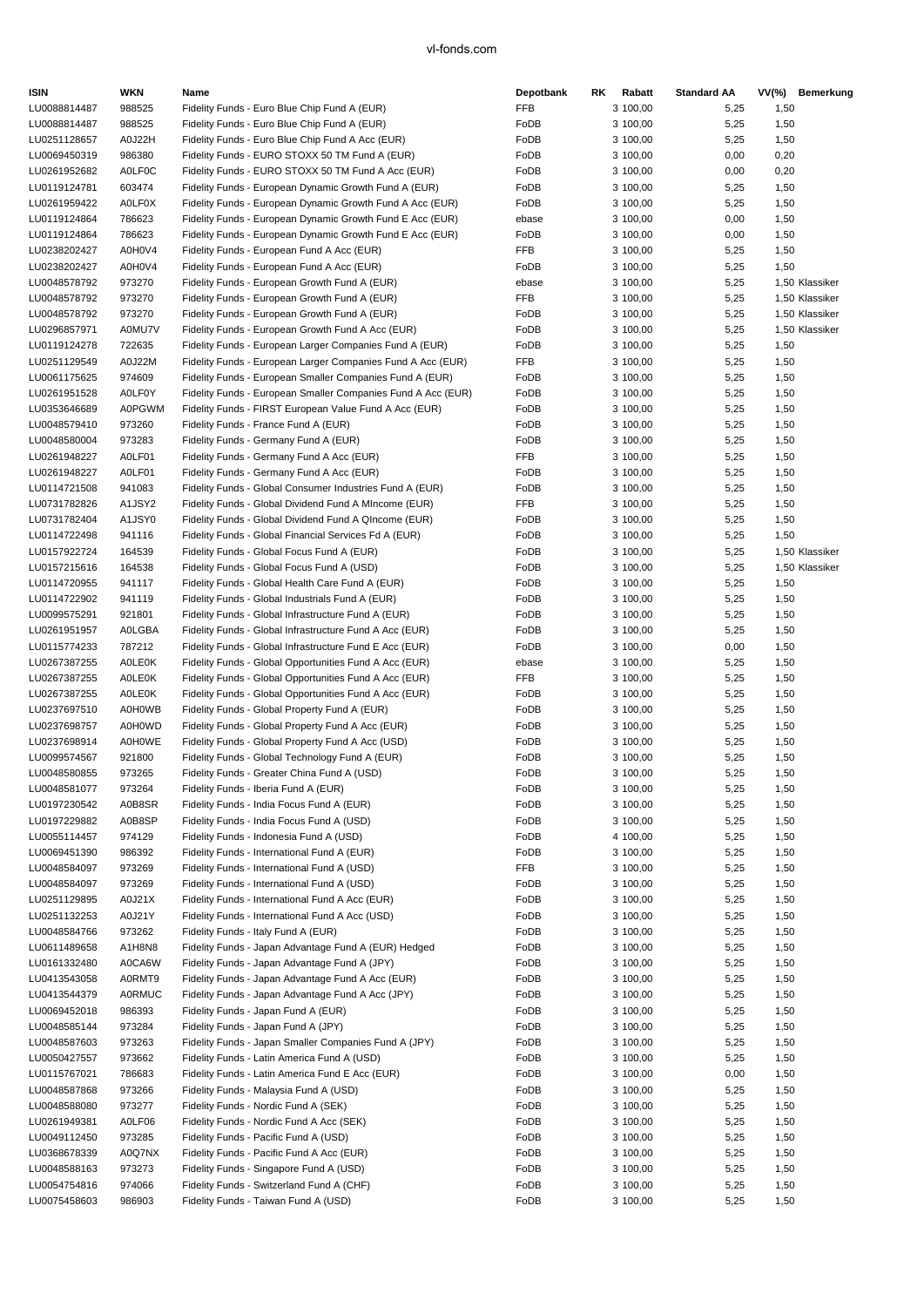| <b>ISIN</b>                  | <b>WKN</b>       | Name                                                                                           | Depotbank           | RK. | Rabatt               | <b>Standard AA</b> | $VV(\%)$     | Bemerkung      |
|------------------------------|------------------|------------------------------------------------------------------------------------------------|---------------------|-----|----------------------|--------------------|--------------|----------------|
| LU0048621477                 | 973268           | Fidelity Funds - Thailand Fund A (USD)                                                         | FoDB                |     | 3 100,00             | 5,25               | 1,50         |                |
| LU0048621717                 | 973287           | Fidelity Funds - United Kingdom Fund A (GBP)                                                   | FoDB                |     | 3 100,00             | 5,25               | 1,50         |                |
| LU0069449576                 | 986378           | Fidelity Funds - World Fund A (EUR)                                                            | FoDB                |     | 3 100,00             | 5,25               | 1,50         |                |
| DE0009779611                 | 977961           | First Private Euro Dividenden STAUFER A                                                        | FoDB                |     | 3 100,00             | 5,00               | 1,50         |                |
| DE0009795831                 | 979583           | First Private Europa Aktien ULM A                                                              | FoDB                |     | 3 100,00             | 5,00               | 1,50         |                |
| LU0162829799                 | 216720           | FISCH Convertible Global Defensive Fund AE                                                     | ebase               |     | 3 100,00             | 3,00               | 1,50         |                |
| LU0831568729                 | A1J4RH           | Flossbach von Storch - Dividend R                                                              | FoDB                |     | 3 100,00             | 5,00               | 1,53         |                |
| DE0008471012                 | 847101           | Fondak A                                                                                       | ebase               |     | 3 100,00             | 5,00               |              | 1,40 Klassiker |
| DE0008471012                 | 847101           | Fondak A                                                                                       | <b>FFB</b>          |     | 3 100,00             | 5,00               |              | 1.40 Klassiker |
| DE0008471012                 | 847101           | Fondak A                                                                                       | FoDB                |     | 3 100,00             | 5,00               |              | 1,40 Klassiker |
| DE0008471020                 | 847102           | Fondis                                                                                         | ebase               |     | 3 100,00             | 5,00               | 1,35         |                |
| DE0008471020                 | 847102           | Fondis                                                                                         | FoDB                |     | 3 100,00             | 5,00               | 1,35         |                |
| DE000A0D95Y4                 | A0D95Y           | FondsSecure Systematik                                                                         | <b>FFB</b>          |     | 3 100,00             | 5,00               | 1,60         |                |
| LU0232955988                 | <b>A0HGEX</b>    | FPM Funds Ladon - European Value                                                               | <b>DWS</b>          |     | 4 100,00             | 4,00               | 1,50         |                |
| LU0124167924                 | 603328           | FPM Funds Stockpicker Germany All Cap C                                                        | <b>DWS</b>          |     | 4 100,00             | 4,00               | 1,50         |                |
| LU0124167924                 | 603328           | FPM Funds Stockpicker Germany All Cap C                                                        | ebase               |     | 3 100,00             | 3,00               | 1,50         |                |
| LU0207947044<br>LU0207947044 | A0DN1Q           | FPM Funds Stockpicker Germany Small/Mid Cap C                                                  | <b>DWS</b>          |     | 4 100,00             | 3,00               | 1,50         |                |
| LU0207947044                 | A0DN1Q<br>A0DN1Q | FPM Funds Stockpicker Germany Small/Mid Cap C<br>FPM Funds Stockpicker Germany Small/Mid Cap C | ebase<br><b>FFB</b> |     | 4 100,00             | 4,00<br>3,00       | 1,50<br>1,50 |                |
| LU0207947044                 | A0DN1Q           | FPM Funds Stockpicker Germany Small/Mid Cap C                                                  | FoDB                |     | 4 100,00<br>3 100,00 | 3,00               | 1,50         |                |
| LU0260871552                 | <b>A0KEDN</b>    | Franklin European Small-Mid Cap Growth Fund Class A acc USD                                    | FoDB                |     | 3 100,00             | 5,54               | 1,50         |                |
| LU0316494805                 | A0MZK6           | Franklin Global Fundamental Strategies Fund A acc EUR                                          | FoDB                |     | 3 100,00             | 5,54               | 1,50         |                |
| LU0316494987                 | A0MZK7           | Franklin Global Fundamental Strategies Fund A acc EUR-H1                                       | FoDB                |     | 2 100,00             | 5,54               | 1,50         |                |
| LU0343523998                 | A0NBQ1           | Franklin Global Fundamental Strategies Fund A Ydis EUR                                         | FoDB                |     | 3 100,00             | 5,54               | 1,50         |                |
| LU0260862304                 | <b>A0KECJ</b>    | Franklin India Fund Class A (Ydis) EUR                                                         | FoDB                |     | 3 100,00             | 5,54               | 1,50         |                |
| LU0260870158                 | <b>A0KEDE</b>    | Franklin Technology Fund Class A (acc) EUR                                                     | <b>FFB</b>          |     | 4 100,00             | 5,54               | 1,00         |                |
| LU0109392836                 | 937446           | Franklin Technology Fund Class A (acc) USD                                                     | FFB                 |     | 4 100,00             | 5,54               | 1,00         |                |
| LU0390134954                 | <b>A0RAKK</b>    | Franklin World Perspectives Fund Class A (acc) EUR                                             | <b>FFB</b>          |     | 3 100,00             | 5,54               | 1,00         |                |
| LU0632979331                 | A1JGVL           | FT Emerging ConsumerDemand CR-EUR                                                              | ebase               |     | 4 100,00             | 5,00               | 1,80         |                |
| LU0632979331                 | A1JGVL           | FT Emerging ConsumerDemand CR-EUR                                                              | <b>FFB</b>          |     | 4 100,00             | 5,00               | 1,80         |                |
| LU0368998240                 | A0Q5MD           | FU Fonds - Multi Asset Fonds P                                                                 | <b>FFB</b>          |     | 3 100,00             | 5,00               | 1,70         |                |
| DE0009799452                 | 979945           | Fürst Fugger Privatbank Wachstum                                                               | <b>FFB</b>          |     | 3 100,00             | 5,00               | 1,65         |                |
| LU0254322158                 | A0J3PV           | G&P - Struktur R-T                                                                             | <b>FFB</b>          |     | 3 100,00             | 5,00               | 1,50         |                |
| DE0009765446                 | 976544           | G&W - HDAX - TRENDFONDS                                                                        | ebase               |     | 3 100,00             | 5,00               | 1,50         |                |
| DE0009765446                 | 976544           | G&W - HDAX - TRENDFONDS                                                                        | FFB                 |     | 4 100,00             | 5,00               | 1,50         |                |
| LU0048167497                 | 973020           | GAM German Focus Equity (EUR) B                                                                | <b>FFB</b>          |     | 3 100,00             | 5,00               | 1,20         |                |
| LU0039296719                 | 972194           | Gamax Funds - Asia Pacific A                                                                   | ebase               |     | 4 100,00             | 6, 10              | 1,50         |                |
| LU0073103748                 | 986703           | <b>GAMAX Funds - Junior A</b>                                                                  | ebase               |     | 4 100,00             | 6,08               | 1,50         |                |
| LU0073103748                 | 986703           | GAMAX Funds - Junior A                                                                         | FFB                 |     | 4 100,00             | 6,08               | 1,50         |                |
| LU0136762910                 | 531779           | Generali FondsStrategie Aktien Global Dynamik                                                  | FoDB                |     | 3 100,00             | 5,00               | 1,20         |                |
| LU0997479513                 | A1XDPD           | Generali Inv. SICAV - Euro Equity Dx                                                           | ebase               |     | 3 100,00             | 5,00               | 1,00         |                |
| LU0100847093                 | 921702           | Generali Komfort Dynamik Europa                                                                | ebase               |     | 3 100,00             | 4,00               | 1,20         |                |
| LU0044747169                 | 972580           | Global Advantage Funds - Major Markets High Value                                              | FoDB                |     | 3 100,00             | 5,00               | 1,25         |                |
| LU1256228872                 | CDF2RK           | Globale Aktien - Katholische Werte R                                                           | ebase               |     | 3 100,00             | 5,00               | 1,50         |                |
| LU1256228872                 | CDF2RK           | Globale Aktien - Katholische Werte R                                                           | FFB                 |     | 3 100,00             | 5,00               | 1,50         |                |
| LU1256228872                 | CDF2RK           | Globale Aktien - Katholische Werte R                                                           | FoDB                |     | 3 100,00             | 5,00               | 1,45         |                |
| LU0133265412                 | 766547           | Goldman Sachs US CORE (SM) Equity Portfolio EUR Class E                                        | FoDB                |     | 3 100,00             | 4,17               | 1,00         |                |
| DE0008471095                 | 847109           | Gothaer Euro-Rent                                                                              | ebase               |     | 2 100,00             | 4,00               | 1,00         |                |
| DE0009770156                 | 977015           | Gothaer-Global                                                                                 | ebase               |     | 3 100,00             | 4,00               | 1,50         |                |
| DE0009769901                 | 976990           | Gottlieb Daimler Aktienfonds DWS                                                               | <b>DWS</b>          |     | 4 100,00             | 4,00               | 1,25         |                |
| LU0100177772                 | 921694           | H & A Aktien Small Cap EMU A                                                                   | ebase               |     | 4 100,00             | 5,00               | 1,50         |                |
| LU0100177426                 | 921695           | H & A Aktien Small Cap EMU B                                                                   | ebase               |     | 4 100,00             | 5,00               | 1,50         |                |
| DE000A1CXUZ9                 | A1CXUZ           | H1 Flexible Top Select                                                                         | ebase               |     | 3 100,00             | 5,00               | 1,50         |                |
| DE000A1CXUZ9                 | A1CXUZ           | H1 Flexible Top Select                                                                         | <b>FFB</b>          |     | 3 100,00             | 5,00               | 1,70         |                |
| LU1808329046                 | HAFX8Y           | HAIG International - Select Fund A                                                             | FFB                 |     | 4 100,00             | 5,00               | 1,50         |                |
| LU0121803570                 | 592347           | HAIG MB Max Value B                                                                            | FFB                 |     | 3 100,00             | 5,00               | 1,45         |                |
| DE0005317333                 | 531733           | HannoverscheMaxInvest                                                                          | ebase               |     | 3 100,00             | 3,00               | 1,50         |                |
| DE0009799759                 | 979975           | HANSAdynamic                                                                                   | ebase               |     | 3 100,00             | 5,00               | 1,50         |                |
| DE0008479155                 | 847915           | HANSAeuropa                                                                                    | ebase               |     | 3 100,00             | 5,00               | 1,50         |                |
| DE0008479155                 | 847915           | HANSAeuropa                                                                                    | FoDB                |     | 3 100,00             | 5,00               | 1,50         |                |
| DE0008479023                 | 847902           | HANSAsecur                                                                                     | ebase               |     | 3 100,00             | 5,00               | 1,50         |                |
| DE0008479023                 | 847902           | HANSAsecur                                                                                     | FoDB                |     | 3 100,00             | 5,00               | 1,50         |                |
| DE000A1H44U9<br>DE000A12BSZ7 | A1H44U           | <b>HANSAsmart Select E A</b><br><b>HANSAsmart Select G</b>                                     | ebase               |     | 3 100,00             | 5,00<br>5,00       | 1,50         |                |
| LU0130103400                 | A12BSZ<br>534029 |                                                                                                | ebase<br>FoDB       |     | 3 100,00<br>3 100,00 |                    | 1,50         |                |
| DE0009817726                 | 981772           | Harris Associates Global Equity Fund R/A (USD)<br>HI Topselect D                               | ebase               |     | 3 100,00             | 4,00<br>5,00       | 2,15<br>1,50 |                |
| DE0009817726                 | 981772           | HI Topselect D                                                                                 | FFB                 |     | 3 100,00             | 5,00               | 1,50         |                |
| LU0254982241                 | A0J3PA           | <b>HSBC GIF BRIC Markets Equity AD</b>                                                         | FoDB                |     | 3 100,00             | 5,00               | 1,50         |                |
| LU0066902890                 | 974873           | HSBC GIF Indian Equity AD                                                                      | FoDB                |     | 4 100,00             | 5,00               | 1,50         |                |
| LU0119626884                 | 579867           | HWB InvestWorld - Europe Portfolio                                                             | <b>FFB</b>          |     | 3 100,00             | 5,00               | 1,75         |                |
|                              |                  |                                                                                                |                     |     |                      |                    |              |                |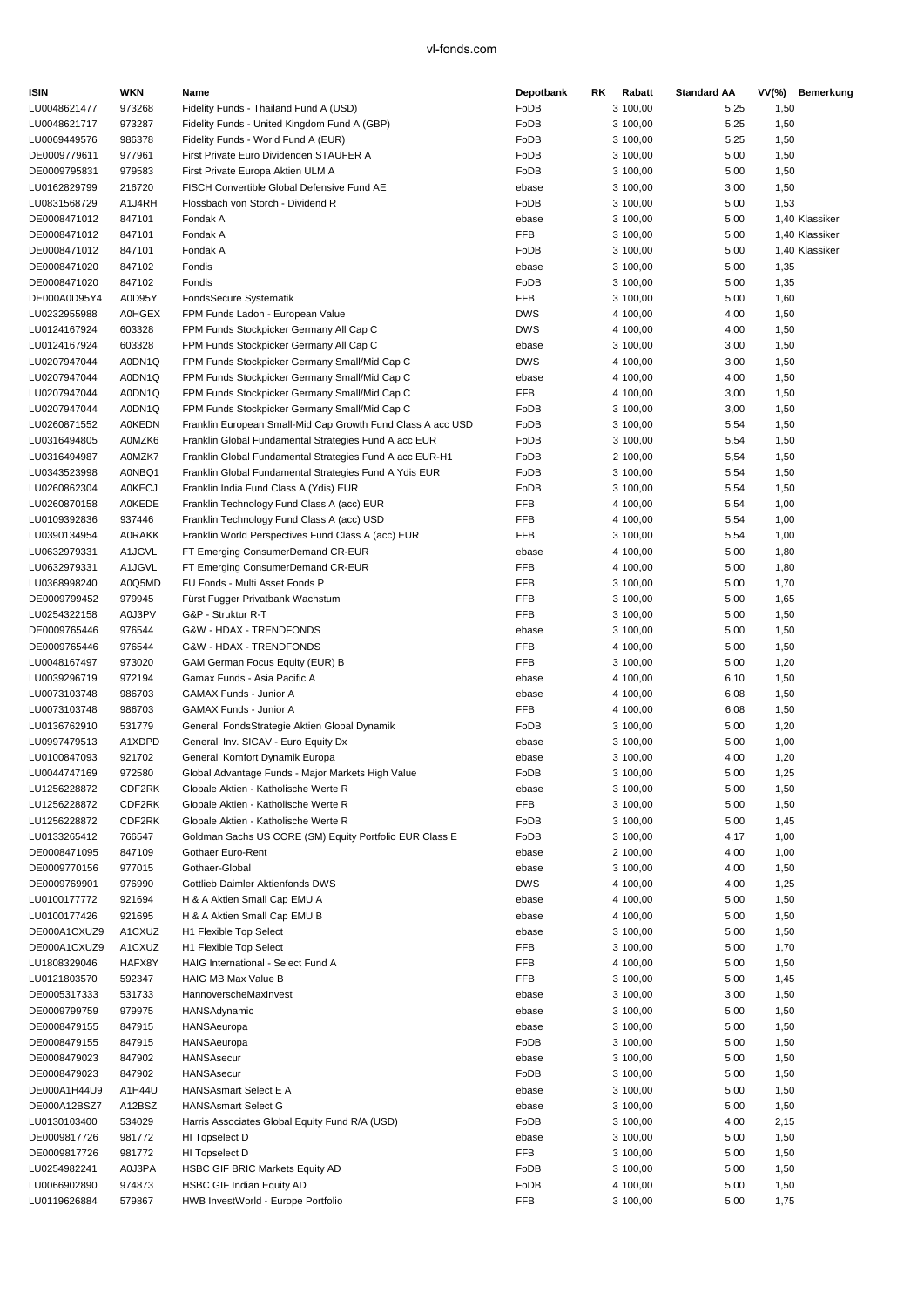| <b>ISIN</b>                  | <b>WKN</b>       | Name                                                                                                               | Depotbank              | RK. | Rabatt               | <b>Standard AA</b> |              | VV(%) Bemerkung  |
|------------------------------|------------------|--------------------------------------------------------------------------------------------------------------------|------------------------|-----|----------------------|--------------------|--------------|------------------|
| LU0119626454                 | 579866           | HWB InvestWorld - International Portfolio                                                                          | <b>FFB</b>             |     | 4 100.00             | 5,00               | 1,75         |                  |
| LU0275530797                 | <b>A0MMMT</b>    | IAMF - Long Term World Strategy Portfolio                                                                          | ebase                  |     | 3 100,00             | 5,26               | 1,50         |                  |
| LU0275530797                 | <b>A0MMMT</b>    | IAMF - Long Term World Strategy Portfolio                                                                          | <b>FFB</b>             |     | 3 100,00             | 5,26               | 1,50         |                  |
| LU0206716028                 | A0D84R           | IAMF - Provita World Fund                                                                                          | ebase                  |     | 3 100,00             | 5,26               | 1,20         |                  |
| LU0206716028                 | A0D84R           | IAMF - Provita World Fund                                                                                          | FoDB                   |     | 2 100,00             | 5,26               | 1,20         |                  |
| LU1895498571                 | A2N7MJ           | IAMF - Top Ten Classic R                                                                                           | <b>FFB</b>             |     | 4 100,00             | 5,00               | 1,80         |                  |
| DE0008475021                 | 847502           | Industria A (EUR)                                                                                                  | ebase                  |     | 3 100,00             | 5,00               | 1,35         |                  |
| DE0008475021                 | 847502           | Industria A (EUR)                                                                                                  | <b>FFB</b>             |     | 3 100,00             | 5,00               | 1,35         |                  |
| DE0008475021                 | 847502           | Industria A (EUR)                                                                                                  | FoDB<br><b>FFB</b>     |     | 3 100,00             | 5,00               | 1,35         |                  |
| LU1762219688<br>DE0008470337 | A2JD58<br>847033 | Invesco Asia Opportunities Equity Fund A (USD) auss.<br>Invesco Europa Core Aktienfonds                            | ebase                  |     | 4 100,00<br>3 100,00 | 5,26<br>5,00       | 1,50         | 1,00 Klassiker   |
| DE0008470337                 | 847033           | Invesco Europa Core Aktienfonds                                                                                    | <b>FFB</b>             |     | 3 100,00             | 5,00               |              | 1,00 Klassiker   |
| LU0052864419                 | 974035           | Invesco Global Consumer Trends Fund A                                                                              | ebase                  |     | 4 100,00             | 5,26               | 1,50         |                  |
| LU0052864419                 | 974035           | Invesco Global Consumer Trends Fund A                                                                              | FFB                    |     | 4 100,00             | 5,26               | 1,50         |                  |
| LU1590492135                 | A2DP03           | Invesco Global Consumer Trends Fund A (EUR Hedged) thes.                                                           | FFB                    |     | 4 100,00             | 5,00               | 1,50         |                  |
| DE0008470469                 | 847046           | Invesco Global Dynamik Fonds                                                                                       | <b>FFB</b>             |     | 3 100,00             | 5,00               | 1,50         |                  |
| LU0607513230                 | A1JDBL           | Invesco Global Equity Income Fund A thes.                                                                          | <b>FFB</b>             |     | 3 100,00             | 5,26               | 1,40         |                  |
| LU0607513230                 | A1JDBL           | Invesco Global Equity Income Fund A thes.                                                                          | FoDB                   |     | 3 100,00             | 5,26               | 1,40         |                  |
| LU1775975201                 | A2JLBC           | Invesco Global Small Cap Equity Fund A (USD) auss.                                                                 | FFB                    |     | 4 100,00             | 5,26               | 1,50         |                  |
| LU0028118809                 | 973788           | Invesco Pan European Equity Fund A thes.                                                                           | ebase                  |     | 3 100,00             | 5,26               | 1,50         |                  |
| LU0028118809                 | 973788           | Invesco Pan European Equity Fund A thes.                                                                           | <b>FFB</b>             |     | 3 100,00             | 5,26               | 1,50         |                  |
| LU0119750205                 | 796421           | Invesco Pan European Structured Equity Fund A                                                                      | ebase                  |     | 3 100,00             | 5,26               | 1,30         |                  |
| LU0482499141                 | A1CV21           | Invesco Pan European Structured Equity Fund A auss.                                                                | <b>FFB</b>             |     | 3 100,00             | 5,26               | 1,30         |                  |
| LU1775965582                 | A2JLAX           | Invesco PRC Equity Fund A (USD) auss.                                                                              | FoDB                   |     | 3 100,00             | 5,26               | 1,75         |                  |
| DE0008470477                 | 847047           | Invesco Umwelt und Nachhaltigkeits Fonds                                                                           | FFB                    |     | 3 100,00             | 4,50               |              | 1,50 nachhaltig  |
| DE0005933931                 | 593393           | iShares Core DAX (R) UCITS ETF (DE)                                                                                | ETF ebase              |     | 3 100,00             | 0,00               |              | nb ETF           |
| DE0005933956                 | 593395           | iShares Core EURO STOXX 50 UCITS ETF EUR (Dis) (DE)                                                                | ETF ebase              |     | 3 100,00             | 0,00               |              | nb ETF           |
| IE0005042456                 | 552752           | iShares Core FTSE 100 UCITS ETF (Dist)                                                                             | ETF ebase              |     | 4 100,00             | 0,00               |              | nb ETF           |
| IE00B4L5Y983                 | <b>A0RPWH</b>    | iShares Core MSCI World UCITS ETF USD (Acc)                                                                        | ETF ebase              |     | 3 100,00             | 0,00               |              | nb ETF           |
| DE0002635273<br>DE0006289382 | 263527<br>628938 | iShares DivDAX (R) (DE)<br>iShares Dow Jones Global Titans 50 (DE)                                                 | ETF ebase<br>ETF ebase |     | 3 100,00<br>3 100,00 | 0,00<br>0,00       |              | nb ETF<br>nb ETF |
| DE0006289390                 | 628939           | iShares Dow Jones Industrial Average (DE)                                                                          | ETF ebase              |     | 4 100,00             | 0,00               |              | nb ETF           |
| DE000A0D8Q07                 | A0D8Q0           | iShares EURO STOXX (DE)                                                                                            | ETF ebase              |     | 3 100,00             | 0,00               |              | nb ETF           |
| DE0002635281                 | 263528           | iShares EURO STOXX Select Dividend 30 (DE)                                                                         | ETF ebase              |     | 3 100,00             | 0,00               |              | nb ETF           |
| DE0005933923                 | 593392           | iShares MDAX (R) (DE)                                                                                              | ETF ebase              |     | 4 100,00             | 0,00               |              | nb ETF           |
| IE00B0M63177                 | <b>A0HGWC</b>    | iShares MSCI Emerging Markets UCITS ETF (Dist)                                                                     | ETF ebase              |     | 4 100,00             | 0,00               |              | nb ETF           |
| DE000A0F5UF5                 | A0F5UF           | iShares NASDAQ-100 (R) (DE)                                                                                        | ETF ebase              |     | 4 100,00             | 0,00               |              | nb ETF           |
| DE0005933964                 | 593396           | iShares SLI UCITS ETF (DE)                                                                                         | ETF ebase              |     | 4 100,00             | 0,00               |              | nb ETF           |
| DE0002635307                 | 263530           | iShares STOXX Europe 600 UCITS ETF (DE)                                                                            | ETF ebase              |     | 3 100,00             | 0,00               |              | nb ETF           |
| DE000A0D8QZ7                 | A0D8QZ           | iShares STOXX Europe Small 200 (DE)                                                                                | ETF ebase              |     | 4 100,00             | 0,00               |              | nb ETF           |
| DE000A0F5UH1                 | A0F5UH           | iShares STOXX Global Select Dividend 100 (DE)                                                                      | ETF ebase              |     | 3 100,00             | 0,00               |              | nb ETF           |
| DE0005933972                 | 593397           | iShares TecDAX (R) (DE)                                                                                            | ETF ebase              |     | 4 100,00             | 0,00               |              | nb ETF           |
| LU0150924321                 | A0DM75           | Janus Henderson Continental European Fund R                                                                        | FoDB                   |     | 3 100,00             | 5,00               | 1,50         |                  |
| LU0201071890                 | <b>AODLKB</b>    | Janus Henderson Continental European Fund R EUR Acc                                                                | FFB                    |     | 3 100,00             | 5,00               | 1,50         |                  |
| LU0201071890                 | <b>A0DLKB</b>    | Janus Henderson Continental European Fund R EUR Acc                                                                | FoDB                   |     | 3 100,00             | 5,00               | 1,50         |                  |
| LU0011889846                 | 989226           | Janus Henderson Horizon Euroland Fund A2                                                                           | FFB                    |     | 3 100,00             | 5,26               | 1,20         |                  |
| LU0011889846                 | 989226           | Janus Henderson Horizon Euroland Fund A2                                                                           | FoDB                   |     | 3 100,00             | 5,00               | 1,20         |                  |
| LU0209137206<br>LU0209137388 | A0DPM2<br>A0DPM3 | Janus Henderson Horizon Global Property Equities A1 USD<br>Janus Henderson Horizon Global Property Equities A2 USD | FoDB                   |     | 3 100,00             | 5,00               | 1,20         |                  |
| LU0209137388                 | A0DPM3           | Janus Henderson Horizon Global Property Equities A2 USD                                                            | ebase<br>FFB           |     | 4 100,00<br>4 100,00 | 5,26<br>5,26       | 1,20<br>1,20 |                  |
| LU0070992663                 | 989234           | Janus Henderson Horizon Global Technology Fund A2                                                                  | ebase                  |     | 4 100,00             | 5,26               | 1,20         |                  |
| LU0070992663                 | 989234           | Janus Henderson Horizon Global Technology Fund A2                                                                  | FFB                    |     | 4 100,00             | 5,26               | 1,20         |                  |
| LU0088927925                 | 989232           | Janus Henderson Horizon Pan Europ. Property Equities A2                                                            | FFB                    |     | 4 100,00             | 5,26               | 1,20         |                  |
| LU0088927925                 | 989232           | Janus Henderson Horizon Pan Europ. Property Equities A2                                                            | FoDB                   |     | 3 100,00             | 5,00               | 1,20         |                  |
| LU0046217351                 | 989229           | Janus Henderson Horizon Pan Europ. Smaller Companies A2                                                            | FoDB                   |     | 3 100,00             | 5,00               | 1,20         |                  |
| LU0138821268                 | 982670           | Janus Henderson Horizon Pan European Equity Fund A2                                                                | ebase                  |     | 3 100,00             | 5,26               | 1,20         |                  |
| LU0138821268                 | 982670           | Janus Henderson Horizon Pan European Equity Fund A2                                                                | FFB                    |     | 3 100,00             | 5,26               | 1,20         |                  |
| LU0138821268                 | 982670           | Janus Henderson Horizon Pan European Equity Fund A2                                                                | FoDB                   |     | 3 100,00             | 5,00               | 1,20         |                  |
| LU0613488591                 | A1JJEX           | JPM Asia Pacific Equity A (dist) - USD                                                                             | FoDB                   |     | 3 100,00             | 5,00               | 1,50         |                  |
| LU0051755006                 | 973778           | JPM China A (dist) - USD                                                                                           | FoDB                   |     | 3 100,00             | 5,00               | 1,50         |                  |
| LU0051759099                 | 973802           | JPM Emerging Europe Equity A (dist) - EUR                                                                          | FoDB                   |     | 3 100,00             | 5,00               | 1,50         |                  |
| LU0053685615                 | 973678           | JPM Emerging Markets Equity A (dist) - USD                                                                         | FoDB                   |     | 3 100,00             | 5,00               | 1,50         |                  |
| LU0318931358                 | A0M0J8           | JPM Emerging Markets Small Cap A (perf) (acc) - USD                                                                | FoDB                   |     | 3 100,00             | 5,00               | 1,50         |                  |
| LU0210530746                 | A0DQH2           | JPM Europe Equity A (acc) - EUR                                                                                    | FoDB                   |     | 3 100,00             | 5,00               | 1,00         |                  |
| LU0053685029                 | 971605           | JPM Europe Equity A (dist) - EUR                                                                                   | FFB                    |     | 3 100,00             | 5,00               | 1,00         |                  |
| LU0053685029                 | 971605           | JPM Europe Equity A (dist) - EUR                                                                                   | FoDB                   |     | 3 100,00             | 5,00               | 1,00         |                  |
| LU1176912175                 | A14N93           | JPM Europe Equity Absolute Alpha A (perf) (dist) - EUR                                                             | ebase                  |     | 3 100,00             | 5,00               | 1,50         |                  |
| LU0210531983                 | A0DQH5           | JPM Europe Strategic Value A (acc) - EUR                                                                           | FoDB                   |     | 3 100,00             | 5,00               | 1,50         |                  |
| LU0107398884                 | 933913           | JPM Europe Strategic Value A (dist) - EUR                                                                          | ebase                  |     | 3 100,00             | 5,00               | 1,50         |                  |
| LU0107398884                 | 933913           | JPM Europe Strategic Value A (dist) - EUR                                                                          | FFB                    |     | 3 100,00             | 5,00               | 1,50         |                  |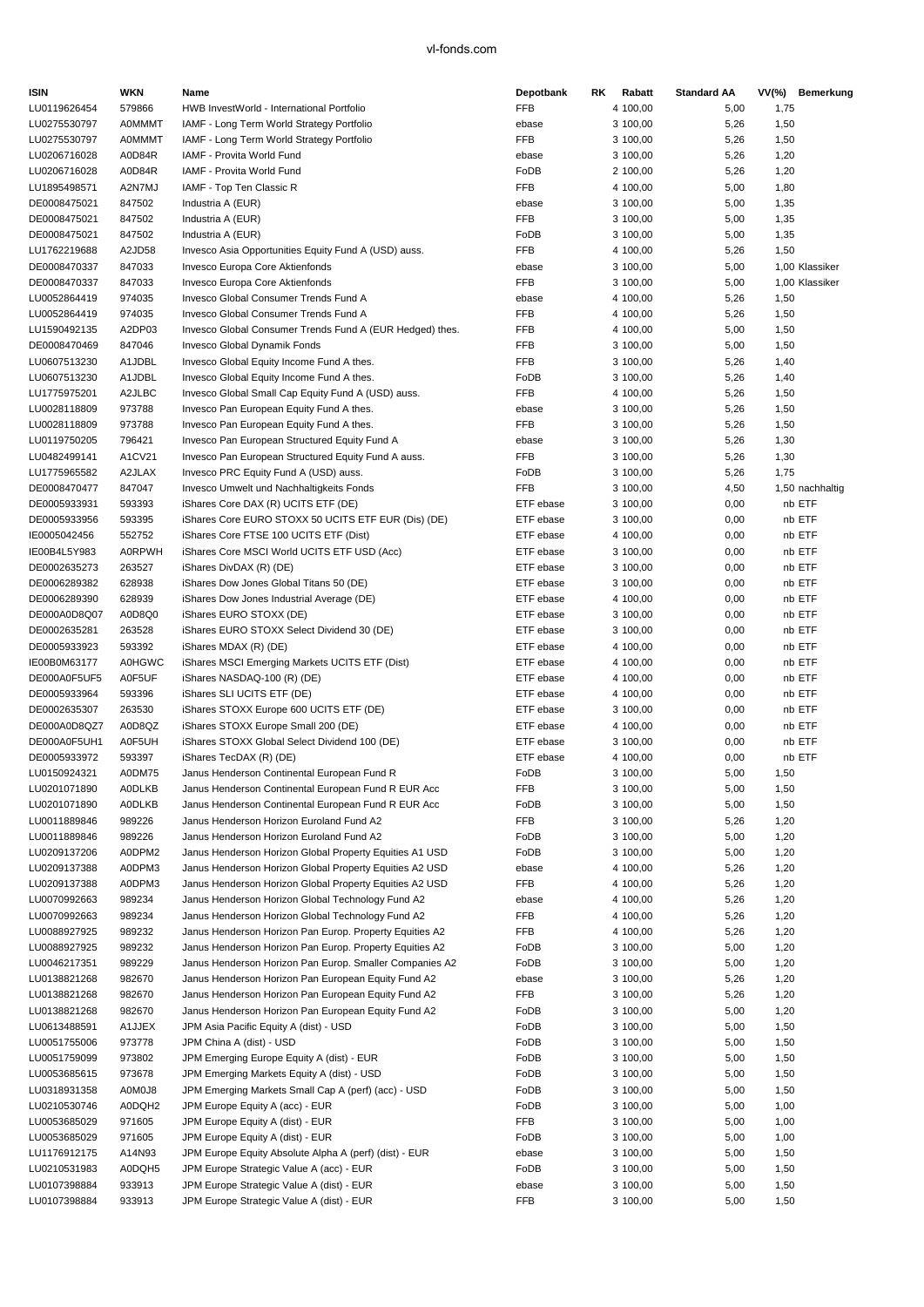| <b>ISIN</b>                  | WKN                            | Name                                                                   | Depotbank     | RK. | Rabatt               | <b>Standard AA</b> |              | VV(%) Bemerkung |
|------------------------------|--------------------------------|------------------------------------------------------------------------|---------------|-----|----------------------|--------------------|--------------|-----------------|
| LU0107398884                 | 933913                         | JPM Europe Strategic Value A (dist) - EUR                              | FoDB          |     | 3 100,00             | 5,00               | 1,50         |                 |
| LU0168341575                 | 343439                         | JPM Global Focus A (dist) - EUR                                        | ebase         |     | 3 100,00             | 5,00               | 1,50         |                 |
| LU0168341575                 | 343439                         | JPM Global Focus A (dist) - EUR                                        | FoDB          |     | 3 100,00             | 5,00               | 1,50         |                 |
| LU0432979614                 | A0RPE0                         | JPM Global Healthcare A (acc) - USD                                    | FoDB          |     | 3 100,00             | 5,00               | 1,50         |                 |
| LU0208853274                 | <b>AODPLL</b>                  | JPM Global Natural Resources A (acc) - EUR                             | FoDB          |     | 3 100,00             | 5,00               | 1,50         |                 |
| LU0053696224                 | 971602                         | JPM Japan Equity A (dist) - USD                                        | FoDB          |     | 3 100,00             | 5,00               | 1,50         |                 |
| LU0053687314                 | 972079                         | JPM Latin America Equity A (dist) - USD                                | FoDB          |     | 3 100,00             | 5,00               | 1,50         |                 |
| LU0217390573                 | A0F6XG                         | JPM Pacific Equity A (acc) - EUR                                       | ebase         |     | 4 100,00             | 5,00               | 1,50         |                 |
| LU0217390573                 | A0F6XG                         | JPM Pacific Equity A (acc) - EUR                                       | FoDB          |     | 3 100,00             | 5,00               | 1,50         |                 |
| LU0052474979                 | 971609                         | JPM Pacific Equity A (dist) - USD                                      | ebase         |     | 4 100,00             | 5,00               | 1,50         |                 |
| LU0052474979                 | 971609                         | JPM Pacific Equity A (dist) - USD<br>JPM Pacific Equity A (dist) - USD | FFB           |     | 4 100,00             | 5,00               | 1,50         |                 |
| LU0052474979                 | 971609                         | JPM US Select Equity Plus A (dist) - GBP                               | FoDB          |     | 3 100,00             | 5,00               | 1,50         |                 |
| LU0281483486<br>LU0198389784 | <b>A0MNVG</b><br><b>A0DLCW</b> | JSS Equity - Real Estate Global P EUR acc                              | FoDB<br>ebase |     | 3 100,00<br>4 100,00 | 5,00<br>3,00       | 1,50<br>1,50 |                 |
| LU0198389784                 | <b>A0DLCW</b>                  | JSS Equity - Real Estate Global P EUR acc                              | FoDB          |     | 3 100,00             | 3,00               | 1,50         |                 |
| LU0198389438                 | <b>A0DLCV</b>                  | JSS Equity - Real Estate Global P EUR dist                             | ebase         |     | 4 100,00             | 3,00               | 1,50         |                 |
| LU0198389438                 | <b>A0DLCV</b>                  | JSS Equity - Real Estate Global P EUR dist                             | FoDB          |     | 3 100,00             | 3,00               | 1,50         |                 |
| LU0121747215                 | 581365                         | JSS Multi Label SICAV - New Energy Fund (EUR) B                        | ebase         |     | 4 100,00             | 3,00               |              | 1,75 nachhaltig |
| LU0121747215                 | 581365                         | JSS Multi Label SICAV - New Energy Fund (EUR) B                        | FoDB          |     | 3 100,00             | 3,00               |              | 1,75 nachhaltig |
| LU0480508919                 | <b>A0RCGD</b>                  | JSS OekoSar Equity - Global P EUR acc                                  | ebase         |     | 3 100,00             | 3,00               |              | 1,75 nachhaltig |
| LU0229773345                 | A0F6ES                         | JSS OekoSar Equity - Global P EUR dist                                 | ebase         |     | 3 100,00             | 3,00               |              | 1,75 nachhaltig |
| LU0229773345                 | A0F6ES                         | JSS OekoSar Equity - Global P EUR dist                                 | FFB           |     | 3 100,00             | 3,00               |              | 1,75 nachhaltig |
| LU0229773345                 | A0F6ES                         | JSS OekoSar Equity - Global P EUR dist                                 | FoDB          |     | 3 100,00             | 3,00               |              | 1,75 nachhaltig |
| LU0058891119                 | 973500                         | JSS Sustainable Equity - Europe P EUR dist                             | ebase         |     | 3 100,00             | 3,00               |              | 1,75 nachhaltig |
| LU0058891119                 | 973500                         | JSS Sustainable Equity - Europe P EUR dist                             | FoDB          |     | 3 100,00             | 3,00               |              | 1,75 nachhaltig |
| LU0485309743                 | A1CTTV                         | JSS Sustainable Equity - Glob. Emerging Mkts P USD acc                 | FoDB          |     | 4 100,00             | 3,00               |              | 1,75 nachhaltig |
| LU0097427784                 | 921125                         | JSS Sustainable Equity - Global P EUR dist                             | ebase         |     | 3 100,00             | 3,00               |              | 1,75 nachhaltig |
| LU0097427784                 | 921125                         | JSS Sustainable Equity - Global P EUR dist                             | FFB           |     | 3 100,00             | 3,00               |              | 1,75 nachhaltig |
| LU0097427784                 | 921125                         | JSS Sustainable Equity - Global P EUR dist                             | FoDB          |     | 3 100,00             | 3,00               |              | 1,75 nachhaltig |
| LU0288928376                 | A0MM6T                         | JSS Sustainable Equity - Real Estate Global P EUR acc                  | FoDB          |     | 3 100,00             | 3,00               |              | 1,50 nachhaltig |
| LU0526864581                 | A1C7P1                         | JSS Sustainable Equity - USA P USD acc                                 | FoDB          |     | 3 100,00             | 3,00               |              | 1,50 nachhaltig |
| LU0333595436                 | A0M90M                         | JSS Sustainable Water Fund P EUR dist                                  | FoDB          |     | 3 100,00             | 3,00               |              | 2,00 nachhaltig |
| LU0068337053                 | 986019                         | JSS Systematic Equity - Emerging Markets P USD dist                    | ebase         |     | 4 100,00             | 3,00               | 1,75         |                 |
| LU0068337053                 | 986019                         | JSS Systematic Equity - Emerging Markets P USD dist                    | FoDB          |     | 3 100,00             | 3,00               | 1,75         |                 |
| LU0088812606                 | 988087                         | JSS Thematic Equity - Global P EUR dist                                | ebase         |     | 3 100,00             | 3,00               | 1,50         |                 |
| LU0088812606                 | 988087                         | JSS Thematic Equity - Global P EUR dist                                | FFB           |     | 3 100,00             | 3,00               | 1,50         |                 |
| LU0088812606                 | 988087                         | JSS Thematic Equity - Global P EUR dist                                | FoDB          |     | 3 100,00             | 3,00               | 1,50         |                 |
| LU0215909168                 | A0D9BW                         | JSS Thematic Equity - Global Real Return P EUR acc                     | ebase         |     | 3 100,00             | 3,00               | 1,50         |                 |
| LU0215909168                 | A0D9BW                         | JSS Thematic Equity - Global Real Return P EUR acc                     | FFB           |     | 3 100,00             | 3,00               | 1,50         |                 |
| LU0215909168                 | A0D9BW                         | JSS Thematic Equity - Global Real Return P EUR acc                     | FoDB          |     | 2 100,00             | 3,00               | 1,50         |                 |
| LU1074971299                 | A1170W                         | Jupiter European Growth L EUR A Inc Dist                               | FoDB          |     | 3 100,00             | 5,26               |              | 1,50 Klassiker  |
| LU0260085492                 | A0J317                         | Jupiter European Growth L EUR Acc                                      | FoDB          |     | 3 100,00             | 5,26               |              | 1,50 Klassiker  |
| LU0260086623                 | A0J33N                         | Jupiter European Opportunities L EUR Acc                               | FoDB          |     | 3 100,00             | 5,26               | 1,50         |                 |
| LU1074971703                 | A1170R                         | Jupiter Global Ecology Growth L EUR A Inc Dist                         | FoDB          |     | 3 100,00             | 5,26               |              | 1,50 nachhaltig |
| LU0231118026                 | A0HF9U                         | Jupiter Global Ecology Growth L EUR Acc                                | FoDB          |     | 3 100,00             | 5,26               |              | 1,50 nachhaltig |
| LU0365089902                 | A0Q2X7                         | Jupiter India Select L USD A Inc                                       | FoDB          |     | 3 100,00             | 5,26               | 1,75         |                 |
| LU0300038378                 | <b>A0MRMV</b>                  | Jupiter New Europe L EUR Acc                                           | FoDB          |     | 3 100,00             | 5,26               | 1,50         |                 |
| DE000A0JDCH4                 | <b>A0JDCH</b>                  | Keppler Lingohr Global Equity MC                                       | FoDB          |     | 3 100,00             | 5,00               | 1,50         |                 |
| DE0009780221                 | 978022                         | <b>LBBW Aktien Europa</b>                                              | ebase         |     | 3 100,00             | 5,00               | 1,50         |                 |
| DE0009780411                 | 978041                         | LBBW Dividenden Strategie Euroland R                                   | ebase         |     | 3 100,00             | 5,00               |              | 1,50 Klassiker  |
| DE0009780411                 | 978041                         | LBBW Dividenden Strategie Euroland R                                   | FFB           |     | 3 100,00             | 5,00               |              | 1,50 Klassiker  |
| DE0009780411                 | 978041                         | LBBW Dividenden Strategie Euroland R                                   | FoDB          |     | 3 100,00             | 5,00               |              | 1,50 Klassiker  |
| DE000A1144B0                 | A1144B                         | LBBW Dividenden Strategie Small & MidCaps R                            | ebase         |     | 4 100,00             | 5,00               | 1,50         |                 |
| IE00B19ZB094                 | A0MUY1                         | Legg Mason ClearBridge US Aggress. Growth Fd A EUR thes.               | FoDB          |     | 3 100,00             | 5,00               | 1,30         |                 |
| IE00B19Z9P08                 | <b>A0MUYY</b>                  | Legg Mason ClearBridge US Aggress. Growth Fd A USD auss. (A)           | FoDB          |     | 3 100,00             | 5,00               | 1,30         |                 |
| IE00B19Z8W00                 | <b>A0MUYQ</b>                  | Legg Mason ClearBridge US Large Cap Growth Fd A USD aus. (A)           | FoDB          |     | 3 100,00             | 5,00               | 1,25         |                 |
| IE00B19Z4C24                 | <b>A0MUXT</b>                  | Legg Mason Royce US Small Cap Opportunity Fd A EUR thes.               | FoDB          |     | 3 100,00             | 5,00               | 1,50         |                 |
| IE0031619046                 | 814047                         | Legg Mason Royce US Small Cap Opportunity Fd A USD auss. (A)           | FoDB          |     | 3 100,00             | 5,00               | 1,50         |                 |
| DE0005320097                 | 532009                         | LINGOHR-EUROPA-SYSTEMATIC-INVEST                                       | FFB           |     | 3 100,00             | 5,00               | 1,65         |                 |
| DE0009774794                 | 977479                         | LINGOHR-SYSTEMATIC-INVEST                                              | <b>FFB</b>    |     | 3 100,00             | 5,00               | 1,65         |                 |
| DE0009774794                 | 977479                         | LINGOHR-SYSTEMATIC-INVEST                                              | FoDB          |     | 3 100,00             | 5,00               | 1,65         |                 |
| LU0720541993                 | A1JRB8                         | LOYS FCP - LOYS Global L/S P                                           | FoDB          |     | 2 100,00             | 5,00               | 0,90         |                 |
| DE000A0H08T8                 | A0H08T                         | LOYS Global MH A                                                       | ebase         |     | 3 100,00             | 5,00               | 1,75         |                 |
| LU0861001260                 | A1J9LN                         | LOYS Sicav - LOYS Aktien Global P                                      | ebase         |     | 3 100,00             | 5,00               | 1,50         |                 |
| LU0861001260                 | A1J9LN                         | LOYS Sicav - LOYS Aktien Global P                                      | FFB           |     | 3 100,00             | 5,00               | 1,50         |                 |
| LU0861001260                 | A1J9LN                         | LOYS Sicav - LOYS Aktien Global P                                      | FoDB          |     | 3 100,00             | 5,00               | 1,50         |                 |
| LU0107944042                 | 926229                         | LOYS Sicav - LOYS GLOBAL P                                             | ebase         |     | 3 100,00             | 5,00               | 1,50         |                 |
| LU0107944042                 | 926229                         | LOYS Sicav - LOYS GLOBAL P                                             | FFB           |     | 3 100,00             | 5,00               | 1,50         |                 |
| LU0107944042                 | 926229                         | LOYS Sicav - LOYS GLOBAL P                                             | FoDB          |     | 3 100,00             | 5,00               | 1,50         |                 |
| LU0324426252                 | A0M5SE                         | LOYS Sicav - LOYS GLOBAL PAN                                           | <b>FFB</b>    |     | 3 100,00             | 5,00               | 1,50         |                 |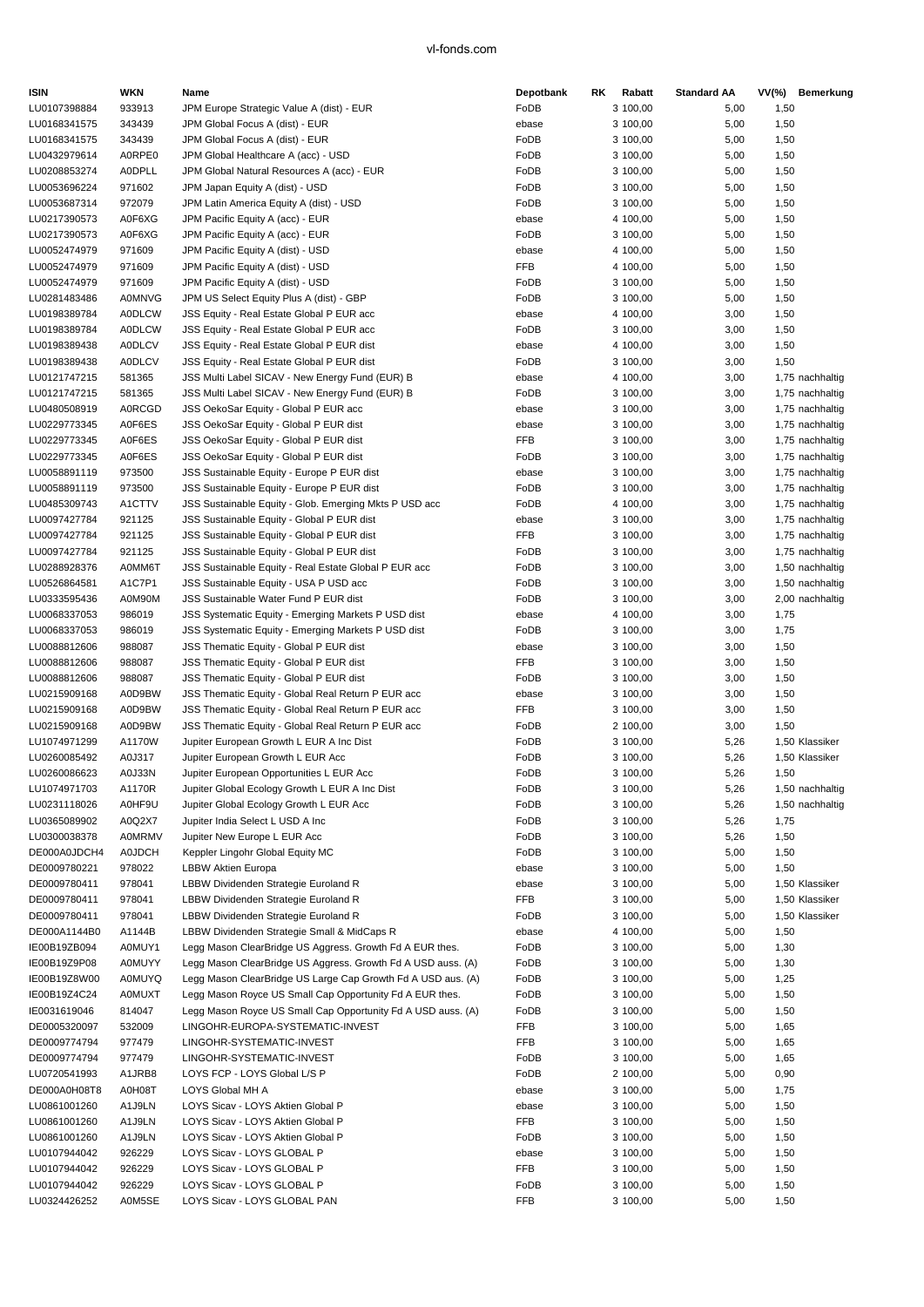| <b>ISIN</b>                  | WKN              | Name                                                                                          | Depotbank                | RK<br>Rabatt         | <b>Standard AA</b> | VV(%) Bemerkung             |
|------------------------------|------------------|-----------------------------------------------------------------------------------------------|--------------------------|----------------------|--------------------|-----------------------------|
| LU0324426252                 | A0M5SE           | LOYS Sicav - LOYS GLOBAL PAN                                                                  | FoDB                     | 3 100,00             | 5,00               | 1,50                        |
| LU0191701282                 | <b>A0CATN</b>    | LuxTopic - Flex                                                                               | <b>FFB</b>               | 3 100,00             | 5,00               | 1,90                        |
| LU1829220216                 | LYX00C           | Lyxor MSCI All Country World UCITS ETF - Acc EUR                                              | ETF ebase                | 3 100,00             | 0,00               | nb ETF                      |
| FR0010315770                 | LYX0AG           | LYXOR MSCI World UCITS ETF D-EUR                                                              | ETF ebase                | 3 100,00             | 0,00               | nb ETF                      |
| LU1670618187                 | A2JQ9B           | M&G (Lux) Asian Fund EUR A acc                                                                | <b>FFB</b>               | 4 100,00             | 5,00               | 1,50                        |
| LU1670618187                 | A2JQ9B           | M&G (Lux) Asian Fund EUR A acc                                                                | FoDB                     | 3 100,00             | 5,26               | 1,50                        |
| LU1670707527<br>LU1670710075 | A2JRB0<br>A2JRB4 | M&G (Lux) European Strategic Value Fund EUR A acc<br>M&G (Lux) Global Dividend Fund EUR A acc | FoDB<br>ebase            | 3 100,00<br>3 100,00 | 4,17               | 1,50<br>1,75 Klassiker      |
| LU1670710075                 | A2JRB4           | M&G (Lux) Global Dividend Fund EUR A acc                                                      | FoDB                     | 3 100,00             | 4,00<br>4,17       | 1,75 Klassiker              |
| LU1670710158                 | A2JRB5           | M&G (Lux) Global Dividend Fund EUR A dist                                                     | <b>FFB</b>               | 3 100,00             | 4,00               | 1,75 Klassiker              |
| LU1670710158                 | A2JRB5           | M&G (Lux) Global Dividend Fund EUR A dist                                                     | FoDB                     | 3 100,00             | 4,17               | 1,75 Klassiker              |
| LU1670618690                 | A2JQ9N           | M&G (Lux) Global Emerging Markets Fund EUR A acc                                              | FoDB                     | 3 100,00             | 4,17               | 1,75                        |
| LU1670624664                 | A2JQ9U           | M&G (Lux) Global Emerging Markets Fund USD A acc                                              | FoDB                     | 3 100,00             | 4,17               | 1,75                        |
| LU1670715207                 | A2JQ8K           | M&G (Lux) Global Select Fund EUR A acc                                                        | <b>FFB</b>               | 3 100,00             | 5,00               | 1,75                        |
| LU1670715207                 | A2JQ8K           | M&G (Lux) Global Select Fund EUR A acc                                                        | FoDB                     | 3 100,00             | 5,26               | 1,75                        |
| LU1670626446                 | A2JRAW           | M&G (Lux) Japan Fund EUR A acc                                                                | FoDB                     | 3 100,00             | 5,26               | 1,50                        |
| LU1670715975                 | A2JRA2           | M&G (Lux) Japan Smaller Companies Fund EUR A acc                                              | FoDB                     | 3 100,00             | 5,26               | 1,50                        |
| LU1670627923                 | A2JQ8W           | M&G (Lux) North American Dividend Fund USD A acc                                              | ebase                    | 4 100,00             | 5,00               | 1,50                        |
| LU1670711719                 | A2JQ6Y           | M&G (Lux) Pan European Dividend Fund EUR A acc                                                | FoDB                     | 3 100,00             | 4,17               | 1,50                        |
| LU1670711800                 | A2JQ6Z           | M&G (Lux) Pan European Dividend Fund EUR A dist                                               | FoDB                     | 3 100,00             | 4,17               | 1,50                        |
| LU1670716437                 | A2JQ87           | M&G (Lux) Pan European Select Fund EUR A acc                                                  | FFB                      | 3 100,00             | 5,00               | 1,50                        |
| LU1670716437<br>GB0030929417 | A2JQ87<br>798474 | M&G (Lux) Pan European Select Fund EUR A acc<br>M&G European Index Tracker Fund A EUR         | FoDB<br>FoDB             | 3 100,00<br>3 100,00 | 5,26<br>0,00       | 1,50<br>0,50 Brexit Problem |
| GB0030928997                 | 798470           | M&G European Select Fund A EUR                                                                | FoDB                     | 3 100,00             | 5,54               | 1,50 Brexit Problem         |
| GB00B94CTF25                 | A1WZWT           | M&G Global Dividend Fund A EUR inc                                                            | <b>FFB</b>               | 3 100,00             | 4,16               | 1,75 Brexit Problem         |
| GB0030932676                 | 797735           | M&G Global Themes Fund A                                                                      | ebase                    | 3 100,00             | 5,54               | 1,75 Brexit Problem         |
| GB0030932676                 | 797735           | M&G Global Themes Fund A                                                                      | <b>FFB</b>               | 3 100,00             | 5,54               | 1,75 Brexit Problem         |
| GB0030932676                 | 797735           | M&G Global Themes Fund A                                                                      | FoDB                     | 3 100,00             | 5,54               | 1,75 Brexit Problem         |
| GB00B8HQLV43                 | A1WZWN           | M&G Global Themes Fund A inc.                                                                 | <b>FFB</b>               | 3 100,00             | 5,54               | 1,75 Brexit Problem         |
| GB00B8HQLV43                 | A1WZWN           | M&G Global Themes Fund A inc.                                                                 | FoDB                     | 3 100,00             | 5,54               | 1,75 Brexit Problem         |
| GB00B1RXYT55                 | <b>A0MLUU</b>    | M&G Global Themes Fund A USD                                                                  | ebase                    | 3 100,00             | 5,54               | 1,75 Brexit Problem         |
| GB00B1RXYT55                 | <b>A0MLUU</b>    | M&G Global Themes Fund A USD                                                                  | FoDB                     | 3 100,00             | 5,54               | 1,75 Brexit Problem         |
| GB0030929748                 | 798475           | M&G Pan European Select Smaller Companies Fund A                                              | FoDB                     | 3 100,00             | 5,54               | 1,50 Brexit Problem         |
| GB0032139684                 | 806092           | M&G Recovery Fund A                                                                           | FoDB                     | 3 100,00             | 5,54               | 1,50 Brexit Problem         |
| GB00B23X9910                 | A0MY9V           | M&G UK Select Fund A EUR                                                                      | FoDB                     | 3 100,00             | 5,54               | 1,50 Brexit Problem         |
| LU0135990504                 | A0D838           | Macquarie ValueInvest LUX Global A ausschüttend                                               | FoDB                     | 3 100,00             | 5,00               | 0,75                        |
| LU0135991064                 | A0BLT7           | Macquarie ValueInvest LUX Global A thesaurierend                                              | FoDB                     | 3 100,00             | 5,00               | 0,75                        |
| IE00B3Q7LD52                 | A1CZH1           | Magna Eastern European Fund R EUR                                                             | <b>FFB</b>               | 4 100,00             | 5,00               | 1,95                        |
| IE00B670Y570<br>IE00B671B485 | A1CZMK<br>A1CZML | Magna Emerging Markets Dividend Fund R acc<br>Magna Emerging Markets Dividend Fund R dis      | <b>FFB</b><br><b>FFB</b> | 4 100,00<br>4 100,00 | 5,00<br>5,00       | 1,75<br>1,75                |
| IE00BDHSR282                 | A2DRWH           | Magna Emerging Markets Fund B acc EUR                                                         | <b>FFB</b>               | 4 100,00             | 5,00               | 0,85                        |
| LU0390221256                 | <b>A0RAJN</b>    | MainFirst Germany Fund A                                                                      | ebase                    | 3 100,00             | 5,00               | 1,50 Klassiker              |
| LU0390221256                 | A0RAJN           | MainFirst Germany Fund A                                                                      | FoDB                     | 3 100,00             | 5,00               | 1,50 Klassiker              |
| LU0390221686                 | <b>A0RAJP</b>    | MainFirst Germany Fund B                                                                      | ebase                    | 3 100,00             | 5,00               | 1,50 Klassiker              |
| LU0390221686                 | <b>A0RAJP</b>    | MainFirst Germany Fund B                                                                      | FoDB                     | 3 100,00             | 5,00               | 1,50 Klassiker              |
| LU0308864296                 | A0MVL1           | MainFirst Top European Ideas B                                                                | ebase                    | 3 100,00             | 5,00               | 1,50                        |
| DE000A0M1UN9                 | A0M1UN           | Managed ETFplus - Portfolio Balance                                                           | FFB                      | 3 100,00             | 3,00               | 1,65                        |
| DE000A0NEBL8                 | AONEBL           | Managed ETFplus - Portfolio Opportunity                                                       | FFB                      | 3 100,00             | 5,00               | 1,65                        |
| LU0397527945                 | <b>A0RCEU</b>    | MAS Value - Select                                                                            | FFB                      | 4 100,00             | 5,00               | 1,50                        |
| LU0383390878                 | A0Q8ES           | MAV Invest - Aktienfonds                                                                      | FFB                      | 4 100,00             | 5,00               | 1,40                        |
| DE000A1J3AM3                 | A1J3AM           | Max Otte Vermögensbildungsfonds AMI P (a)                                                     | ebase                    | 3 100,00             | 4,00               | 1,60                        |
| DE000A1J3AM3                 | A1J3AM           | Max Otte Vermögensbildungsfonds AMI P (a)                                                     | FFB                      | 3 100,00             | 4,00               | 1,60                        |
| DE000A1J3AM3                 | A1J3AM           | Max Otte Vermögensbildungsfonds AMI P (a)                                                     | FoDB                     | 3 100,00             | 4,00               | 1,60                        |
| DE000A1W18W8                 | A1W18W           | MEAG Dividende A                                                                              | ebase                    | 3 100,00             | 5,00               | 1,50                        |
| DE000A1W18W8                 | A1W18W           | MEAG Dividende A                                                                              | FoDB                     | 3 100,00             | 5,00               | 1,50                        |
| DE0009754333<br>DE0009754333 | 975433<br>975433 | <b>MEAG EuroInvest A</b><br><b>MEAG EuroInvest A</b>                                          | ebase<br>FFB             | 3 100,00<br>3 100,00 | 5,00<br>5,00       | 1,25<br>1,25                |
| DE0009754333                 | 975433           | <b>MEAG EuroInvest A</b>                                                                      | FoDB                     | 4 100,00             | 5,00               | 1,25                        |
| DE0009757468                 | 975746           | <b>MEAG EuroKapital</b>                                                                       | ebase                    | 3 100,00             | 5,00               | 1,25                        |
| DE0009757468                 | 975746           | <b>MEAG EuroKapital</b>                                                                       | FoDB                     | 3 100,00             | 5,00               | 1,25                        |
| DE0001619997                 | 161999           | <b>MEAG Nachhaltigkeit A</b>                                                                  | ebase                    | 3 100,00             | 5,00               | 1,50 nachhaltig             |
| DE0001619997                 | 161999           | <b>MEAG Nachhaltigkeit A</b>                                                                  | FFB                      | 3 100,00             | 5,00               | 1,50 nachhaltig             |
| DE0001619997                 | 161999           | <b>MEAG Nachhaltigkeit A</b>                                                                  | FoDB                     | 3 100,00             | 5,00               | 1,50 nachhaltig             |
| DE0009754119                 | 975411           | <b>MEAG ProInvest</b>                                                                         | ebase                    | 3 100,00             | 5,00               | 1,25                        |
| DE0009754119                 | 975411           | <b>MEAG ProInvest</b>                                                                         | FoDB                     | 3 100,00             | 5,00               | 1,25                        |
| IE00B54YL325                 | A1H9B6           | Merian Asian Equity Income Fund A USD Acc                                                     | FoDB                     | 3 100,00             | 6,25               | 1,50                        |
| IE0002921868                 | 987736           | Metzler European Growth A                                                                     | FoDB                     | 3 100,00             | 5,00               | 1,50 Klassiker              |
| IE0002921975                 | 987735           | Metzler European Smaller Companies                                                            | FoDB                     | 3 100,00             | 5,00               | 1,50 Klassiker              |
| DE0009752253                 | 975225           | Metzler Wachstum International                                                                | FoDB                     | 3 100,00             | 5,00               | 1,50                        |
| LU0094560744                 | 989632           | MFS Meridian Funds - Global Equity Fund A1 EUR                                                | FoDB                     | 3 100,00             | 6,00               | 1,05                        |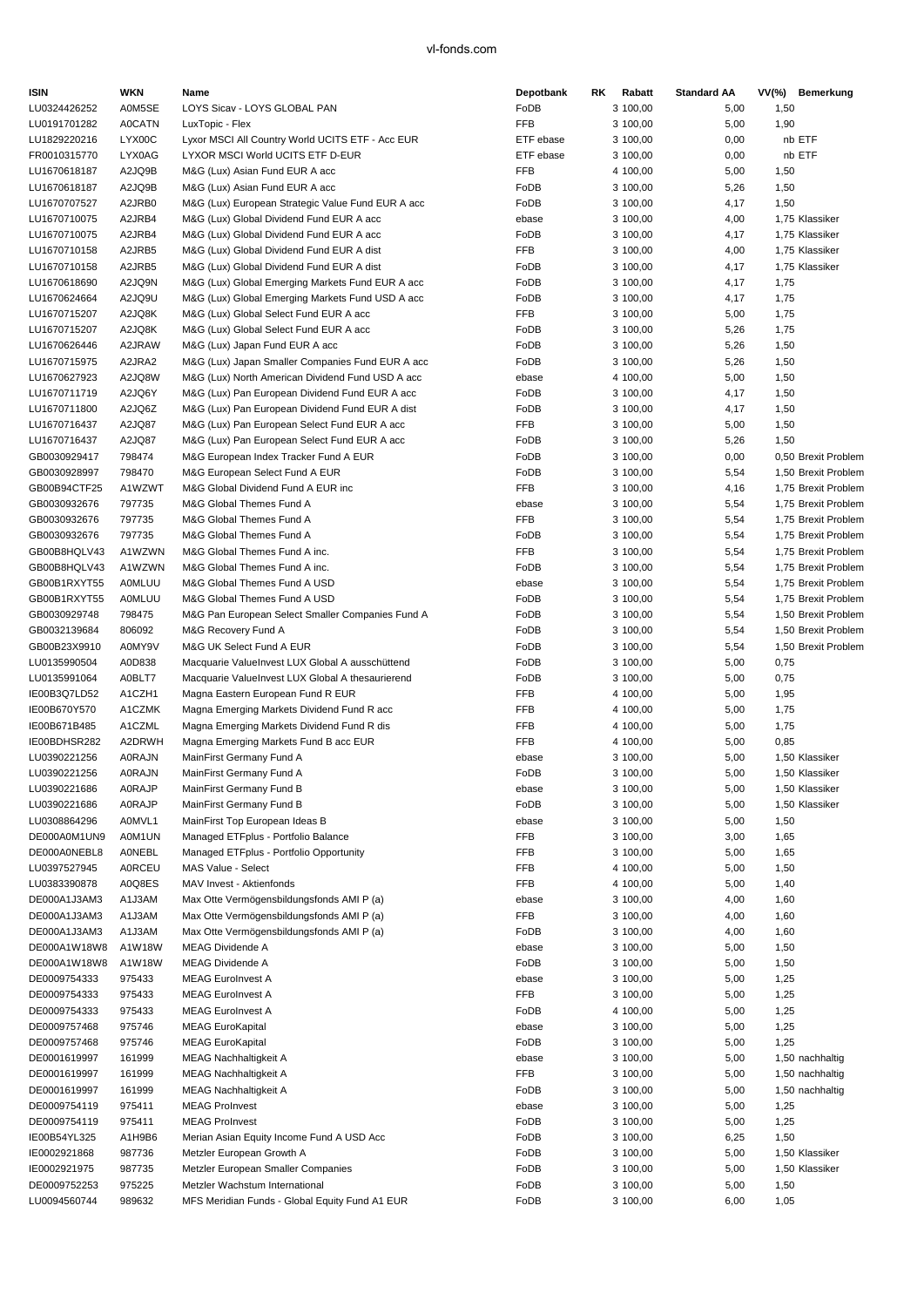| <b>ISIN</b>                  | <b>WKN</b>              | Name                                                                                        | Depotbank           | RK.<br>Rabatt        | <b>Standard AA</b> | VV(%) Bemerkung     |
|------------------------------|-------------------------|---------------------------------------------------------------------------------------------|---------------------|----------------------|--------------------|---------------------|
| LU0219418836                 | <b>A0ESBL</b>           | MFS Meridian Funds - Global Total Return Fund A1 EUR                                        | <b>FFB</b>          | 3 100,00             | 6,00               | 1,05                |
| DE0005321053                 | 532105                  | Monega Euroland                                                                             | <b>FFB</b>          | 3 100,00             | 3,50               | 0,80                |
| DE0007560849                 | 756084                  | Monega Fairlnvest Aktien R                                                                  | <b>FFB</b>          | 3 100,00             | 5,00               | 1,50 nachhaltig     |
| DE0005321038                 | 532103                  | Monega Germany                                                                              | <b>FFB</b>          | 3 100,00             | 3,50               | 0,80                |
| DE0005321020                 | 532102                  | Monega Innovation                                                                           | ebase               | 4 100,00             | 5,00               | 1,30                |
| DE0005321020                 | 532102                  | Monega Innovation                                                                           | <b>FFB</b>          | 4 100,00             | 3,50               | 1,30                |
| LU0073234501                 | 986721                  | Morgan Stanley INVF European Equity Alpha Fund (EUR) A                                      | <b>FFB</b>          | 3 100,00             | 6, 10              | 1,20                |
| LU0552385295                 | A1H6XK<br>A0MUW0        | Morgan Stanley INVF Global Opportunity Fund (USD) A                                         | FoDB                | 3 100,00             | 6, 10              | 1,60 Klassiker      |
| DE000A0MUW08<br>DE000A0MUW08 | A0MUW0                  | MULTI-LEADERS-FUND NEXT GENERATION<br>MULTI-LEADERS-FUND NEXT GENERATION                    | ebase<br>FoDB       | 3 100,00<br>3 100,00 | 5,00<br>5,00       | 1,69<br>1,69        |
| LU0147784119                 | 570769                  | <b>NESTOR Australien Fonds B</b>                                                            | <b>FFB</b>          | 4 100,00             | 3,00               | 1,40                |
| LU0147784119                 | 570769                  | <b>NESTOR Australien Fonds B</b>                                                            | FoDB                | 3 100,00             | 3,00               | 1,40                |
| LU0054735948                 | 972878                  | <b>NESTOR Europa Fonds B</b>                                                                | <b>FFB</b>          | 3 100,00             | 3,00               | 1,40                |
| LU0108457267                 | 930905                  | <b>NESTOR Osteuropa Fonds B</b>                                                             | <b>FFB</b>          | 4 100,00             | 3,00               | 1,40                |
| GB00B0MY6T00                 | A0NDX3                  | Newton Global Income Fund (GBP) (Inc)                                                       | FoDB                | 3 100,00             | 0,00               | 1,50 Brexit Problem |
| LU0529381476                 | A1C5JY                  | NN (L) - European High Yield P Cap.                                                         | <b>FFB</b>          | 3 100,00             | 3,00               | 1,00                |
| DE0008484072                 | 848407                  | Nomura Asia Pacific Fonds                                                                   | FoDB                | 3 100,00             | 5,00               | 1,50                |
| IE00B3SHDY84                 | A1C9ED                  | Nomura Funds Ireland - India Equity Fund A EUR                                              | ebase               | 4 100,00             | 5,00               | 1,50                |
| LU0255614140                 | A0J3WS                  | Nordea 1 - Asian Focus Equity Fund AP-EUR                                                   | FoDB                | 3 100,00             | 5,00               | 1,50                |
| LU0173782102                 | 358450                  | Nordea 1 - Asian Focus Equity Fund BP-EUR                                                   | FoDB                | 3 100,00             | 5,00               | 1,50                |
| LU0064675985                 | 973349                  | Nordea 1 - Asian Focus Equity Fund BP-USD                                                   | ebase               | 4 100,00             | 5,00               | 1,50                |
| LU0064675985                 | 973349                  | Nordea 1 - Asian Focus Equity Fund BP-USD                                                   | FoDB                | 3 100,00             | 5,00               | 1,50                |
| LU0390857471                 | <b>A0RASQ</b>           | Nordea 1 - Emerging Consumer Fund BP-EUR                                                    | ebase               | 4 100,00             | 5,00               | 1,50                |
| LU0390857471                 | <b>A0RASQ</b>           | Nordea 1 - Emerging Consumer Fund BP-EUR                                                    | FoDB                | 3 100,00             | 5,00               | 1,50                |
| LU0772938410                 | A1J2H1                  | Nordea 1 - Emerging Markets Focus Equity Fund BP-EUR                                        | FoDB                | 3 100,00             | 5,00               | 1,50                |
| LU0772938923                 | A1J2H0                  | Nordea 1 - Emerging Markets Focus Equity Fund BP-USD                                        | FoDB                | 3 100,00             | 5,00               | 1,50                |
| LU0602539867                 | A1JHTM                  | Nordea 1 - Emerging Stars Equity Fund BP-EUR                                                | FoDB                | 3 100,00             | 5,00               | 1,50                |
| LU0602539602                 | A1JHTL                  | Nordea 1 - Emerging Stars Equity Fund BP-USD                                                | FoDB                | 3 100,00             | 5,00               | 1,50                |
| LU0417818407                 | A0RGH4                  | Nordea 1 - European Small and Mid Cap Equity Fund BP-EUR                                    | FoDB                | 3 100,00             | 5,00               | 1,30                |
| LU0255610742                 | A0J3WH                  | Nordea 1 - European Value Fund AP-EUR                                                       | FoDB                | 3 100,00             | 5,00               | 1,50                |
| LU0064319337                 | 973347                  | Nordea 1 - European Value Fund BP-EUR                                                       | ebase               | 3 100,00             | 5,00               | 1,50                |
| LU0064319337                 | 973347                  | Nordea 1 - European Value Fund BP-EUR                                                       | FFB                 | 3 100,00             | 5,00               | 1,50                |
| LU0064319337                 | 973347                  | Nordea 1 - European Value Fund BP-EUR                                                       | FoDB                | 3 100,00             | 5,00               | 1,50                |
| LU0348926287                 | A0NEG2                  | Nordea 1 - Global Climate and Environment Fund BP-EUR                                       | FoDB                | 3 100,00             | 5,00               | 1,50 nachhaltig     |
| LU0772949961                 | A2AG3K                  | Nordea 1 - Global Dividend Fund AP-EUR                                                      | FoDB                | 3 100,00             | 5,00               | 1,50                |
| LU0772951355                 | A2ACVW                  | Nordea 1 - Global Dividend Fund BP-EUR                                                      | <b>FFB</b>          | 3 100,00             | 5,00               | 1,50                |
| LU0772951355                 | A2ACVW                  | Nordea 1 - Global Dividend Fund BP-EUR                                                      | FoDB                | 3 100,00             | 5,00               | 1,50                |
| LU1029333462                 | A1XFPH                  | Nordea 1 - Global Small Cap Fund BP-EUR                                                     | FoDB                | 3 100,00             | 5,00               | 1,50                |
| LU0305819384                 | A0MU2V                  | Nordea 1 - Global Stable Equity Fund - Euro Hedged AP-EUR                                   | FoDB                | 2 100,00             | 5,00               | 1,50                |
| LU0278529986                 | A0LGS7                  | Nordea 1 - Global Stable Equity Fund - Euro Hedged BP-EUR                                   | <b>FFB</b>          | 3 100,00             | 5,00               | 1,50                |
| LU0278529986<br>LU0112467450 | A0LGS7                  | Nordea 1 - Global Stable Equity Fund - Euro Hedged BP-EUR                                   | FoDB                | 2 100,00             | 5,00               | 1,50                |
|                              | 591135<br><b>A0MWQF</b> | Nordea 1 - Global Stable Equity Fund BP-EUR<br>Nordea 1 - Latin American Equity Fund BP-EUR | FoDB<br>FoDB        | 3 100,00             | 5,00<br>5,00       | 1,50                |
| LU0309468808<br>LU0255619370 | A0J3W5                  | Nordea 1 - Nordic Equity Fund AP-EUR                                                        | FoDB                | 3 100,00<br>3 100,00 | 5,00               | 1,60<br>1,50        |
| LU0064675639                 | 973346                  | Nordea 1 - Nordic Equity Fund BP-EUR                                                        | FoDB                | 3 100,00             | 5,00               | 1,50                |
| LU0278527428                 | <b>A0LGUG</b>           | Nordea 1 - Nordic Equity Small Cap Fund BP-EUR                                              | FoDB                | 3 100,00             | 5,00               | 1,50                |
| LU0772957048                 | A1J7UW                  | Nordea 1 - North American Stars Equity Fund AP-EUR                                          | FoDB                | 3 100,00             | 5,00               | 1,50                |
| LU0772957477                 | A1J7X3                  | Nordea 1 - North American Stars Equity Fund AP-USD                                          | FoDB                | 3 100,00             | 5,00               | 1,50                |
| LU0772958012                 | A1J0G2                  | Nordea 1 - North American Stars Equity Fund BP-EUR                                          | FoDB                | 3 100,00             | 5,00               | 1,50                |
| LU0772958525                 | A1J0G1                  | Nordea 1 - North American Stars Equity Fund BP-USD                                          | FoDB                | 3 100,00             | 5,00               | 1,50                |
| LU0772959093                 | A1J7UV                  | Nordea 1 - North American Stars Equity Fund HA-EUR                                          | FoDB                | 3 100,00             | 5,00               | 1,50                |
| LU0255616277                 | A0J3WX                  | Nordea 1 - North American Value Fund AP-EUR                                                 | FoDB                | 3 100,00             | 5,00               | 1,50                |
| LU0173783092                 | 358453                  | Nordea 1 - North American Value Fund BP-EUR                                                 | <b>FFB</b>          | 4 100,00             | 5,00               | 1,50                |
| LU0173783092                 | 358453                  | Nordea 1 - North American Value Fund BP-EUR                                                 | FoDB                | 3 100,00             | 5,00               | 1,50                |
| LU0076314649                 | 973348                  | Nordea 1 - North American Value Fund BP-USD                                                 | ebase               | 4 100,00             | 5,00               | 1,50                |
| LU0076314649                 | 973348                  | Nordea 1 - North American Value Fund BP-USD                                                 | FoDB                | 3 100,00             | 5,00               | 1,50                |
| LU0255618562                 | A0J3W3                  | Nordea 1 - North American Value Fund HA-EUR                                                 | ebase               | 4 100,00             | 5,00               | 1,50                |
| LU0255618562                 | A0J3W3                  | Nordea 1 - North American Value Fund HA-EUR                                                 | FoDB                | 3 100,00             | 5,00               | 1,50                |
| LU0173784223                 | 358491                  | Nordea 1 - Norwegian Equity Fund BP-EUR                                                     | FoDB                | 3 100,00             | 5,00               | 1,50                |
| LU0081952003                 | 987575                  | Nordea 1 - Norwegian Equity Fund BP-NOK                                                     | FoDB                | 3 100,00             | 5,00               | 1,50                |
| DE0008471228                 | 847122                  | NÜRNBERGER Euroland A                                                                       | ebase               | 3 100,00             | 5,00               | 1,40                |
| DE0008478181                 | 847818                  | ODDO BHF Algo Europe CRW-EUR                                                                | ebase               | 3 100,00             | 5,00               | 1,50                |
| DE0008478181                 | 847818                  | ODDO BHF Algo Europe CRW-EUR                                                                | FFB                 | 3 100,00             | 3,00               | 1,50                |
| DE000A2JJ107                 | A2JJ10                  | ODDO BHF Algo Europe DRW-EUR                                                                | ebase               | 3 100,00             | 5,00               | 1,50                |
| DE000A2JJ107                 | A2JJ10                  | ODDO BHF Algo Europe DRW-EUR                                                                | FFB                 | 4 100,00             | 3,00               | 1,50                |
| DE000A141W00                 | A141W0                  | ODDO BHF Algo Global DRW-EUR                                                                | ebase               | 3 100,00             | 5,00               | 1,50                |
| DE000A141W00                 | A141W0                  | ODDO BHF Algo Global DRW-EUR                                                                | FFB                 | 3 100,00             | 5,00               | 1,50                |
| DE000A141W00                 | A141W0                  | ODDO BHF Algo Global DRW-EUR                                                                | FoDB                | 3 100,00             | 5,00               | 1,50                |
| DE0008478058                 | 847805                  | ODDO BHF Frankfurt-Effekten-Fonds DR-EUR                                                    | ebase<br><b>FFB</b> | 3 100,00             | 5,00               | 1,80                |
| DE0008478058                 | 847805                  | ODDO BHF Frankfurt-Effekten-Fonds DR-EUR                                                    |                     | 3 100,00             | 5,00               | 1,80                |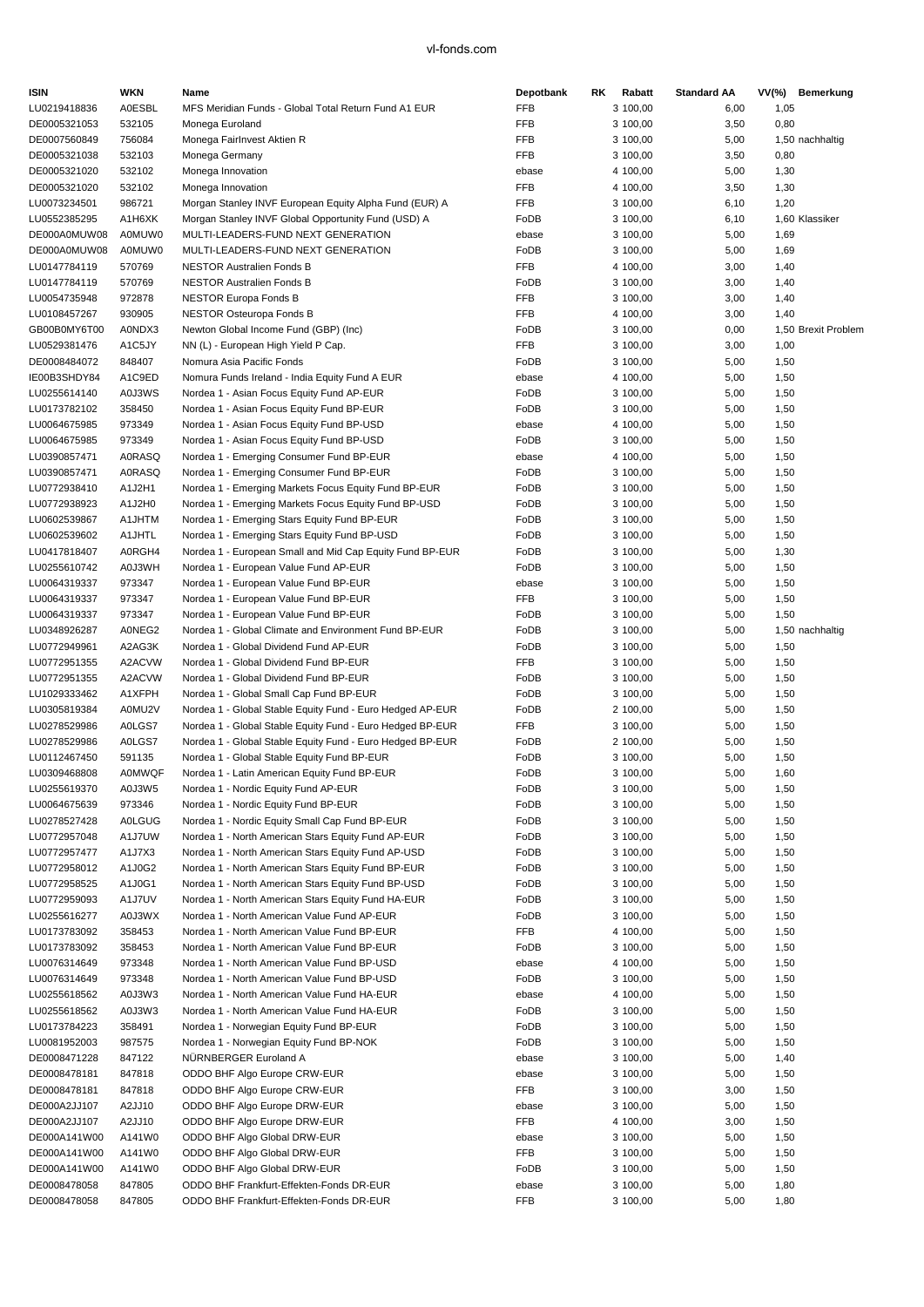| <b>ISIN</b>  | <b>WKN</b>    | Name                                                    | Depotbank  | RK | Rabatt   | <b>Standard AA</b> | $VV(\%)$ | Bemerkung       |
|--------------|---------------|---------------------------------------------------------|------------|----|----------|--------------------|----------|-----------------|
| LU0800346016 | A1J0HV        | OkoWorld Growing Markets 2.0 C                          | ebase      |    | 4 100,00 | 5,00               |          | 1,76 nachhaltig |
| LU0800346016 | A1J0HV        | OkoWorld Growing Markets 2.0 C                          | FoDB       |    | 3 100,00 | 5,00               |          | 1,76 nachhaltig |
| LU0301152442 | A0MX8G        | ÖkoWorld Klima C                                        | ebase      |    | 4 100,00 | 5,00               |          | 1,76 nachhaltig |
| LU0301152442 | A0MX8G        | ÖkoWorld Klima C                                        | FoDB       |    | 3 100,00 | 5,00               |          | 1,76 nachhaltig |
| LU0551476806 | A1C7C2        | ÖkoWorld ÖkoVision Classic A                            | ebase      |    | 3 100,00 | 5,00               |          | 1,76 nachhaltig |
| LU0551476806 | A1C7C2        | ÖkoWorld ÖkoVision Classic A                            | FFB        |    | 3 100,00 | 5,00               |          | 1,76 nachhaltig |
| LU0551476806 | A1C7C2        | ÖkoWorld ÖkoVision Classic A                            | FoDB       |    | 3 100,00 | 5,00               |          | 1,76 nachhaltig |
| LU0061928585 | 974968        | ÖkoWorld ÖkoVision Classic C                            | ebase      |    | 3 100,00 | 5,00               |          | 1,76 nachhaltig |
| LU0061928585 | 974968        | ÖkoWorld ÖkoVision Classic C                            | FFB        |    | 3 100,00 | 5,00               |          | 1,76 nachhaltig |
| LU0061928585 | 974968        | ÖkoWorld ÖkoVision Classic C                            | FoDB       |    | 3 100,00 | 5,00               |          | 1,76 nachhaltig |
| LU0380798750 | A0Q8NL        | ÖkoWorld Rock n Roll Fonds C                            | ebase      |    | 3 100,00 | 5,00               |          | 1,76 nachhaltig |
| LU0332822492 | <b>A0NBKM</b> | OkoWorld Water for Life C                               | ebase      |    | 4 100,00 | 5,00               |          | 1,76 nachhaltig |
| LU0332822492 | <b>A0NBKM</b> | OkoWorld Water for Life C                               | FoDB       |    | 3 100,00 | 5,00               |          | 1,76 nachhaltig |
| LU0147921554 | 753902        | Ostrum Pacific Rim Equity Fund R/A (EUR)                | FoDB       |    | 3 100,00 | 4,00               | 1,55     |                 |
| LU0096450555 | 926293        | Oyster European Opportunities EUR                       | FoDB       |    | 3 100,00 | 2,00               | 1,75     |                 |
| LU0823411706 | A1T8WH        | Parvest Consumer Innovators C                           | FoDB       |    | 3 100,00 | 3,00               | 1,50     |                 |
| LU0066794719 | 986206        | Parvest Equity Europe Mid Cap C                         | FoDB       |    | 3 100,00 | 3,00               | 1,50     |                 |
| LU0012181748 | 972547        | Parvest Equity Japan C                                  | FoDB       |    | 3 100,00 | 3,00               | 1,50     |                 |
| LU0194438338 | A0B5UY        | Parvest Equity Japan C H (EUR)                          | FoDB       |    | 3 100,00 | 3,00               | 1,50     |                 |
| LU0069970746 | 986476        | Parvest Equity Japan Small Cap C                        | FoDB       |    | 3 100,00 | 3,00               | 1,75     |                 |
| LU0075933415 | 989128        | Parvest Equity Latin America C                          | FoDB       |    | 4 100,00 | 3,00               | 1,75     |                 |
| LU0950372911 | A1XBVE        | Parvest Equity Nordic Small Cap D                       | FoDB       |    | 3 100,00 | 3,00               | 1,75     |                 |
| LU0012181318 | 972565        | Parvest Equity USA C                                    | FoDB       |    | 3 100,00 | 3,00               | 1,35     |                 |
| LU0251806666 | <b>A0MPJW</b> | Parvest Equity USA Small Cap C H (EUR)                  | <b>FFB</b> |    | 4 100,00 | 5,00               | 1,75     |                 |
| LU0823416762 | A1T8XH        | Parvest Health Care Innovators C                        | FoDB       |    | 3 100,00 | 3,00               | 1,50     |                 |
| LU0111491469 | 937835        | Parvest Sustainable Equity High Dividend Europe C       | FoDB       |    | 3 100,00 | 3,00               |          | 1,50 nachhaltig |
| LU0090689299 | 988562        | Pictet - Biotech-P USD                                  | <b>FFB</b> |    | 4 100,00 | 5,00               |          | 1,60 Klassiker  |
| LU0090689299 | 988562        | Pictet - Biotech-P USD                                  | FoDB       |    | 3 100,00 | 5,00               |          | 1,60 Klassiker  |
| LU0280430744 | <b>A0MRNU</b> | Pictet - Clean Energy-P dy USD                          | FoDB       |    | 3 100,00 | 5,00               |          | 1,60 nachhaltig |
| LU0257359355 | A0J4DB        | Pictet - Emerging Markets-P EUR                         | ebase      |    | 4 100,00 | 5,00               | 1,40     |                 |
| LU0130729220 | 972822        | Pictet - Emerging Markets-P USD                         | ebase      |    | 4 100,00 | 5,00               | 1,40     |                 |
| LU0130731986 | 694213        | Pictet - European Equity Selection-P EUR                | FFB        |    | 3 100,00 | 5,00               | 1,20     |                 |
| LU0386885296 | A0X8JZ        | Pictet - Global Megatrend Selection-P dy EUR            | ebase      |    | 3 100,00 | 5,00               | 1,60     |                 |
| LU0386885296 | A0X8JZ        | Pictet - Global Megatrend Selection-P dy EUR            | <b>FFB</b> |    | 3 100,00 | 5,00               | 1,60     |                 |
| LU0386885296 | A0X8JZ        | Pictet - Global Megatrend Selection-P dy EUR            | FoDB       |    | 3 100,00 | 5,00               | 1,60     |                 |
| LU0386863137 | A0X8JW        | Pictet - Global Megatrend Selection-P dy USD            | FoDB       |    | 3 100,00 | 5,00               | 1,60     |                 |
| LU0386882277 | <b>A0RLJD</b> | Pictet - Global Megatrend Selection-P EUR               | FoDB       |    | 3 100,00 | 5,00               | 1,60     |                 |
| LU0340560480 | A0QZ7V        | Pictet - Timber-P dy GBP                                | FoDB       |    | 4 100,00 | 5,00               | 1,60     |                 |
| LU0208610294 | <b>A0LFWM</b> | Pictet - Water-P dy EUR                                 | ebase      |    | 4 100,00 | 5,00               | 1,60     |                 |
| LU0104884860 | 933349        | Pictet - Water-P EUR                                    | FFB        |    | 4 100,00 | 5,00               | 1,60     |                 |
| LU0104884860 | 933349        | Pictet - Water-P EUR                                    | FoDB       |    | 3 100,00 | 5,00               | 1,60     |                 |
| LU0047059042 | 972786        | Pioneer Investments Chance A                            | <b>FFB</b> |    | 3 100,00 | 5,00               | 1,90     |                 |
| LU0271447640 | <b>AOLCEC</b> | Pioneer Investments Chance B                            | <b>FFB</b> |    | 3 100,00 | 5,00               | 1,90     |                 |
| DE0008471087 | 847108        | Plusfonds A (EUR)                                       | ebase      |    | 3 100,00 | 5,00               | 1,40     |                 |
| DE0009770289 | 977028        | Postbank Europa P                                       | ebase      |    | 3 100,00 | 5,00               | 1,50     |                 |
| DE0009787077 | 978707        | PremiumStars Chance - AT - EUR                          | ebase      |    | 3 100,00 | 2,50               | 1,00     |                 |
| FR0007071931 | A1XCQU        | PREVOIR PERSPECTIVES C                                  | FoDB       |    | 3 100,00 | 3,00               | 2,99     |                 |
| LU0254565053 | <b>A0JMLV</b> | PRIMA - Global Challenges A                             | ebase      |    | 3 100,00 | 5,26               |          | 1,20 nachhaltig |
| LU0254565053 | <b>A0JMLV</b> | PRIMA - Global Challenges A                             | FFB        |    | 3 100,00 | 5,00               |          | 1,20 nachhaltig |
| LU0215933978 | A0D9KC        | PRIMA - Globale Werte A                                 | ebase      |    | 3 100,00 | 5,26               | 1,20     |                 |
| LU0215933978 | A0D9KC        | PRIMA - Globale Werte A                                 | FFB        |    | 3 100,00 | 5,00               | 1,20     |                 |
| DE000A2DR1V3 | A2DR1V        | PSV KONSERVATIV                                         | FFB        |    | 2 100,00 | 4,00               | 1,40     |                 |
| DE000A2H68S0 | A2H68S        | PSV WACHSTUM                                            | FFB        |    | 3 100,00 | 4,00               | 1,40     |                 |
| LU0084489227 | 987725        | PTAM Balanced Portfolio OP                              | FFB        |    | 3 100,00 | 5,00               | 1,55     |                 |
| LU0478864498 | A0YJXT        | pulse invest - ABSOLUTE_MM P                            | FFB        |    | 4 100,00 | 4,00               | 0,25     |                 |
| DE000A0MURC1 | <b>A0MURC</b> | R1 Value Portfolio                                      | FFB        |    | 3 100,00 | 5,00               | 1,35     |                 |
| DE000A0MURC1 | <b>A0MURC</b> | R1 Value Portfolio                                      | FoDB       |    | 3 100,00 | 5,00               | 1,35     |                 |
| AT0000785225 | 534049        | Raiffeisen-Europa-Aktien (VT)                           | FFB        |    | 3 100,00 | 4,00               | 1,50     |                 |
| AT0000785266 | 622862        | Raiffeisen-Global-Aktien (VT)                           | FFB        |    | 3 100,00 | 4,00               | 1,50     |                 |
| LU0424800372 | <b>A0RMVA</b> | RAM (Lux) SYSTEMATIC FUNDS - EMERGING MRKTS EQUITIES F  | FoDB       |    | 3 100,00 | 0,00               | 2,00     |                 |
| LU0704154706 | A1JPKT        | RAM (Lux) SYSTEMATIC FUNDS - EMERGING MRKTS EQUITIES O  | FoDB       |    | 3 100,00 | 0,00               | 2,00     |                 |
| LU0705072188 | A1JPK2        | RAM (Lux) SYSTEMATIC FUNDS - LONG/SHORT EM. MKTS EQTS B | FoDB       |    | 3 100,00 | 0,00               | 2,00     |                 |
| LU0705071453 | A1JPKV        | RAM (Lux) SYSTEMATIC FUNDS - LONG/SHORT EUROPEAN EQTS B | FoDB       |    | 3 100,00 | 2,00               | 2,00     |                 |
| LU0084617165 | 988149        | Robeco Asia-Pacific Equities (EUR) D                    | FoDB       |    | 3 100,00 | 5,00               | 1,50     |                 |
| LU0226953718 | A0F61P        | Robeco BP US Premium Equities (USD) D                   | FoDB       |    | 3 100,00 | 5,00               | 1,50     |                 |
| LU0320896664 | A0M1D1        | Robeco BP US Premium Equities DH EUR                    | FoDB       |    | 3 100,00 | 5,00               | 1,50     |                 |
| LU0187077309 | A0CA01        | Robeco Chinese Equities (EUR) D                         | FoDB       |    | 4 100,00 | 5,00               | 1,50     |                 |
| LU0187076913 | <b>A0CATR</b> | Robeco Emerging Markets Equities (EUR) D                | FoDB       |    | 3 100,00 | 5,00               | 1,50     |                 |
| LU0254836850 | A0LE9R        | Robeco Emerging Stars Equities (EUR) D                  | FoDB       |    | 4 100,00 | 5,00               | 1,50     |                 |
| LU0187079347 | A0CA0W        | Robeco Global Consumer Trends Equities (EUR) D          | ebase      |    | 4 100,00 | 5,00               | 1,50     |                 |
|              |               |                                                         |            |    |          |                    |          |                 |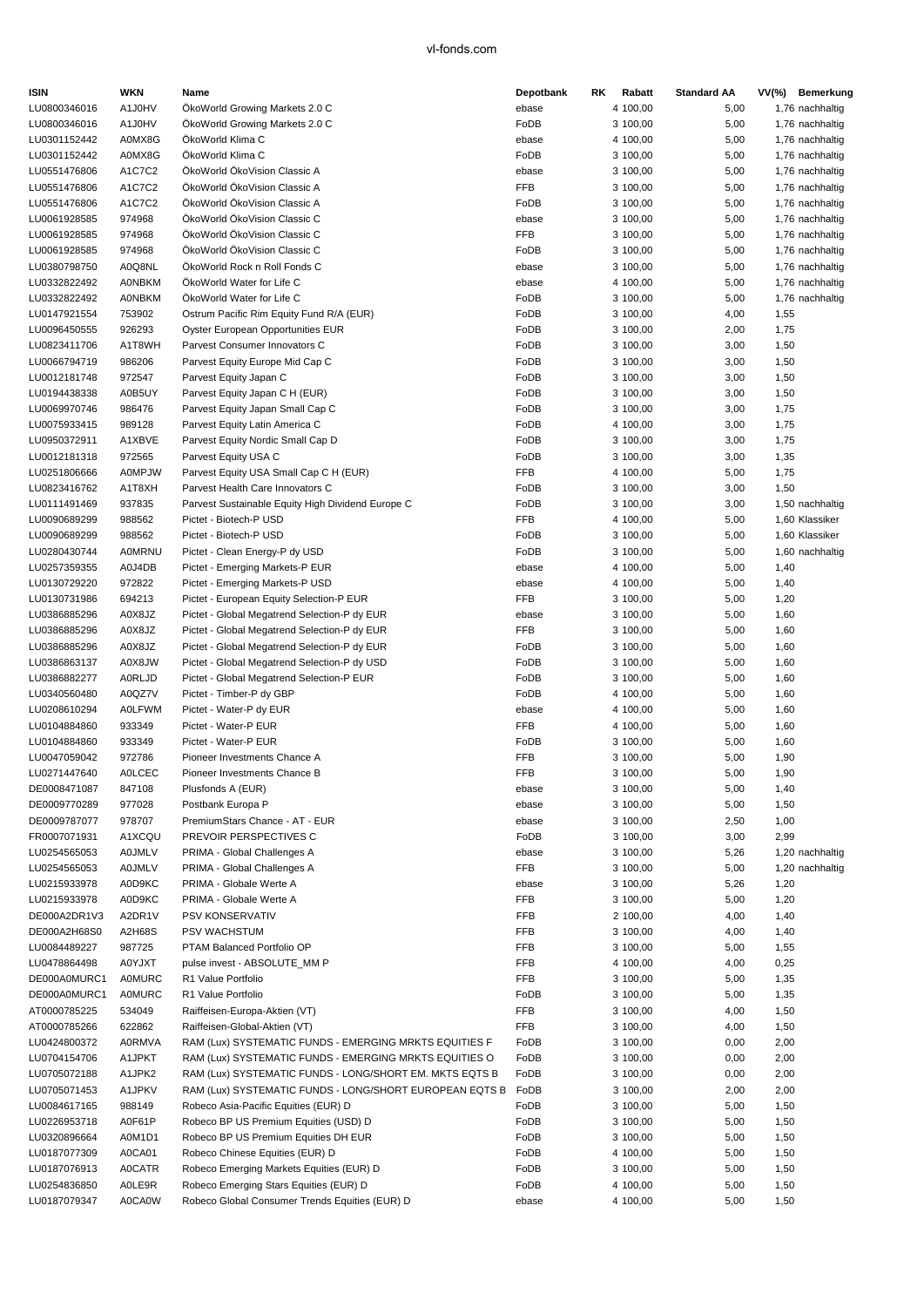| <b>ISIN</b>                  | <b>WKN</b>                     | Name                                                          | Depotbank           | RK      | Rabatt               | <b>Standard AA</b> | VV(%)        | Bemerkung       |
|------------------------------|--------------------------------|---------------------------------------------------------------|---------------------|---------|----------------------|--------------------|--------------|-----------------|
| LU0187079347                 | A0CA0W                         | Robeco Global Consumer Trends Equities (EUR) D                | FoDB                |         | 3 100,00             | 5,00               | 1,50         |                 |
| LU0387754996                 | <b>A0YFGU</b>                  | Robeco Global Stars Equities (EUR) D                          | FoDB                |         | 3 100,00             | 5,00               | 1,25         |                 |
| LU0187077481                 | A0CA0S                         | Robeco New World Financials Equities (EUR) D                  | FoDB                |         | 4 100,00             | 5,00               | 1,50         |                 |
| LU0187079180                 | A0CA0U                         | Robeco Property Equities (EUR) D                              | FoDB                |         | 3 100,00             | 5,00               | 1,50         |                 |
| LU0582532197                 | A1WZJF                         | Robeco QI Emerging Conservative Equities (EUR) B              | ebase               |         | 4 100,00             | 5,00               | 1,25         |                 |
| LU0280770172                 | A0M2X3                         | RobecoSAM Global Small Cap Equities B                         | FoDB                |         | 3 100,00             | 5,00               |              | 1,40 nachhaltig |
| LU0267923984                 | A0LB5F                         | RobecoSAM Smart Energy Fund (CHF) B                           | FoDB                |         | 3 100,00             | 5,00               |              | 1,50 nachhaltig |
| LU0175571735                 | 913257                         | RobecoSAM Smart Energy Fund B                                 | FoDB                |         | 3 100,00             | 5,00               |              | 1,50 nachhaltig |
| LU0175575991                 | A0BL6T                         | RobecoSAM Smart Materials Fund (EUR) B                        | FoDB                |         | 3 100,00             | 5,00               |              | 1,50 nachhaltig |
| LU0187077218                 | <b>A0CATQ</b>                  | RobecoSAM Sustainable European Equities (EUR) D               | FoDB                |         | 3 100,00             | 5,00               |              | 1,25 nachhaltig |
| LU0374106754                 | A0RB5R                         | RobecoSAM Sustainable Food Equities (EUR) D                   | FoDB                |         | 3 100,00             | 5,00               |              | 1,50 nachhaltig |
| LU0133061175                 | 763763                         | RobecoSAM Sustainable Water Fund B                            | FoDB                |         | 3 100,00             | 5,00               |              | 1,50 nachhaltig |
| DE0009763300                 | 976330                         | <b>RWS-AKTIENFONDS</b>                                        | ebase               |         | 3 100,00             | 5,00               | 1,60         |                 |
| DE0009763300                 | 976330                         | RWS-AKTIENFONDS                                               | FoDB                |         | 3 100,00             | 5,00               | 1,60         |                 |
| DE0009763334                 | 976333                         | RWS-DYNAMIK A                                                 | ebase               |         | 3 100,00             | 5,00               | 1,80         |                 |
| DE0009763334                 | 976333                         | RWS-DYNAMIK A                                                 | FoDB                |         | 3 100,00             | 5,00               | 1,80         |                 |
| DE000A1W8960                 | A1W896                         | S4A Pure Equity Germany                                       | <b>FFB</b>          |         | 3 100,00             | 5,00               | 1,50         |                 |
| LU0154398746                 | 725261                         | Saphir Global - BEST of EQUITY B                              | ebase               |         | 3 100,00             | 5,50               | 1,80         |                 |
| LU0154398746                 | 725261                         | Saphir Global - BEST of EQUITY B                              | <b>FFB</b>          |         | 3 100,00             | 5,50               | 1,80         |                 |
| LU0390468147                 | <b>AORAKA</b>                  | Saphir Global - BEST of EQUITY O                              | ebase               |         | 3 100,00             | 0,00               | 1,80         |                 |
| LU0154399124                 | 725263                         | Saphir Global - CHANCE B                                      | ebase               |         | 4 100,00             | 5,50               | 2,30         |                 |
| LU0154399124                 | 725263                         | Saphir Global - CHANCE B                                      | FFB                 |         | 3 100,00             | 5,50               | 2,30         |                 |
| LU0286941991                 | <b>A0MKTW</b><br><b>A0MKTW</b> | Saphir Global - CHANCE O                                      | ebase<br><b>FFB</b> |         | 4 100,00             | 0,00               | 2,30         |                 |
| LU0286941991<br>LU0115579376 | 940641                         | Saphir Global - CHANCE O<br>Sauren Select Global Growth Focus | FFB                 |         | 3 100,00<br>3 100,00 | 0,00<br>5,00       | 3,00<br>1,00 |                 |
| LU0115579376                 | 940641                         | Sauren Select Global Growth Focus                             | FoDB                |         | 3 100,00             |                    | 0,70         |                 |
|                              |                                | Schroder ISF Emerging Asia EUR A Acc                          | <b>FFB</b>          |         |                      | 5,00               |              |                 |
| LU0248172537<br>LU0106235293 | <b>A0JJYS</b><br>933364        | Schroder ISF EURO Equity A Acc                                | <b>FFB</b>          |         | 4 100,00<br>3 100,00 | 5,26               | 1,50         |                 |
| LU0106235293                 | 933364                         | Schroder ISF EURO Equity A Acc                                | FoDB                |         | 3 100,00             | 5,26<br>5,26       | 1,50<br>1,50 |                 |
| LU0091115906                 | 989322                         | Schroder ISF EURO Equity A Dis                                | <b>FFB</b>          |         | 3 100,00             | 5,26               | 1,50         |                 |
| LU0091115906                 | 989322                         | Schroder ISF EURO Equity A Dis                                | FoDB                |         | 3 100,00             | 5,26               | 1,50         |                 |
| LU0106235376                 | 933365                         | Schroder ISF EURO Equity B Acc                                | <b>FFB</b>          |         | 3 100,00             | 0,00               | 1,50         |                 |
| LU0091116110                 | 989323                         | Schroder ISF EURO Equity B Dis                                | <b>FFB</b>          |         | 3 100,00             | 0,00               | 1,50         |                 |
| LU0161305163                 | 213706                         | Schroder ISF European Value A Acc                             | FoDB                |         | 3 100,00             | 5,26               | 1,50         |                 |
| LU0562313402                 | A1C9QA                         | Schroder ISF Frontier Markets Equity A Acc                    | <b>FFB</b>          |         | 4 100,00             | 5,26               | 1,50         |                 |
| LU0248166992                 | A0JJY2                         | Schroder ISF Global Equity Yield A EUR Acc                    | FFB                 |         | 3 100,00             | 5,26               | 1,50         |                 |
| LU0557291076                 | A1C8YW                         | Schroder ISF Global Sustainable Growth EUR Hed. A Acc         | <b>FFB</b>          |         | 3 100,00             | 5,26               |              | 1,30 nachhaltig |
| DE0008473471                 | 847347                         | <b>SEB Aktienfonds</b>                                        | ebase               |         | 3 100,00             | 4,00               | 1,30         |                 |
| DE0008473471                 | 847347                         | <b>SEB Aktienfonds</b>                                        | FFB                 |         | 3 100,00             | 4,00               | 1,30         |                 |
| DE0008473471                 | 847347                         | <b>SEB Aktienfonds</b>                                        | FoDB                |         | 3 100,00             | 4,00               | 1,30         |                 |
| DE0009769208                 | 976920                         | <b>SEB EuroCompanies</b>                                      | ebase               |         | 3 100,00             | 5,00               | 1,30         |                 |
| DE0009769208                 | 976920                         | <b>SEB EuroCompanies</b>                                      | <b>FFB</b>          |         | 3 100,00             | 5,00               | 1,30         |                 |
| DE0009769208                 | 976920                         | <b>SEB EuroCompanies</b>                                      | FoDB                |         | 3 100,00             | 5,00               | 1,30         |                 |
| DE0008474388                 | 847438                         | <b>SEB Europafonds</b>                                        | ebase               |         | 3 100,00             | 4,00               | 1,30         |                 |
| DE0008474388                 | 847438                         | <b>SEB Europafonds</b>                                        | FoDB                |         | 3 100,00             | 4,00               | 1,30         |                 |
| LU0845774990                 | A1T721                         | SEB Global Chance/Risk Fund D                                 | FoDB                |         | 3 100,00             | 1,00               | 1,50         |                 |
| LU0036592839                 | 971898                         | SEB Sustainability Fund Global C (EUR)                        | ebase               |         | 3 100,00             | 4,50               |              | 1,50 nachhaltig |
| LU0036592839                 | 971898                         | SEB Sustainability Fund Global C (EUR)                        | FFB                 |         | 3 100,00             | 4,50               |              | 1,50 nachhaltig |
| LU0036592839                 | 971898                         | SEB Sustainability Fund Global C (EUR)                        | FoDB                |         | 3 100,00             | 4,50               |              | 1,50 nachhaltig |
| LU0323243989                 | A1C26V                         | Share Gold B EUR                                              | FoDB                | 4 80,00 |                      | 2,50               | 1,50         |                 |
| LU0145217120                 | 769134                         | Share Gold B USD                                              | FoDB                |         | 4 100,00             | 3,00               | 1,50         |                 |
| DE0009772582                 | 977258                         | Siemens Euroinvest Aktien                                     | ebase               |         | 3 100,00             | 0,00               | 1,00         |                 |
| DE0009772657                 | 977265                         | Siemens Global Growth                                         | ebase               |         | 4 100,00             | 0,00               |              | 1,00 Klassiker  |
| DE000A0MYQ28                 | A0MYQ2                         | Siemens Qualität & Dividende Europa                           | ebase               |         | 3 100,00             | 0,00               | 1,00         |                 |
| DE000A14XPB4                 | A14XPB                         | Siemens Qualität & Dividende USA                              | ebase               |         | 4 100,00             | 0,00               | 1,00         |                 |
| DE0009772624                 | 977262                         | Siemens Weltinvest Aktien                                     | ebase               |         | 3 100,00             | 5,00               | 1,00         |                 |
| DE000A0MZ317                 | A0MZ31                         | SIGAVEST Vermögensverwaltungsfonds UI                         | FFB                 |         | 3 100,00             | 5,00               | 1,40         |                 |
| LU0548153443                 | A1H5Z1                         | SLI Global SICAV Global Absol. Return Strategies A auss       | FFB                 |         | 4 100,00             | 5,00               | 1,60         |                 |
| LU0548153104                 | A1H5Z0                         | SLI Global SICAV Global Absol. Return Strategies A thes       | FFB                 |         | 4 100,00             | 5,00               | 1,60         |                 |
| LU0362355355                 | A0Q32Q                         | Sparinvest - Ethical Global Value EUR R                       | FoDB                |         | 3 100,00             | 3,00               |              | 1,50 nachhaltig |
| LU0725777444                 | A1JSYH                         | Sparinvest - Ethical Global Value EUR RD                      | FoDB                |         | 3 100,00             | 3,00               |              | 1,50 nachhaltig |
| LU0264920413                 | <b>AOLCMQ</b>                  | Sparinvest - European Value EUR R                             | ebase               |         | 3 100,00             | 3,00               | 1,50         |                 |
| LU0264920413                 | <b>AOLCMQ</b>                  | Sparinvest - European Value EUR R                             | FoDB                |         | 3 100,00             | 3,00               | 1,50         |                 |
| LU0138501191                 | A0DQN4                         | Sparinvest - Global Value EUR R                               | ebase               |         | 3 100,00             | 3,00               | 1,50         |                 |
| LU0138501191                 | A0DQN4                         | Sparinvest - Global Value EUR R                               | FFB                 |         | 3 100,00             | 3,00               | 1,50         |                 |
| LU0138501191                 | A0DQN4                         | Sparinvest - Global Value EUR R                               | FoDB                |         | 3 100,00             | 3,00               | 1,50         |                 |
| LU0298896787                 | A0MQ9E                         | Sparinvest - Global Value USD R                               | FoDB                |         | 3 100,00             | 3,00               | 1,50         |                 |
| LU0379089245                 | A0YFB1                         | SSgA Emerging Markets Select Equity Fund P                    | FoDB                |         | 3 100,00             | 3,00               | 1,98         |                 |
| LU0379090680                 | <b>A0YFCE</b>                  | SSgA EMU Equity Fund P                                        | FoDB                |         | 3 100,00             | 3,00               | 1,50         |                 |
| LU0308790236                 | A0MV8T                         | STABILITAS - GOLD+RESOURCEN SPECIAL SITUATIONS I              | ebase               |         | 4 100,00             | 0,00               | 1,50         |                 |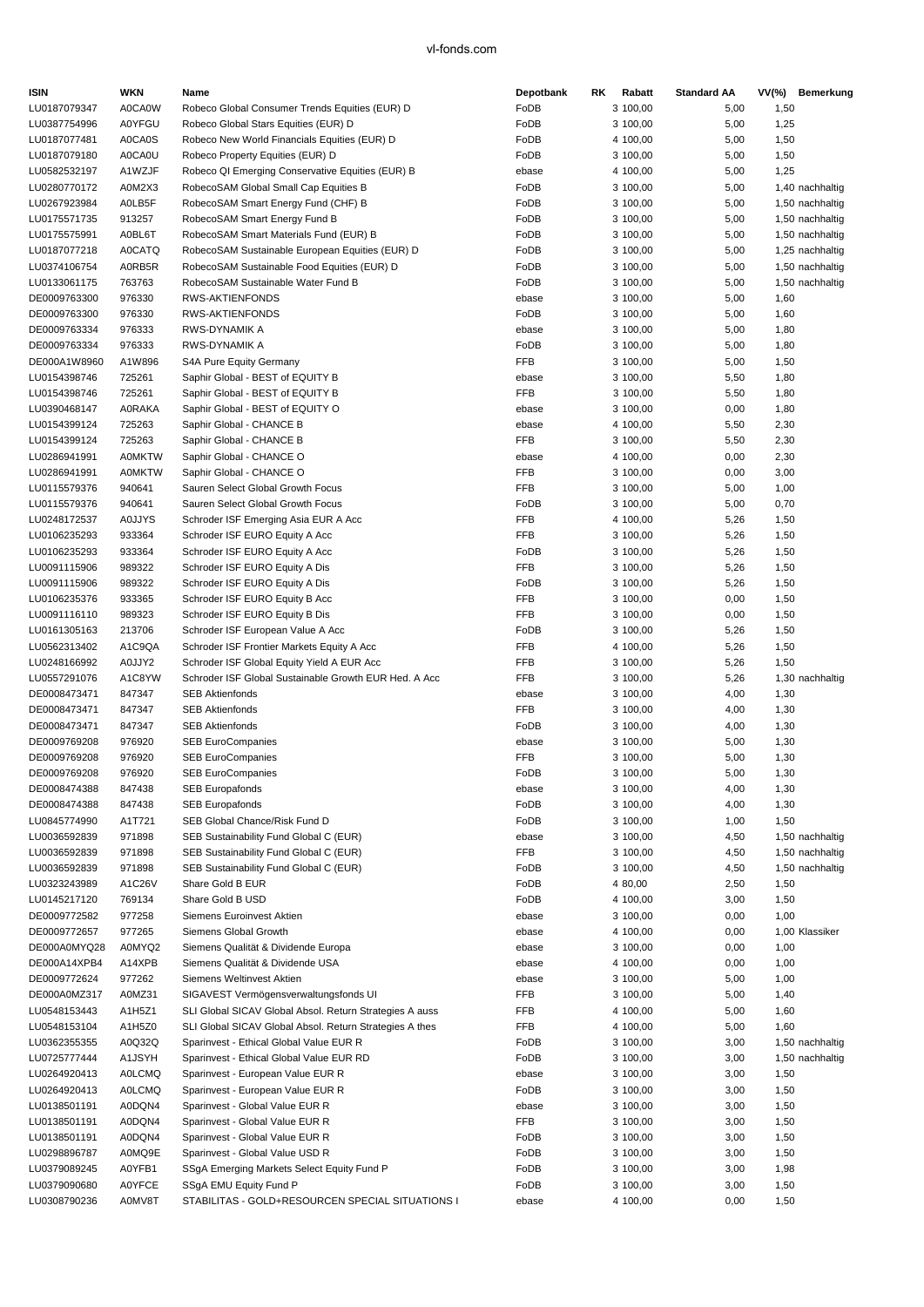| <b>ISIN</b>                  | WKN              | Name                                                                           | Depotbank          | RK. | Rabatt               | <b>Standard AA</b> |      | VV(%) Bemerkung |
|------------------------------|------------------|--------------------------------------------------------------------------------|--------------------|-----|----------------------|--------------------|------|-----------------|
| LU1159240289                 | A14Z5F           | State Street Australia Index Equity Fund P                                     | ebase              |     | 4 100,00             | 0,00               | 0,60 |                 |
| LU1159237657                 | A14XZ4           | State Street Canada Index Equity Fund P                                        | ebase              |     | 4 100,00             | 0,00               | 0,60 |                 |
| DE000A1JUVL8                 | A1JUVL           | Steyler Fair und Nachhaltig - Aktien R                                         | <b>FFB</b>         |     | 3 100,00             | 4,00               |      | 1,70 nachhaltig |
| LU0349309533                 | <b>AONEGR</b>    | Swiss Rock (Lux) Dachfonds Sicav - Wachstum A                                  | <b>FFB</b>         |     | 3 100,00             | 5,00               | 1,40 |                 |
| LU0337167885                 | A0M93F           | Swiss Rock (Lux) Sicav - European Equity / Aktien Europa A                     | <b>FFB</b>         |     | 3 100,00             | 5,00               | 1,40 |                 |
| LU0337150725                 | A0M97M           | Swiss Rock (Lux) Sicav - Global Equity / Aktien Welt A                         | FoDB               |     | 3 100,00             | 5,00               | 1,40 |                 |
| LU1900093359                 | A2N8XG           | Swisscanto (LU) Eqty Fd System. Responsib. Emerg. Markets AA                   | <b>FFB</b>         |     | 4 100,00             | 5,00               |      | 1,90 nachhaltig |
| LU1900091734                 | A2N8W2           | Swisscanto (LU) Eqty Fd Systematic Responsible Eurozone AA                     | FFB                |     | 3 100,00             | 5,00               |      | 1,85 nachhaltig |
| LU1900093193                 | A2N8XA           | Swisscanto (LU) Eqty Fd Systematic Responsible Global AA                       | <b>FFB</b>         |     | 3 100,00             | 5,00               |      | 1,85 nachhaltig |
| LU1900092112                 | A2N8W8           | Swisscanto (LU) Eqty Fd Systematic Responsible Japan AA                        | <b>FFB</b>         |     | 4 100,00             | 5,00               |      | 1,85 nachhaltig |
| DK0060647444                 | A14XYC           | Sydinvest Global EM Equities B EUR Acc                                         | FoDB               |     | 3 100,00             | 5,00               | 1,33 |                 |
| LU1493947888                 | A2ASBD           | T. Rowe Price Funds - Emerg. Markets Corporate Bond Fd A EUR                   | <b>FFB</b>         |     | 4 100,00             | 5,00               | 1,35 |                 |
| LU1655484183                 | A2DV2T           | T. Rowe Price Funds - Emerging Local Markets Bond Fund A EUR                   | <b>FFB</b>         |     | 4 100,00             | 5,00               | 1,25 |                 |
| LU1438968627                 | A2ANJB           | T. Rowe Price Funds - Emerging Markets Bond Fund A EUR                         | <b>FFB</b>         |     | 4 100,00             | 5,00               | 1,25 |                 |
| LU0229940001                 | A0F6WM           | Templeton Asian Growth Fund Class A (acc) EUR                                  | FFB                |     | 4 100,00             | 5,54               |      | 1,35 Klassiker  |
| LU0229940001                 | A0F6WM           | Templeton Asian Growth Fund Class A (acc) EUR                                  | FoDB               |     | 3 100,00             | 5,54               |      | 1,85 Klassiker  |
| LU0029875118                 | 971661           | Templeton Asian Growth Fund Class A (Ydis) USD                                 | FoDB               |     | 3 100,00             | 5,54               |      | 1,85 Klassiker  |
| LU0078277505                 | 987144           | Templeton Eastern Europe Fund Class A (acc) EUR                                | FoDB               |     | 3 100,00             | 5,54               | 2,10 |                 |
| LU0093666013                 | 989668           | Templeton Euroland Fund Class A (acc) EUR                                      | <b>FFB</b>         |     | 3 100,00             | 5,54               | 1,00 |                 |
| LU0093666013                 | 989668           | Templeton Euroland Fund Class A (acc) EUR                                      | FoDB               |     | 3 100,00             | 5,54               | 1,50 |                 |
| LU0390137031                 | A0RAK3           | Templeton Frontier Markets Fund Class A (acc) EUR                              | <b>FFB</b>         |     | 4 100,00             | 5,54               | 1,60 |                 |
| LU0390137627                 | A0RAK9           | Templeton Frontier Markets Fund Class A (Ydis) USD                             | FFB                |     | 4 100,00             | 5,54               | 1,60 |                 |
| LU0114760746                 | 941034           | Templeton Growth (Euro) Fund Class A (acc)                                     | ebase              |     | 3 100,00             | 5,54               | 1,60 |                 |
| LU0114760746                 | 941034           | Templeton Growth (Euro) Fund Class A (acc)                                     | <b>FFB</b>         |     | 3 100,00             | 5,54               | 1,60 |                 |
| LU0114760746                 | 941034           | Templeton Growth (Euro) Fund Class A (acc)                                     | FoDB               |     | 3 100,00             | 5,54               | 1,60 |                 |
| LU0188152069                 | A0B9KE           | Templeton Growth (Euro) Fund Class A (Ydis)                                    | ebase              |     | 3 100,00             | 5,54               | 1,60 |                 |
| LU0188152069                 | A0B9KE           | Templeton Growth (Euro) Fund Class A (Ydis)                                    | <b>FFB</b>         |     | 3 100,00             | 5,54               | 1,60 |                 |
| LU0188152069                 | A0B9KE           | Templeton Growth (Euro) Fund Class A (Ydis)                                    | FoDB               |     | 3 100,00             | 5,54               | 1,60 |                 |
| LU0269666987                 | <b>A0LBWC</b>    | Templeton Growth (Euro) Fund Class A (Ydis) USD                                | FoDB               |     | 3 100,00             | 5,54               | 1,60 |                 |
| LU0029865408                 | 971660           | Templeton Latin America Fund Class A (Ydis) USD                                | FoDB               |     | 3 100,00             | 5,54               | 1,90 |                 |
| DE0009847343                 | 984734           | terrAssisi Aktien I AMI                                                        | ebase              |     | 3 100,00             | 4,50               |      | 1,35 nachhaltig |
| DE0009847343                 | 984734           | terrAssisi Aktien I AMI                                                        | FFB                |     | 3 100,00             | 4,50               |      | 1,35 nachhaltig |
| DE0009847343                 | 984734           | terrAssisi Aktien I AMI                                                        | FoDB<br><b>FFB</b> |     | 3 100,00             | 4,50               |      | 1,35 nachhaltig |
| LU1868836591                 | A2N4XA           | Threadneedle (Lux) American Fund 1U                                            | FoDB               |     | 4 100,00             | 5,00               | 1,50 |                 |
| LU1868841674<br>LU1868839181 | A2N4V5<br>A2N4WU | Threadneedle (Lux) American Select 1U<br>Threadneedle (Lux) European Select 1E | <b>FFB</b>         |     | 3 100,00<br>4 100,00 | 5,00<br>5,00       | 1,50 | 1,50 Klassiker  |
| LU1868839181                 | A2N4WU           | Threadneedle (Lux) European Select 1E                                          | FoDB               |     | 3 100,00             | 5,00               |      | 1,50 Klassiker  |
| LU1864952335                 | A2JR84           | Threadneedle (Lux) European Smaller Companies 1E                               | <b>FFB</b>         |     | 4 100,00             | 5,00               | 1,50 |                 |
| LU1864952335                 | A2JR84           | Threadneedle (Lux) European Smaller Companies 1E                               | FoDB               |     | 3 100,00             | 5,00               | 1,50 |                 |
| LU1864952418                 | A2JR85           | Threadneedle (Lux) European Smaller Companies 1EP                              | <b>FFB</b>         |     | 4 100,00             | 5,00               | 1,50 |                 |
| LU1433070262                 | A2ALW9           | Threadneedle (Lux) Global Focus AEP                                            | FFB                |     | 3 100,00             | 5,00               | 1,50 |                 |
| LU0061474960                 | 974979           | Threadneedle (Lux) Global Focus AU                                             | <b>FFB</b>         |     | 3 100,00             | 5,00               |      | 1,50 Klassiker  |
| LU1829329819                 | A2JN7N           | Threadneedle (Lux) Pan European Smaller Companies 1E                           | FoDB               |     | 3 100,00             | 5,00               | 1,00 |                 |
| FR0010649772                 | A1C4YR           | <b>Tocqueville Gold P</b>                                                      | FoDB               |     | 4 100,00             | 3,50               | 2,00 |                 |
| LU0099590506                 | 921373           | Top Ten Classic R                                                              | FFB                |     | 3 100,00             | 5,00               | 1,50 |                 |
| DE000A1J3AE0                 | A1J3AE           | Tresides Dividend & Growth AMI A (a)                                           | FoDB               |     | 3 100,00             | 0,00               | 0,80 |                 |
| LU0278272413                 | A0RJ28           | Triodos Sustainable Equity Fund R ausschüttend                                 | FoDB               |     | 3 100,00             | 3,00               |      | 1,30 nachhaltig |
| LU0278272843                 | A0RJ3B           | Triodos Sustainable Pioneer Fund R thesaurierend                               | FoDB               |     | 3 100,00             | 3,00               |      | 1,70 nachhaltig |
| LU0524669974                 | A1CUPE           | Twelve-Falcon Insurance Linked Strategy Fund A (EUR)                           | ebase              |     | 3 100,00             | 2,00               |      | 1,70 nachhaltig |
| LU0073503921                 | 926391           | <b>UBAM - Swiss Equity AC</b>                                                  | FoDB               |     | 3 100,00             | 3,00               | 1,00 |                 |
| DE0008488206                 | 848820           | UBS (D) Aktienfonds - Special I Deutschland                                    | ebase              |     | 3 100,00             | 3,00               | 1,50 |                 |
| DE0008488206                 | 848820           | UBS (D) Aktienfonds - Special I Deutschland                                    | FFB                |     | 3 100,00             | 4,00               | 0,00 |                 |
| DE0008488214                 | 848821           | UBS (D) Equity Fund - Global Opportunity                                       | ebase              |     | 3 100,00             | 3,00               | 2,04 |                 |
| DE0008488214                 | 848821           | UBS (D) Equity Fund - Global Opportunity                                       | FFB                |     | 3 100,00             | 4,00               | 0,00 |                 |
| DE0008488214                 | 848821           | UBS (D) Equity Fund - Global Opportunity                                       | FoDB               |     | 3 100,00             | 4,00               | 2,04 |                 |
| DE0009751651                 | 975165           | UBS (D) Equity Fund - Smaller German Companies                                 | ebase              |     | 4 100,00             | 3,00               | 1,80 |                 |
| DE0009751651                 | 975165           | UBS (D) Equity Fund - Smaller German Companies                                 | FFB                |     | 4 100,00             | 4,00               | 0,00 |                 |
| DE0009751651                 | 975165           | UBS (D) Equity Fund - Smaller German Companies                                 | FoDB               |     | 3 100,00             | 4,00               | 1,80 |                 |
| DE0005320329                 | 532032           | UBS (D) Konzeptfonds Europe Plus                                               | FFB                |     | 3 100,00             | 4,90               | 0,00 |                 |
| DE0009785162                 | 978516           | UBS (D) Konzeptfonds I                                                         | ebase              |     | 3 100,00             | 4,00               | 1,50 |                 |
| DE0009785162                 | 978516           | UBS (D) Konzeptfonds I                                                         | FFB                |     | 3 100,00             | 4,00               | 0,00 |                 |
| DE0009785162                 | 978516           | UBS (D) Konzeptfonds I                                                         | FoDB               |     | 3 100,00             | 4,00               | 1,50 |                 |
| DE0009797076                 | 979707           | UBS (D) Konzeptfonds V                                                         | ebase              |     | 3 100,00             | 4,00               | 1,50 |                 |
| DE0009797076                 | 979707           | UBS (D) Konzeptfonds V                                                         | FFB                |     | 3 100,00             | 4,00               | 0,00 |                 |
| DE0009797076                 | 979707           | UBS (D) Konzeptfonds V                                                         | FoDB               |     | 2 100,00             | 4,00               | 1,50 |                 |
| LU0085870433                 | 988066           | UBS (Lux) Equity Fund - Euro Countries Opportunity EUR P-acc                   | FFB                |     | 3 100,00             | 5,00               | 0,00 |                 |
| LU1679117579                 | A2DW9R           | UBS (Lux) Equity SICAV - Global Impact (USD) (EUR hdg) P-acc                   | FoDB               |     | 3 100,00             | 3,00               | 1,20 |                 |
| LU0406025261                 | A0RD3R           | Value Opportunity Fund P                                                       | FFB                |     | 4 100,00             | 5,25               | 1,55 |                 |
| LU1849504722                 | A2JRRR           | Variopartner SICAV - Pharma/wHealth P USD                                      | FFB                |     | 4 100,00             | 2,00               | 1,20 |                 |
| DE0009763201                 | 976320           | Ve-RI Equities Europe R                                                        | ebase              |     | 3 100,00             | 5,00               | 1,50 |                 |